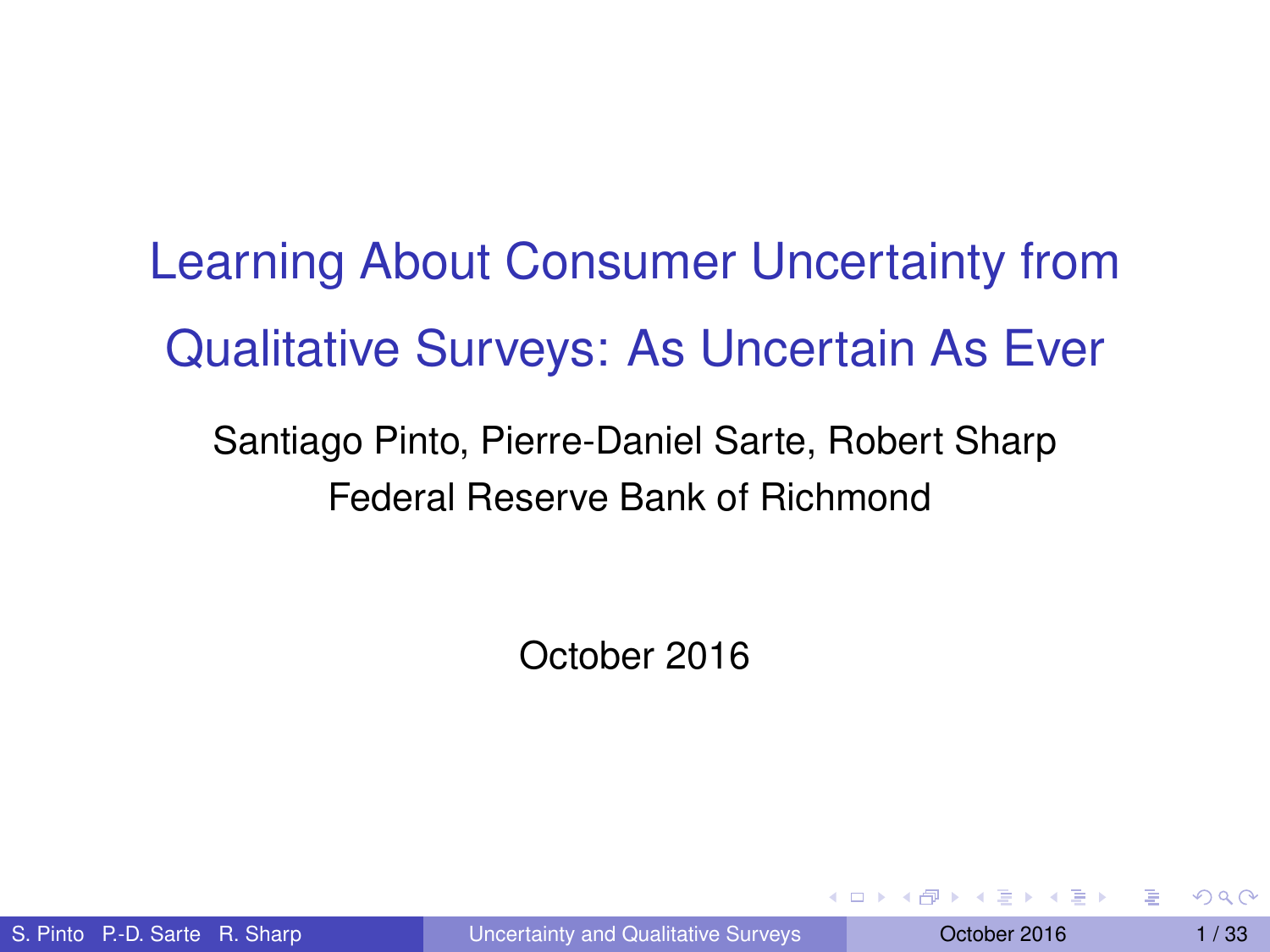- Information compiled by statistical agencies (e.g. BLS, BEA) on state of economic activity,
	- involves lags, i.e. published with at least a one-month lag, and subject to 3-month and 1-year revisions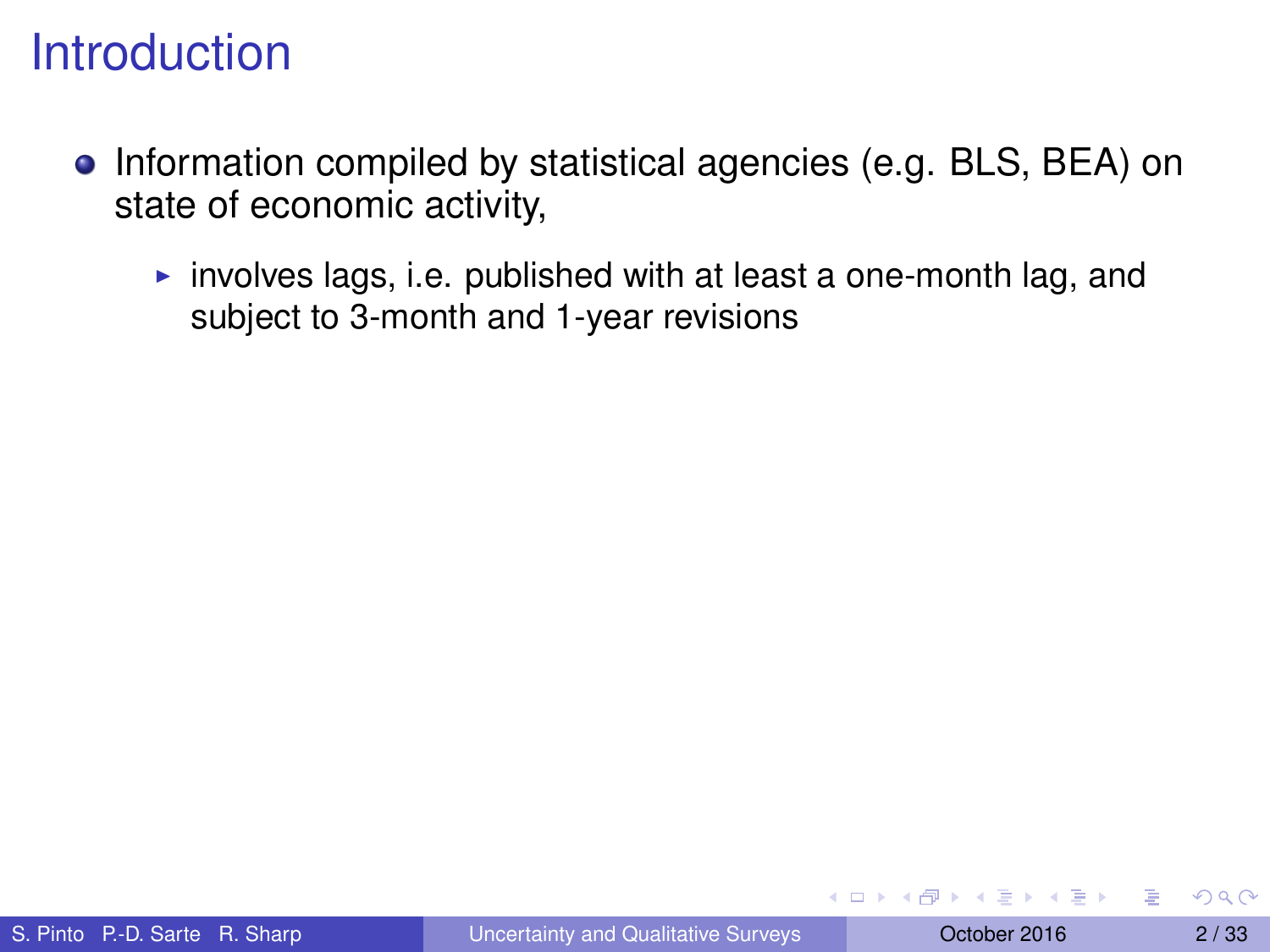- Information compiled by statistical agencies (e.g. BLS, BEA) on state of economic activity,
	- involves lags, i.e. published with at least a one-month lag, and subject to 3-month and 1-year revisions
	- $\triangleright$  is not comprehensive, e.g. regional information on certain series are not compiled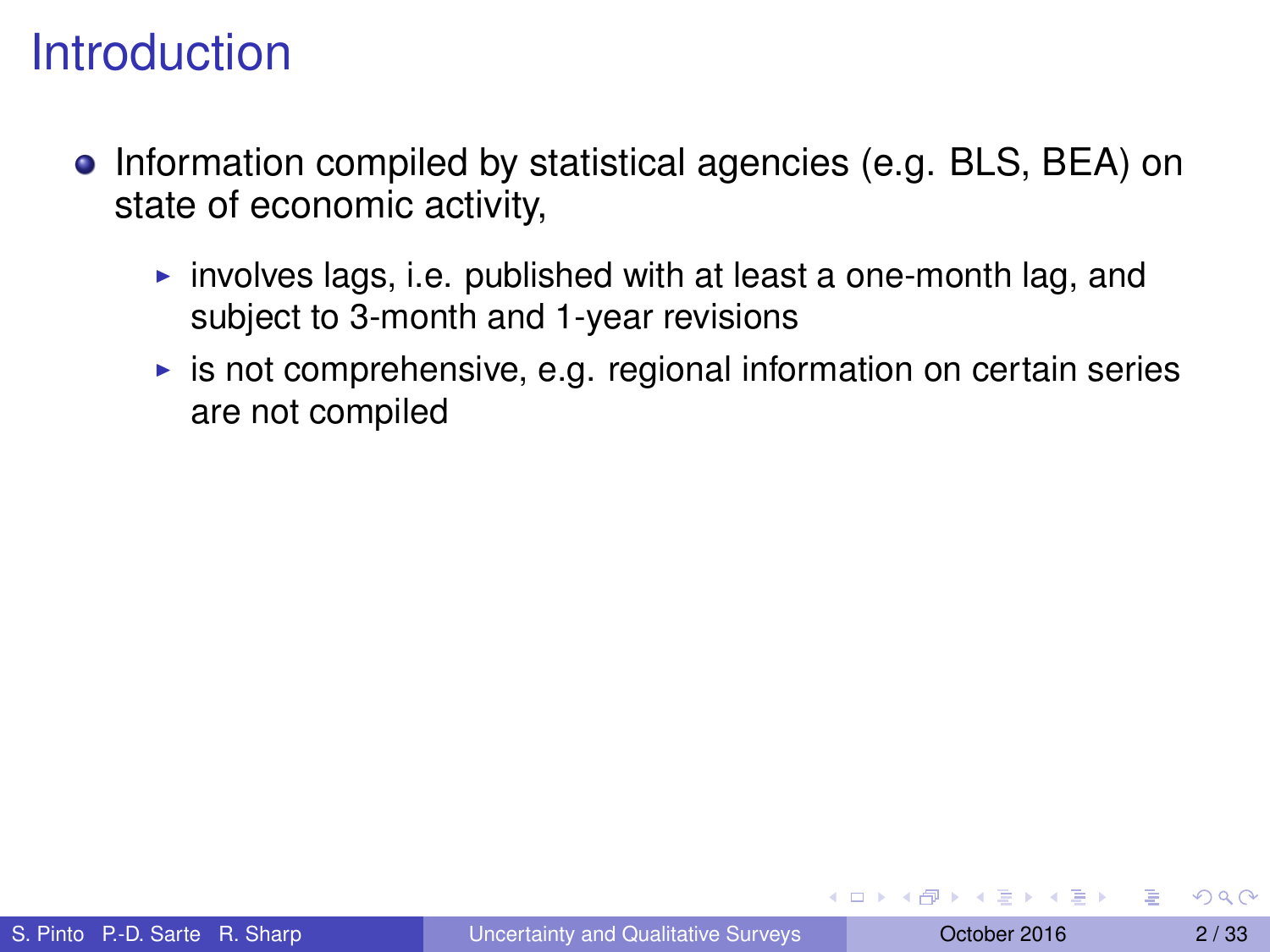- **•** Information compiled by statistical agencies (e.g. BLS, BEA) on state of economic activity,
	- involves lags, i.e. published with at least a one-month lag, and subiect to 3-month and 1-year revisions
	- $\triangleright$  is not comprehensive, e.g. regional information on certain series are not compiled
- A growing number of institutions and government agencies produce diffusion indices constructed from survey data
	- $\triangleright$  Michigan Survey of Consumers indices of consumer sentiment, Institute of Supply Management index of manufacturing production, National PMIs (CES ifo Business Climate Index, etc.)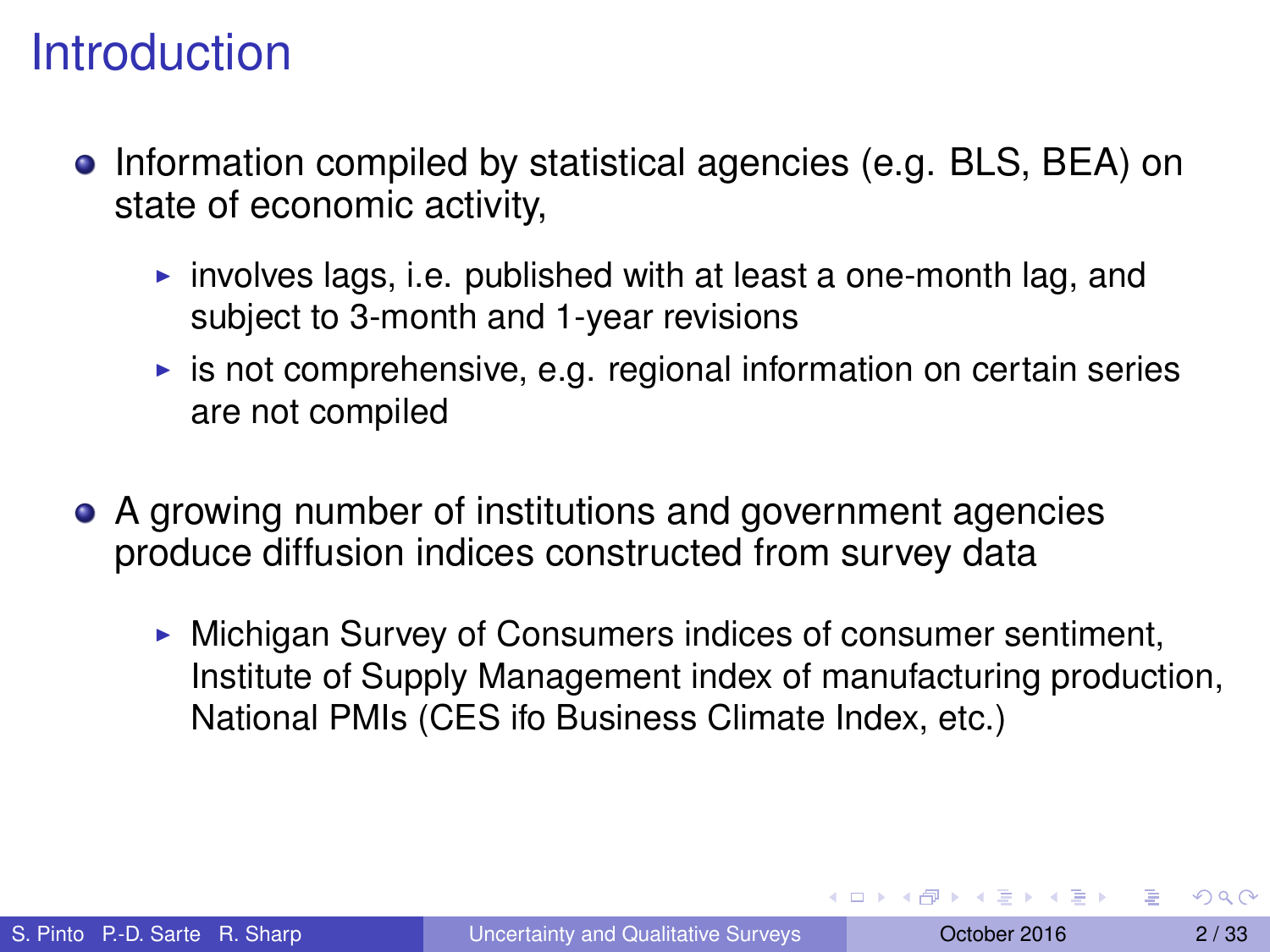- **•** Information compiled by statistical agencies (e.g. BLS, BEA) on state of economic activity,
	- involves lags, i.e. published with at least a one-month lag, and subject to 3-month and 1-year revisions
	- $\triangleright$  is not comprehensive, e.g. regional information on certain series are not compiled
- A growing number of institutions and government agencies produce diffusion indices constructed from survey data
	- $\triangleright$  Michigan Survey of Consumers indices of consumer sentiment, Institute of Supply Management index of manufacturing production, National PMIs (CES ifo Business Climate Index, etc.)
	- $\triangleright$  Federal Reserve Banks regional indices Atlanta, Dallas, Kansas City, New York, Philadelphia, Richmond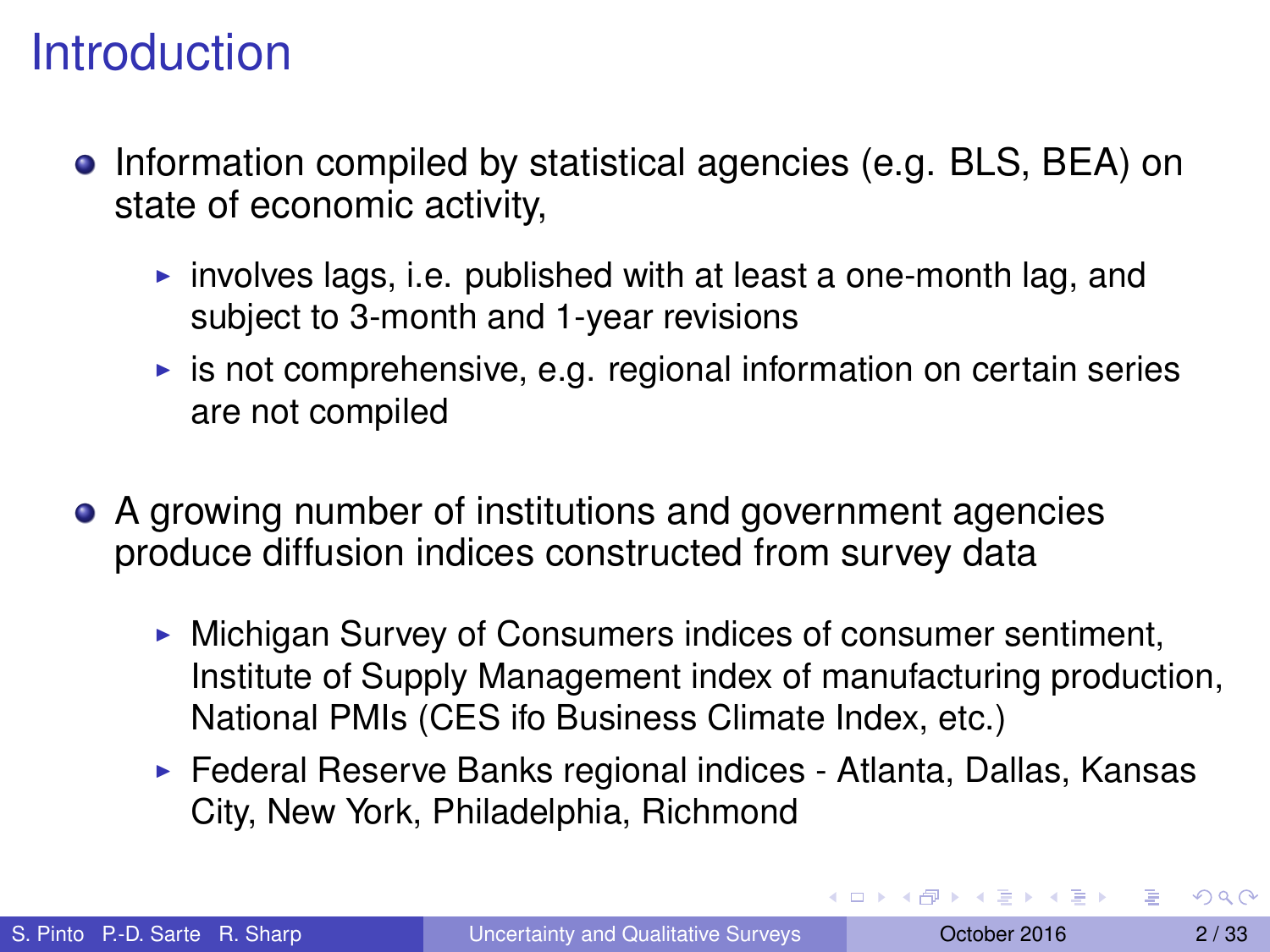- Quantitative Survey Data
	- $\triangleright$  Properties of inflation expectations Coibion and Gorodnichenko (2012), Coibion, Gorodnichenko and Kumar (2015), ...
	- $\triangleright$  Disagreement among forecasters D'Amico and Orphanides (2008), Sill (2012), ...

イロト イ押ト イヨト イヨトー

Þ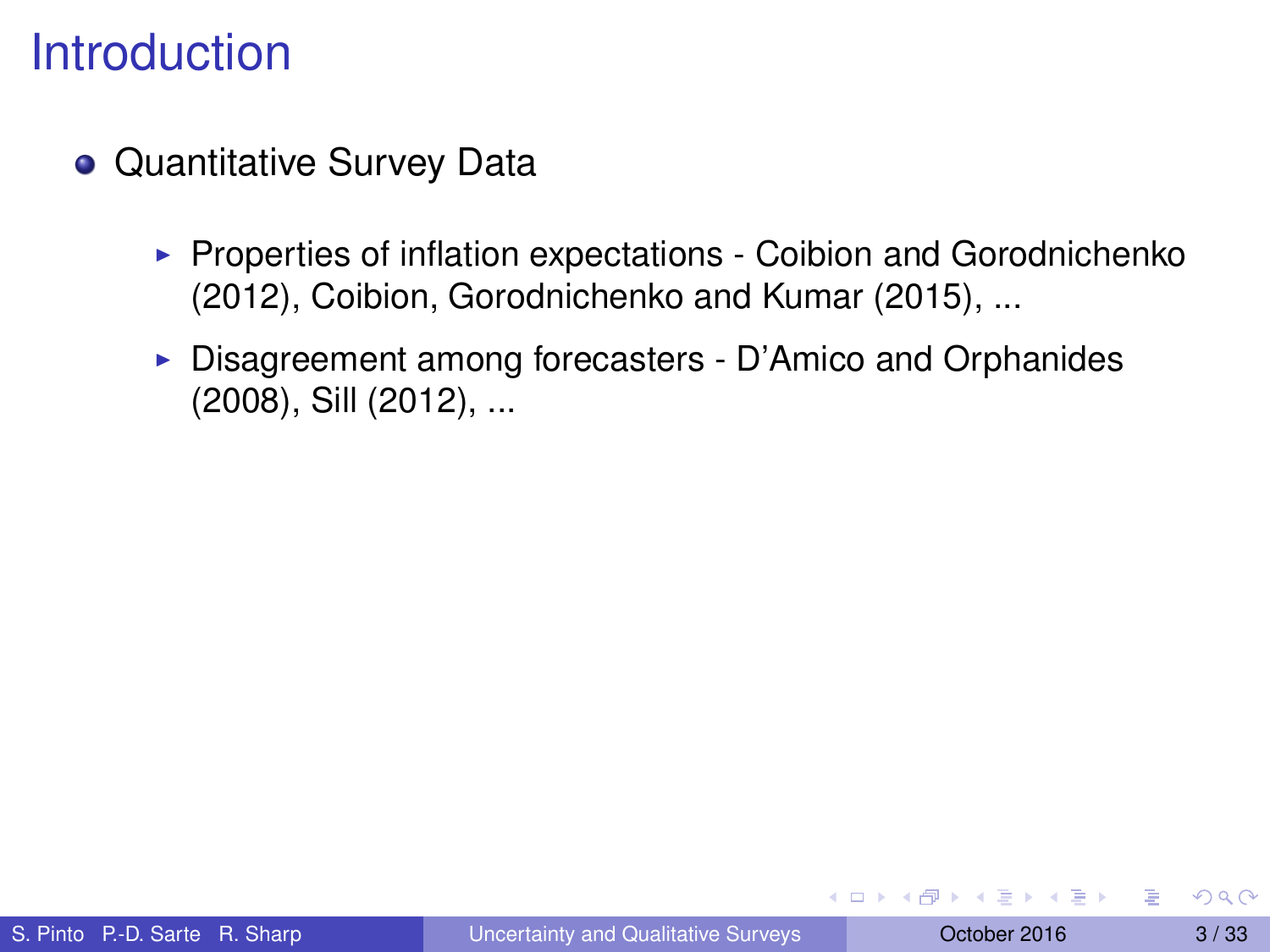- Quantitative Survey Data
	- $\triangleright$  Properties of inflation expectations Coibion and Gorodnichenko (2012), Coibion, Gorodnichenko and Kumar (2015), ...
	- $\triangleright$  Disagreement among forecasters D'Amico and Orphanides (2008), Sill (2012), ...
- Qualitative Survey Data
	- $\triangleright$  Forecasting Nardo (2003), Pesaran and Weale (2006), ...
	- $\triangleright$  Assessing the state of economic activity Bram and Ludvigson (1998), Bachmann and Elstner (2013), Bachmann, Elstner and Sims (2013), ...

в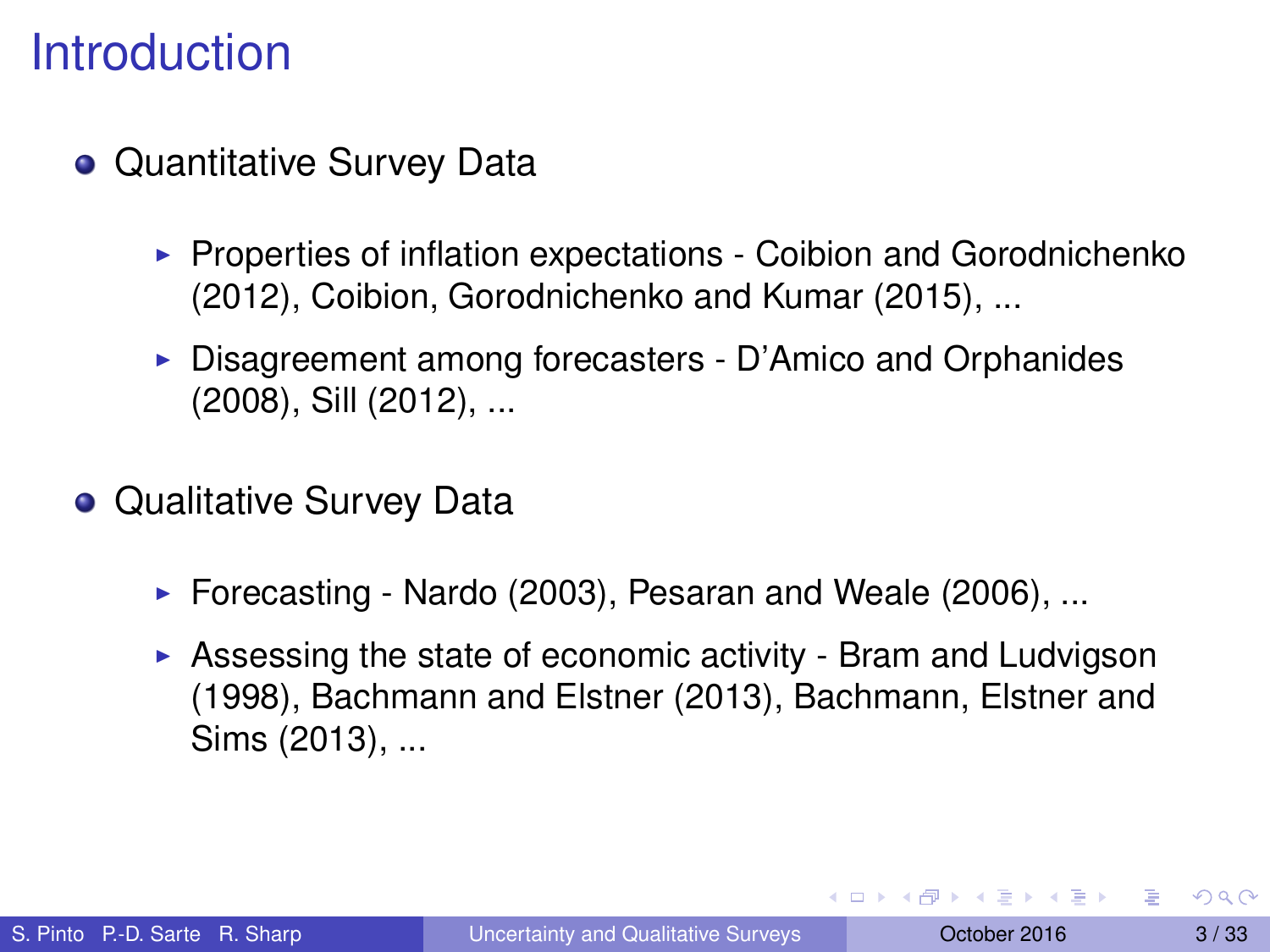Summarizing qualitative survey data in the form of a diffusion index:

$$
\mu\left(\frac{n^{\mu}}{n}-\frac{n^{\mu}}{n}\right)+\kappa=\mu D+\kappa
$$

ISM:  $\mu = 1/2$ ,  $\kappa = 1/2$ , Richmond:  $\mu = 1$ ,  $\kappa = 0$ 

4 0 8 4 6 8 4 9 8 4 9 8 1

в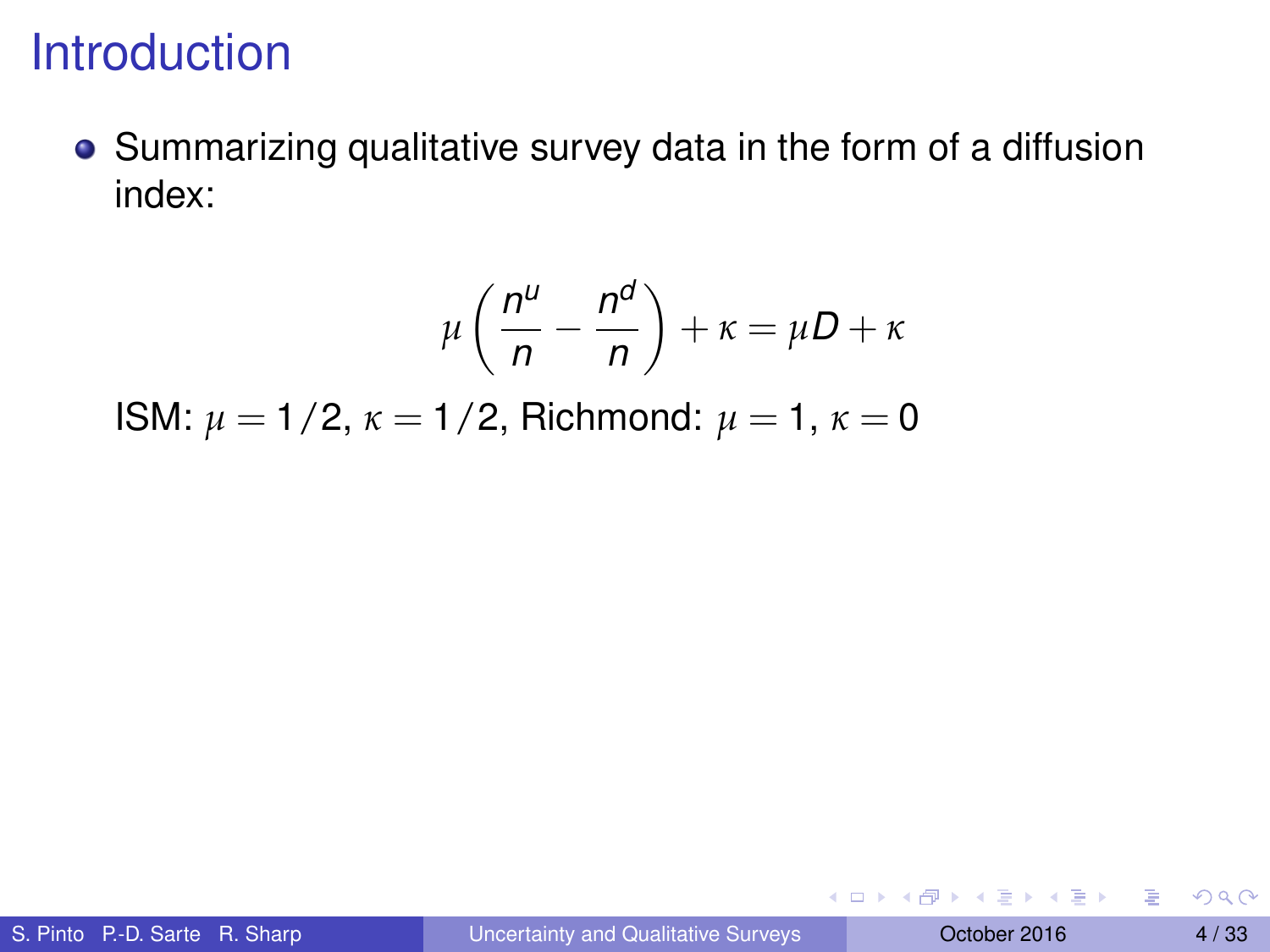Summarizing qualitative survey data in the form of a diffusion index:

$$
\mu\left(\frac{n^{\mu}}{n}-\frac{n^{\mu}}{n}\right)+\kappa=\mu D+\kappa
$$

ISM: *µ* = 1/2, *κ* = 1/2, Richmond: *µ* = 1, *κ* = 0

Aggregate growth may arise in different ways: e.g. IP, a few sectors doing well while others muddle through, all sectors doing moderately well, etc.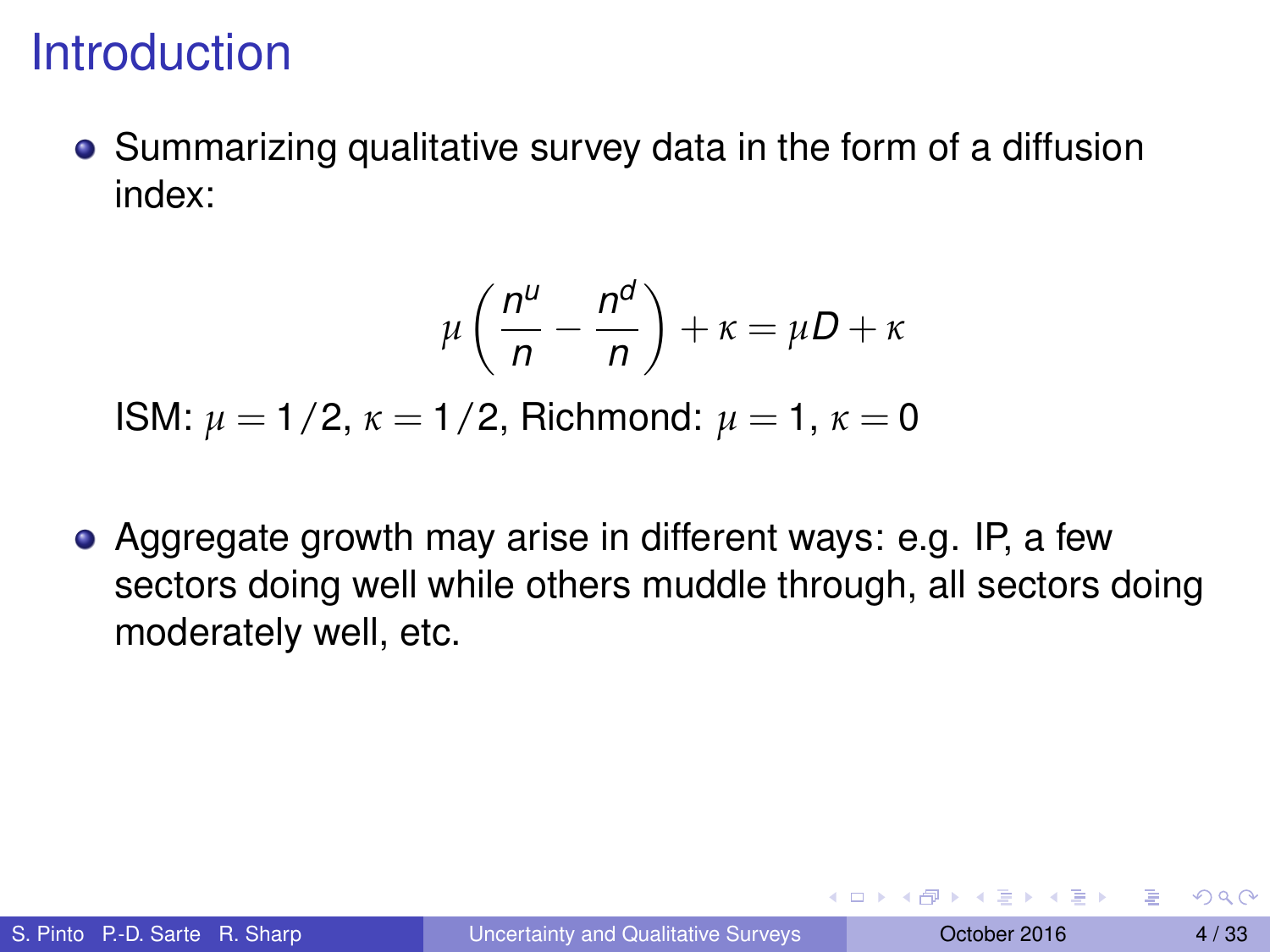Summarizing qualitative survey data in the form of a diffusion index:

$$
\mu\left(\frac{n^{\mu}}{n}-\frac{n^{\mu}}{n}\right)+\kappa=\mu D+\kappa
$$

ISM: *µ* = 1/2, *κ* = 1/2, Richmond: *µ* = 1, *κ* = 0

- Aggregate growth may arise in different ways: e.g. IP, a few sectors doing well while others muddle through, all sectors doing moderately well, etc.
- Diffusion indices summarize the direction of change in a set of disaggregated series: the breadth of change

в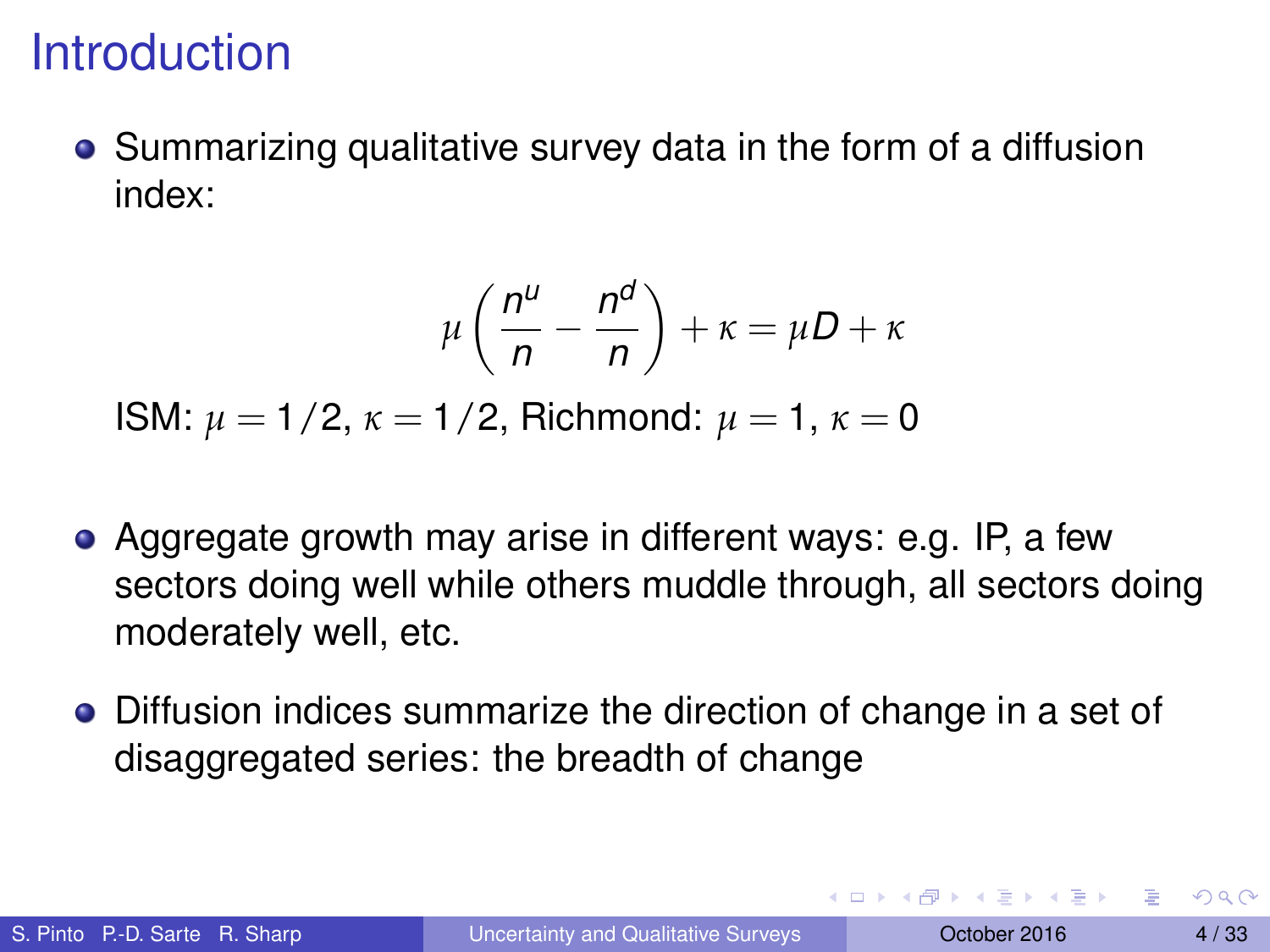The BLS gives us employment, and hence employment growth, by sector from which we can construct aggregate employment growth.

4 17 18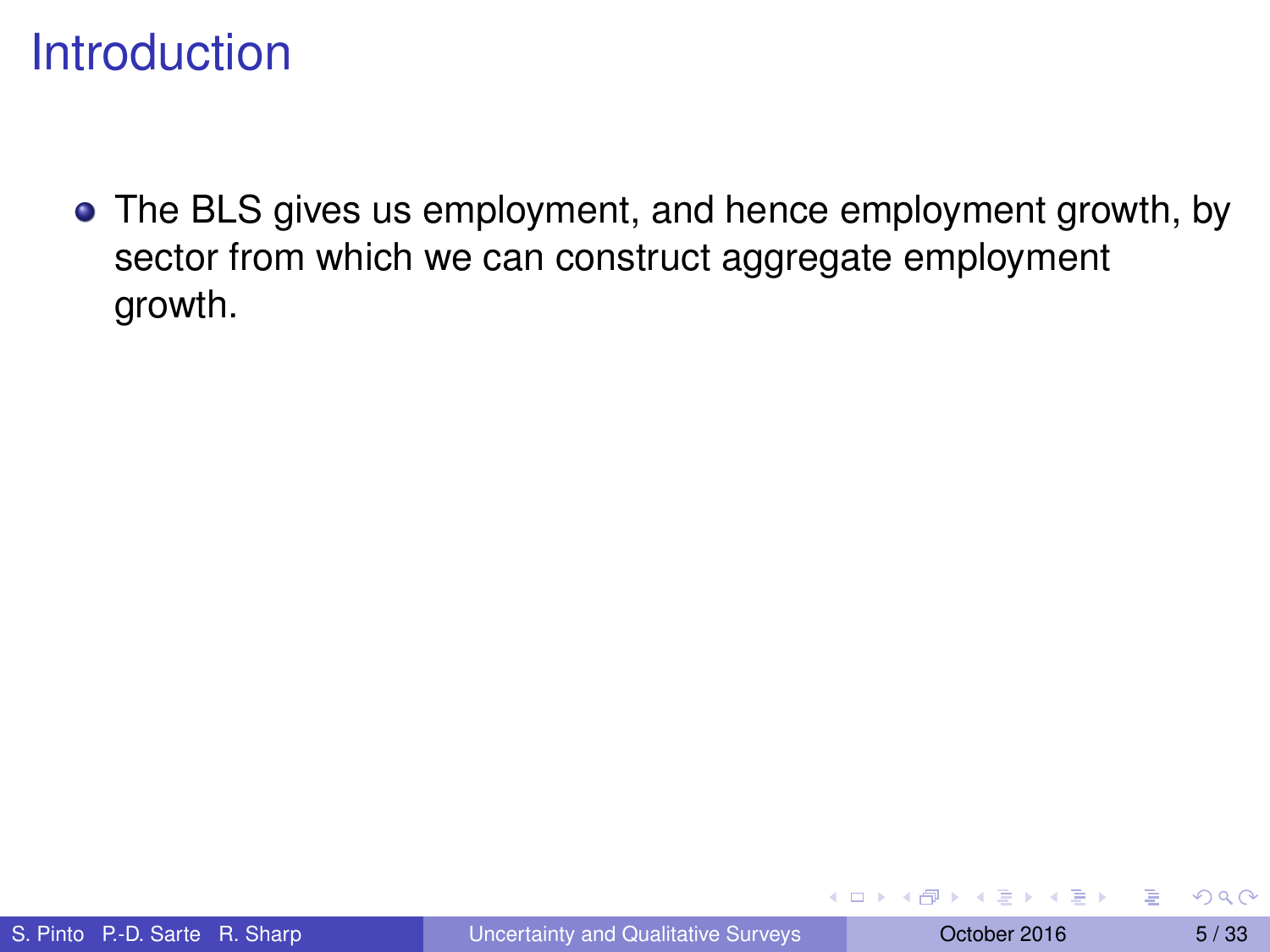The BLS gives us employment, and hence employment growth, by sector from which we can construct aggregate employment growth.

The BLS also publishes a diffusion index of employment in its monthly statistical release, covering roughly 260 sectors (4-digit NAICS).

**A BAK A BAK**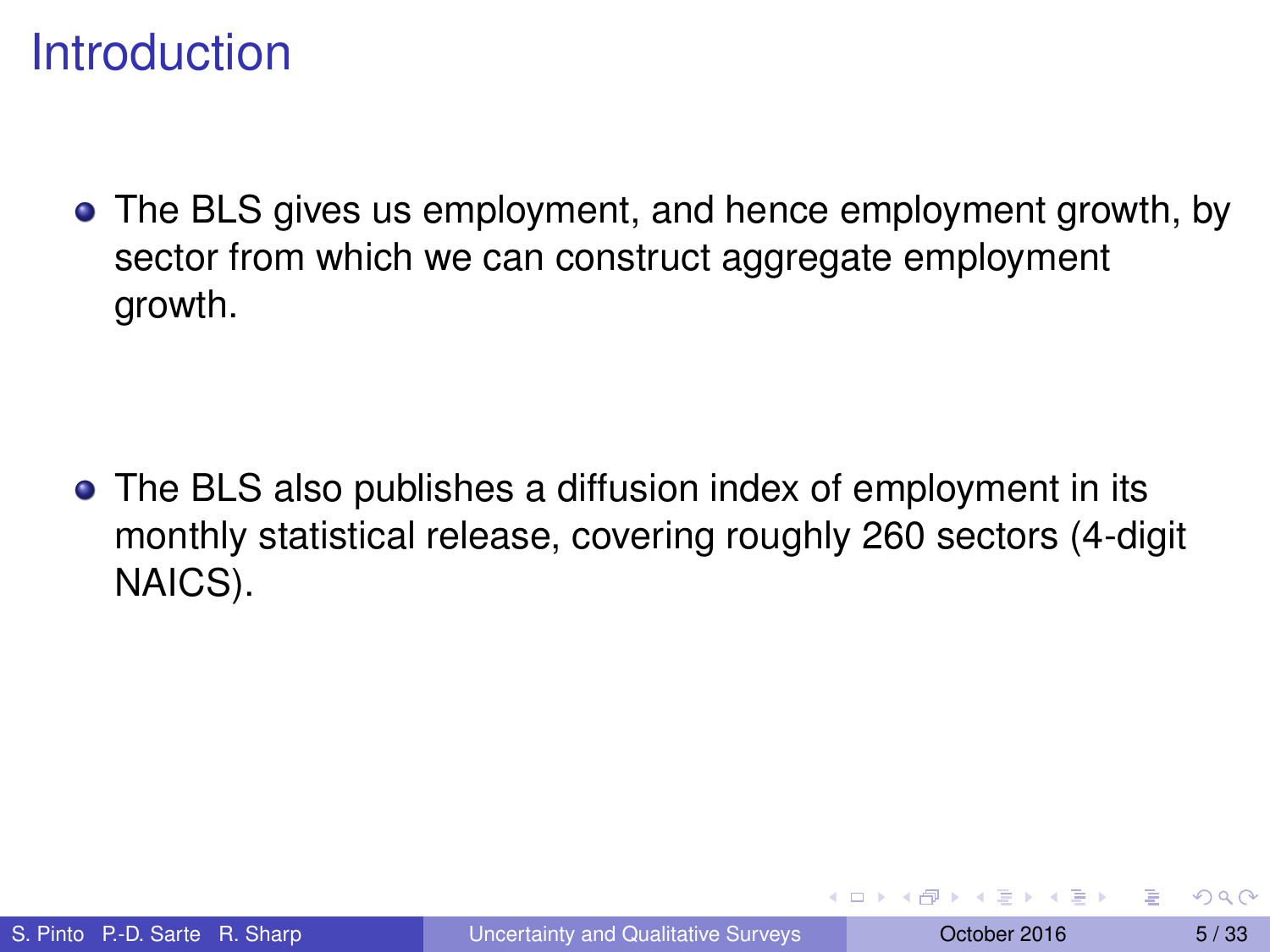$\Delta x_t = \frac{1}{R}$ *n n*<sup>*u*</sup></sup> *n*<sup>*u*</sup> *t i*=1  $\Delta x_{i,t}^u - \frac{1}{n}$  $\Delta x_t^u$ *n n d t* ∑ *i*=1  $\Delta x_{i,t}^d$  $\Delta x_t^d$ 

 $\Delta x^{\mu}_{i,t} = \Delta x_{i,t}$  if  $\Delta x_{i,t} \geq 0$ , and  $\Delta x^{\sigma}_{i,t} = -\Delta x_{i,t}$  if  $\Delta x_{i,t} < 0$ 

 $\bullet$ 

4 0 8 4 4 9 8 4 9 8 4 9 8

E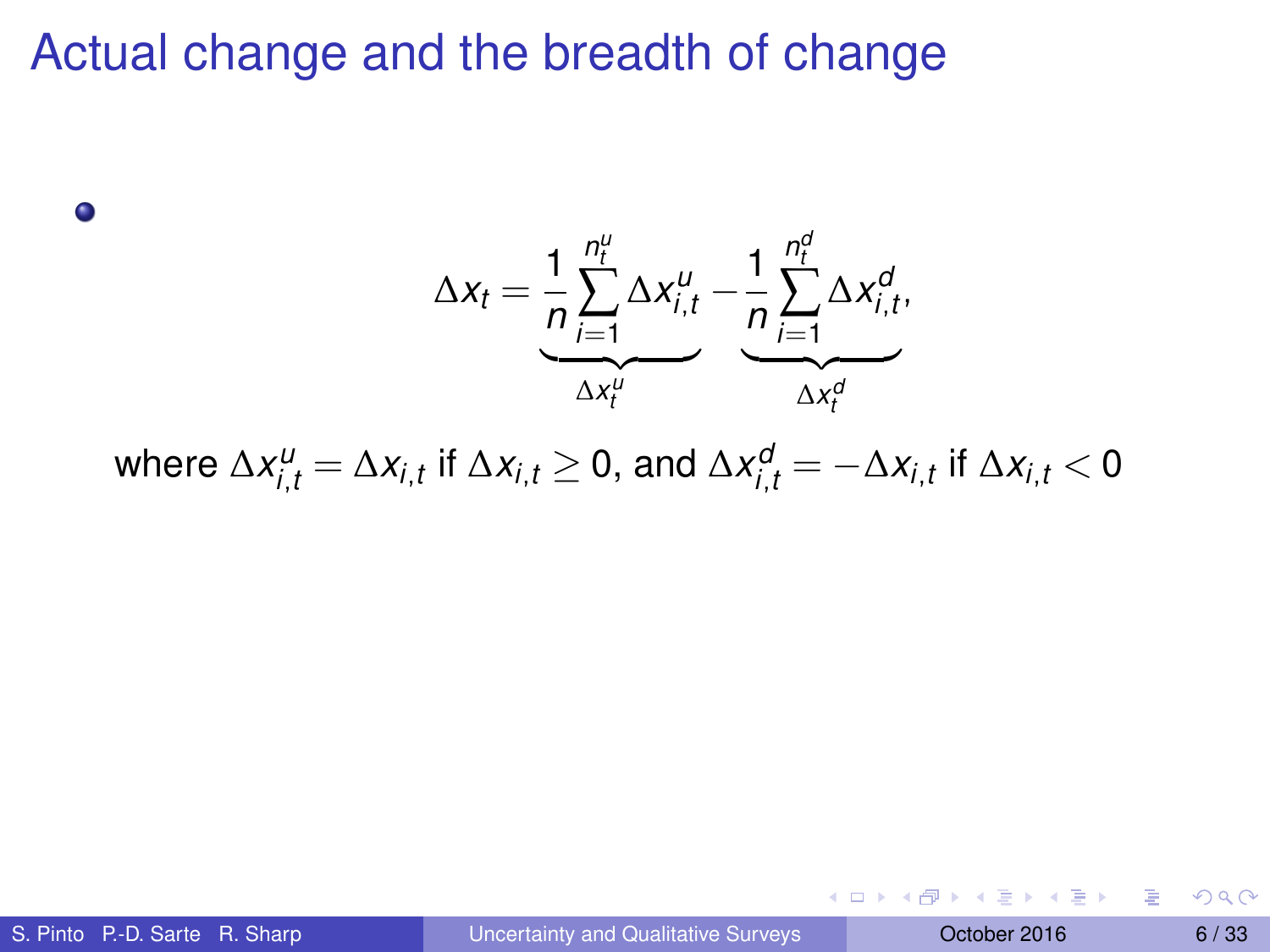$\Delta x_t = \frac{1}{R}$ *n n*<sup>*u*</sup></sup> *n*<sup>*u*</sup> *t i*=1  $\Delta x_{i,t}^u - \frac{1}{n}$  $\Delta x_t^u$ *n n d t* ∑ *i*=1  $\Delta x_{i,t}^d$  $\Delta x_t^d$ 

 $\Delta x^{\mu}_{i,t} = \Delta x_{i,t}$  if  $\Delta x_{i,t} \geq 0$ , and  $\Delta x^{\sigma}_{i,t} = -\Delta x_{i,t}$  if  $\Delta x_{i,t} < 0$ 

$$
\Delta x_t = \frac{n_t^u}{n} \mu_t^u - \frac{n_t^d}{n} \mu_t^d
$$

 $\bullet$ 

0

S. Pinto P.-D. Sarte R. Sharp [Uncertainty and Qualitative Surveys](#page-0-0) Cotober 2016 6/33

4 0 8 4 4 9 8 4 9 8 4 9 8

E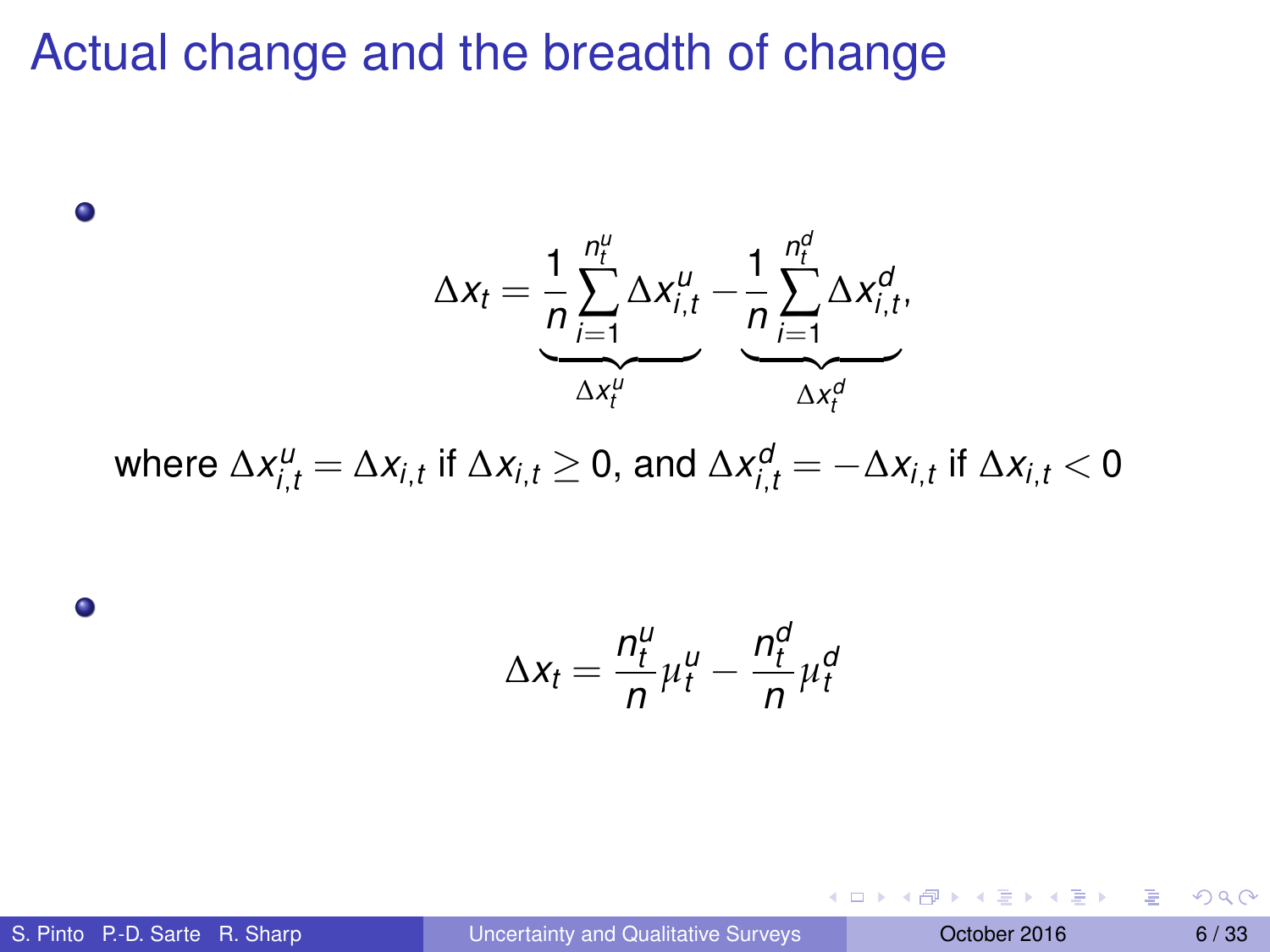• Define 
$$
\mu^U = T^{-1} \sum_{t=1}^T \mu_t^U
$$
,  $\varphi^U = T^{-1} \sum_{t=1}^T n_t^U / n$ ,

 $(0,1)$   $(0,1)$   $(0,1)$   $(1,1)$   $(1,1)$   $(1,1)$   $(1,1)$   $(1,1)$   $(1,1)$   $(1,1)$   $(1,1)$   $(1,1)$   $(1,1)$   $(1,1)$   $(1,1)$   $(1,1)$   $(1,1)$   $(1,1)$   $(1,1)$   $(1,1)$   $(1,1)$   $(1,1)$   $(1,1)$   $(1,1)$   $(1,1)$   $(1,1)$   $(1,1)$   $(1,1$ 

活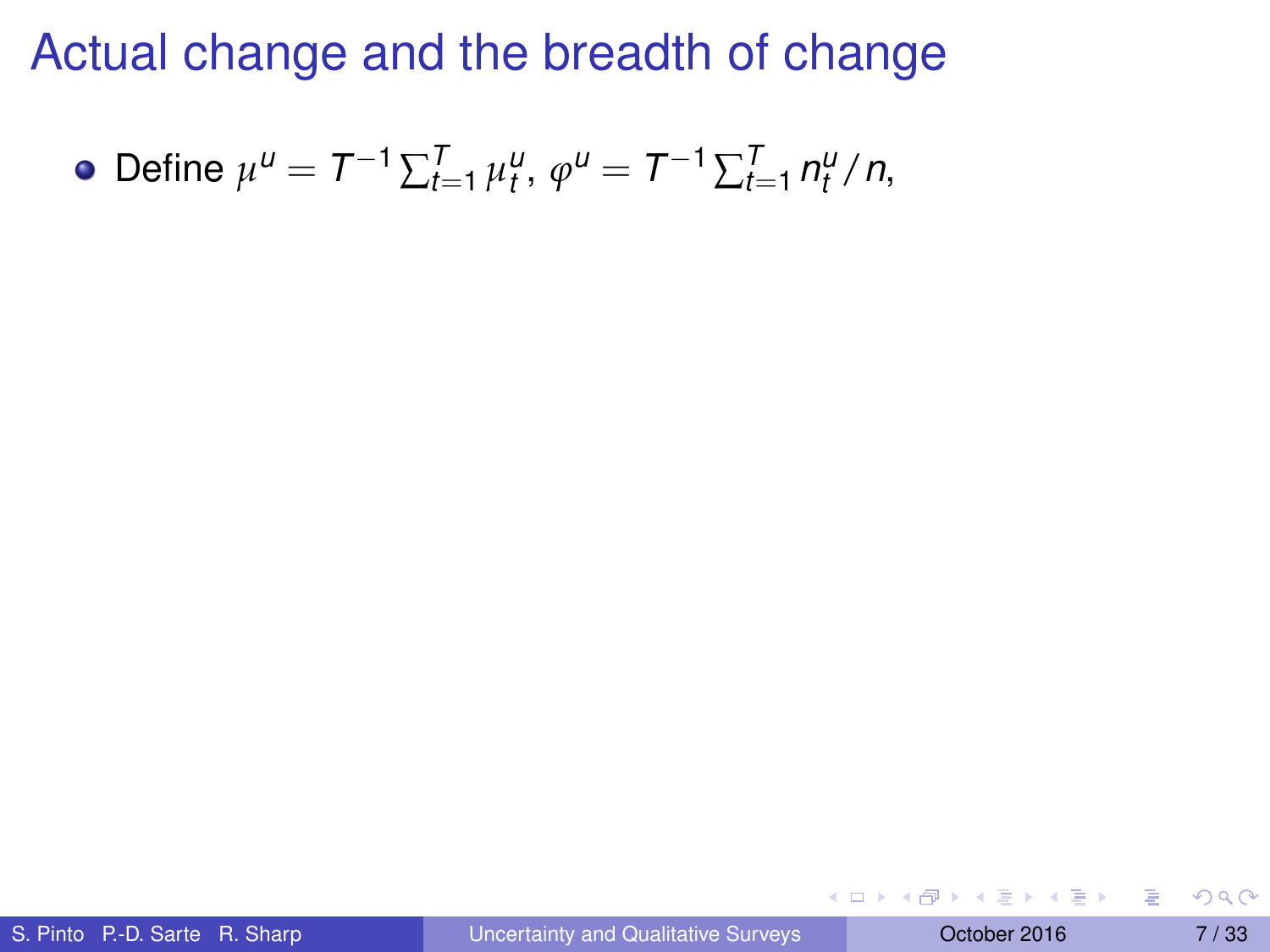• Define 
$$
\mu^U = T^{-1} \sum_{t=1}^T \mu_t^U
$$
,  $\varphi^U = T^{-1} \sum_{t=1}^T n_t^U / n$ ,

o Then ...

$$
\Delta x_t^{\mu} = \left(\frac{n_t^{\mu}}{n} - \varphi^{\mu}\right)\mu^{\mu} + \varphi^{\mu}(\mu_t^{\mu} - \mu^{\mu}) + \left(\frac{n_t^{\mu}}{n} - \varphi^{\mu}\right)(\mu_t^{\mu} - \mu^{\mu}),
$$

 $(0,1)$   $(0,1)$   $(0,1)$   $(1,1)$   $(1,1)$   $(1,1)$   $(1,1)$   $(1,1)$   $(1,1)$   $(1,1)$   $(1,1)$   $(1,1)$   $(1,1)$   $(1,1)$   $(1,1)$   $(1,1)$   $(1,1)$   $(1,1)$   $(1,1)$   $(1,1)$   $(1,1)$   $(1,1)$   $(1,1)$   $(1,1)$   $(1,1)$   $(1,1)$   $(1,1)$   $(1,1$ 

重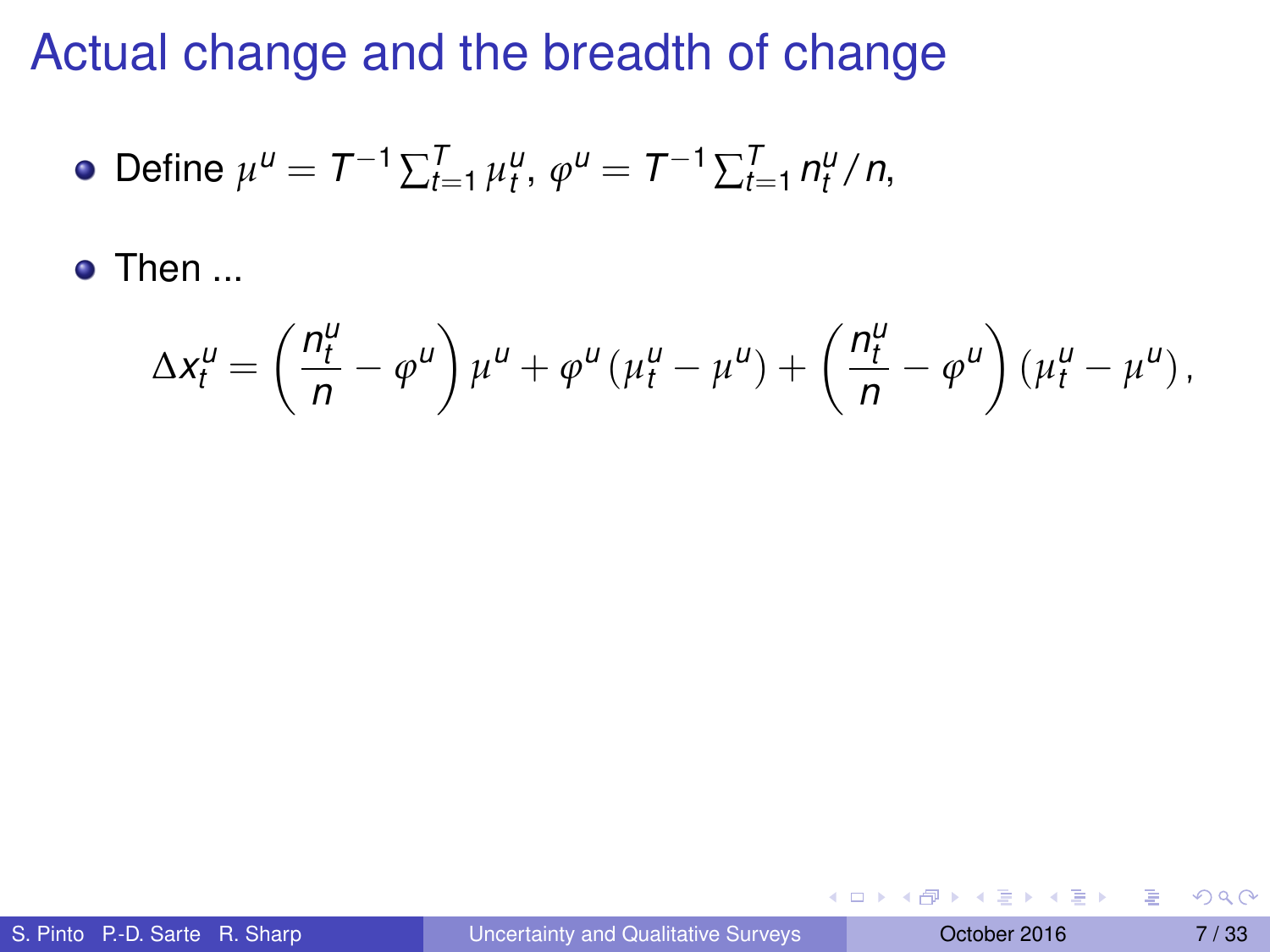• Define 
$$
\mu^U = T^{-1} \sum_{t=1}^T \mu_t^U
$$
,  $\varphi^U = T^{-1} \sum_{t=1}^T n_t^U / n$ ,

**o** Then ...

$$
\Delta x_t^{\mu} = \left(\frac{n_t^{\mu}}{n} - \varphi^{\mu}\right)\mu^{\mu} + \varphi^{\mu}(\mu_t^{\mu} - \mu^{\mu}) + \left(\frac{n_t^{\mu}}{n} - \varphi^{\mu}\right)(\mu_t^{\mu} - \mu^{\mu}),
$$

Similarly, let  $\mu^{d} = T^{-1} \sum_{t=1}^{T} \mu_{t}^{d}, \varphi^{d} = T^{-1} \sum_{t=1}^{T} n_{t}^{d} / n$ ,

в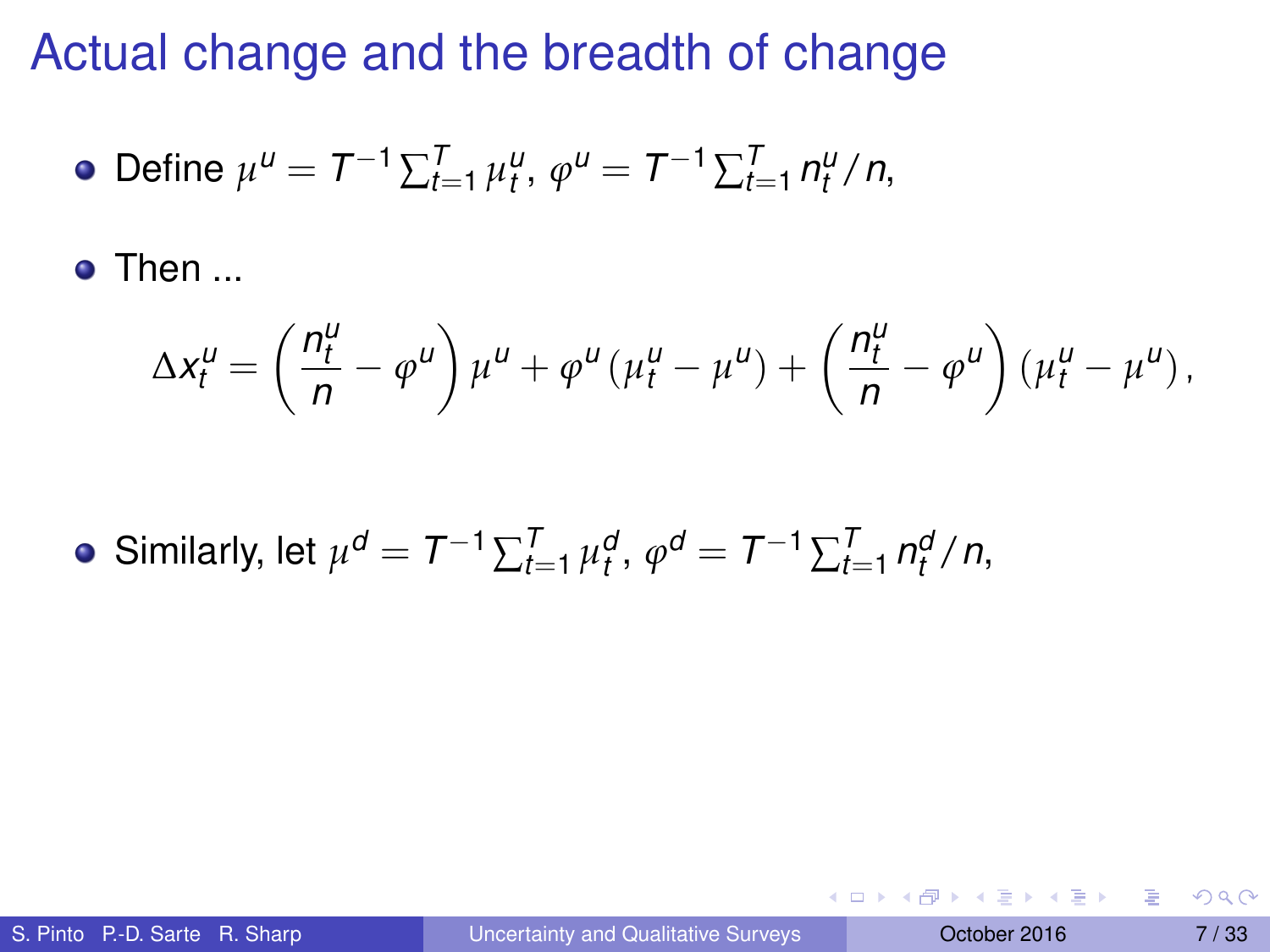• Define 
$$
\mu^U = T^{-1} \sum_{t=1}^T \mu_t^U
$$
,  $\varphi^U = T^{-1} \sum_{t=1}^T n_t^U / n$ ,

Then ...

$$
\Delta x_t^{\mu} = \left(\frac{n_t^{\mu}}{n} - \varphi^{\mu}\right)\mu^{\mu} + \varphi^{\mu}(\mu_t^{\mu} - \mu^{\mu}) + \left(\frac{n_t^{\mu}}{n} - \varphi^{\mu}\right)(\mu_t^{\mu} - \mu^{\mu}),
$$

• Similarly, let 
$$
\mu^d = T^{-1} \sum_{t=1}^T \mu_t^d
$$
,  $\varphi^d = T^{-1} \sum_{t=1}^T n_t^d / n$ ,

Then ...

$$
\Delta x_t^d = \left(\frac{n_t^d}{n} - \varphi^d\right)\mu^d + \varphi^d(\mu_t^d - \mu^d) + \left(\frac{n_t^d}{n} - \varphi^d\right)\left(\mu_t^d - \mu^d\right),
$$

重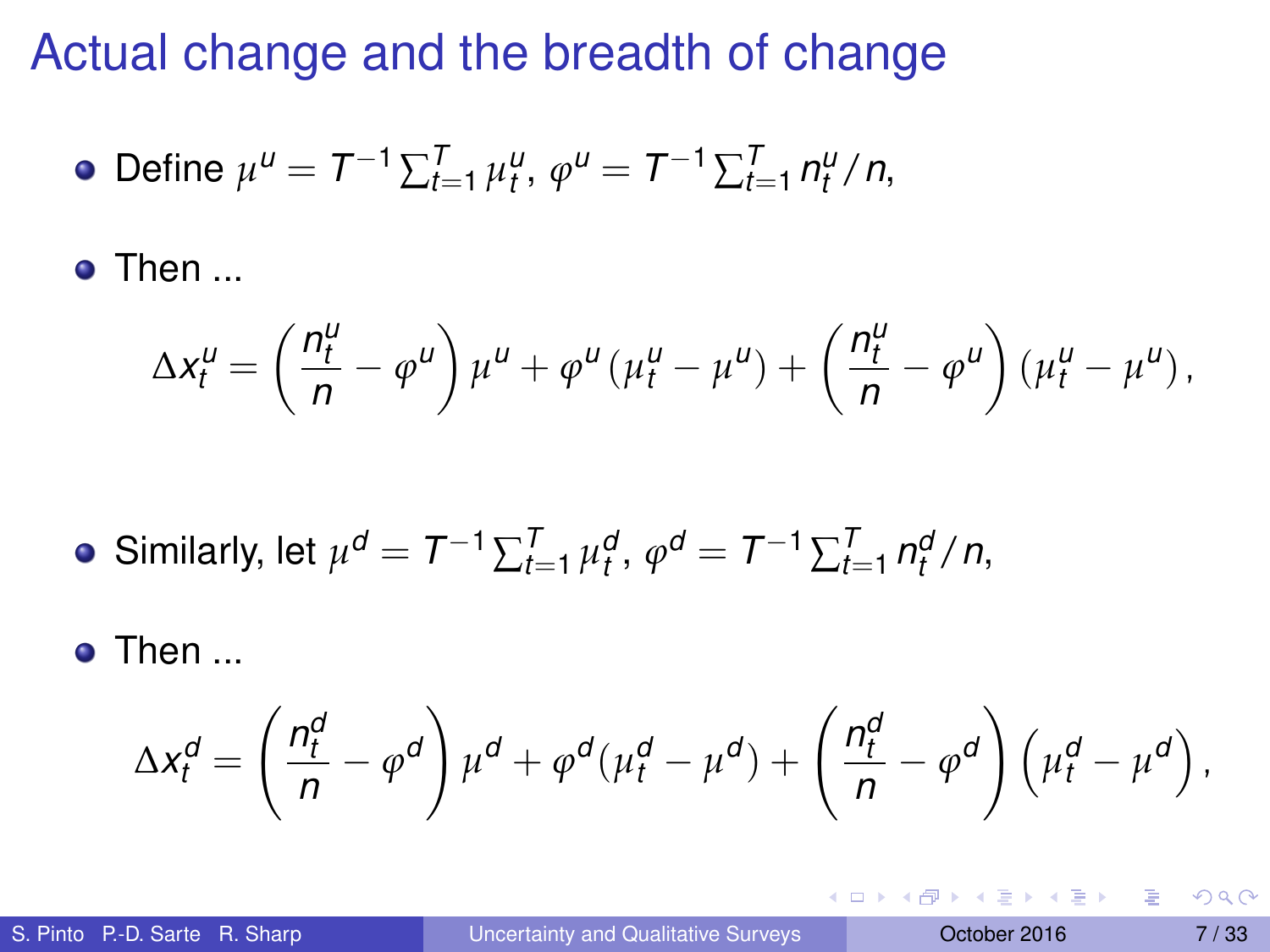• Decomposing an expansion/contraction,

$$
\Delta x_t \approx \underbrace{\varphi^u (\mu_t^u - \mu^u) - \varphi^d (\mu_t^d - \mu^d)}_{\text{Change in "how much" or intensive margin}} + \underbrace{\mu^u D_t}_{\text{Change in "how many" or extensive margin}}
$$

Þ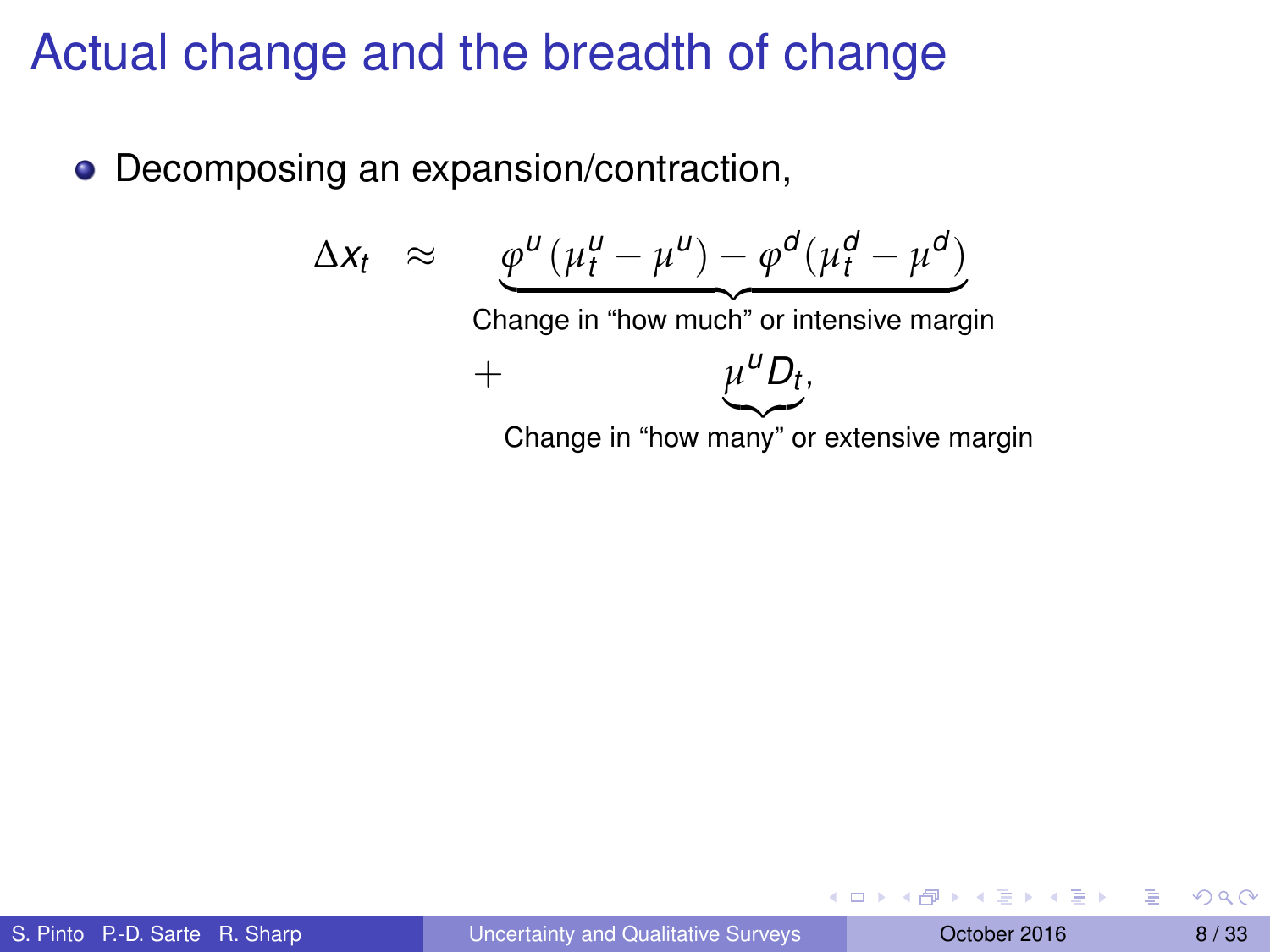• Decomposing an expansion/contraction,

$$
\Delta x_t \approx \underbrace{\varphi^u (\mu_t^u - \mu^u) - \varphi^d (\mu_t^d - \mu^d)}_{\text{Change in "how much" or intensive margin}} + \underbrace{\mu^u D_t}_{\text{Change in "how many" or extensive margin}}
$$

- Overall growth arises from:
	- $\triangleright$  the difference between how fast "up" sectors grew and how badly "down" sectors declined,
	- $\triangleright$  the difference between the proportion of sectors that expanded versus those that declined, the breadth of the expansion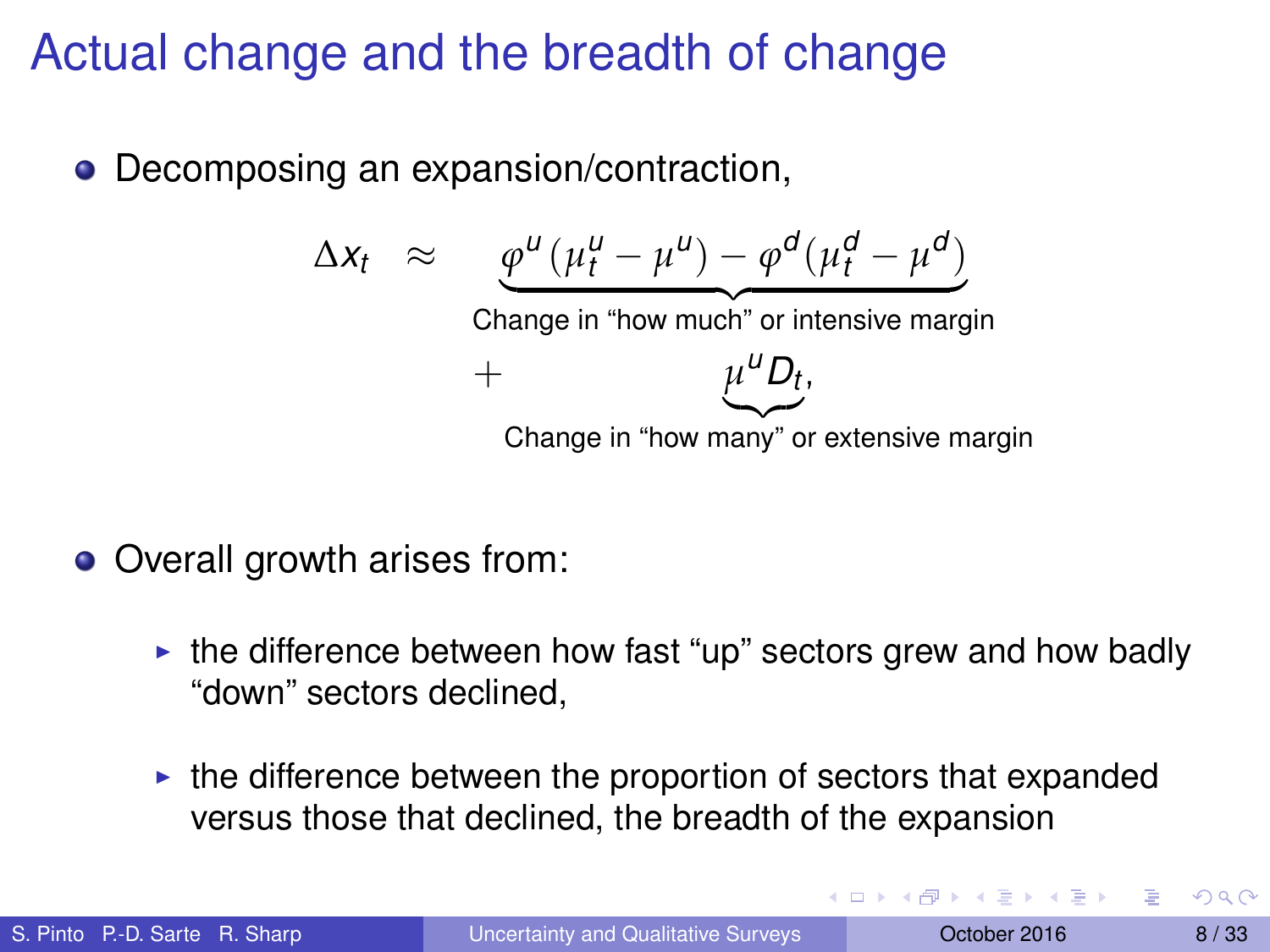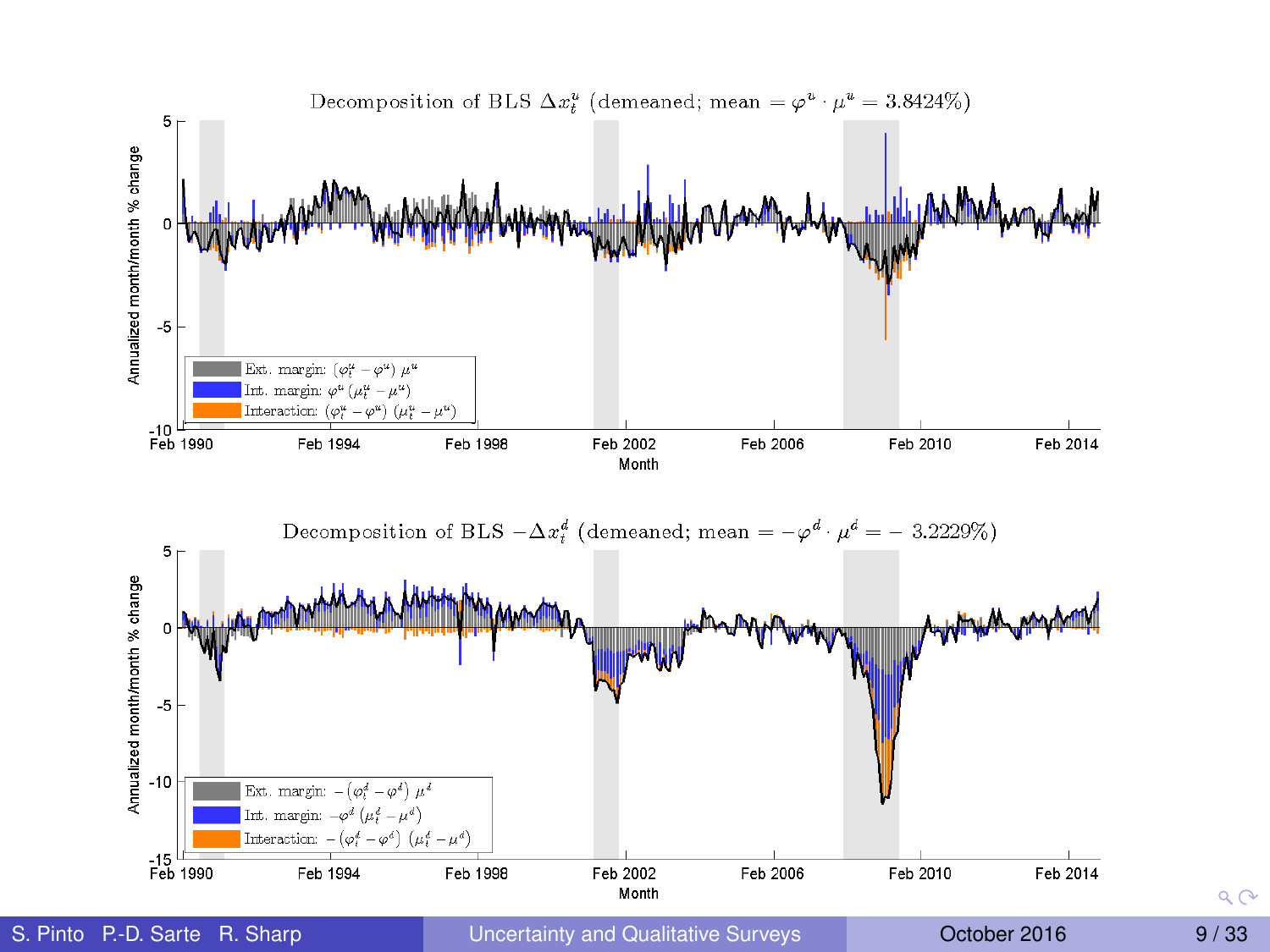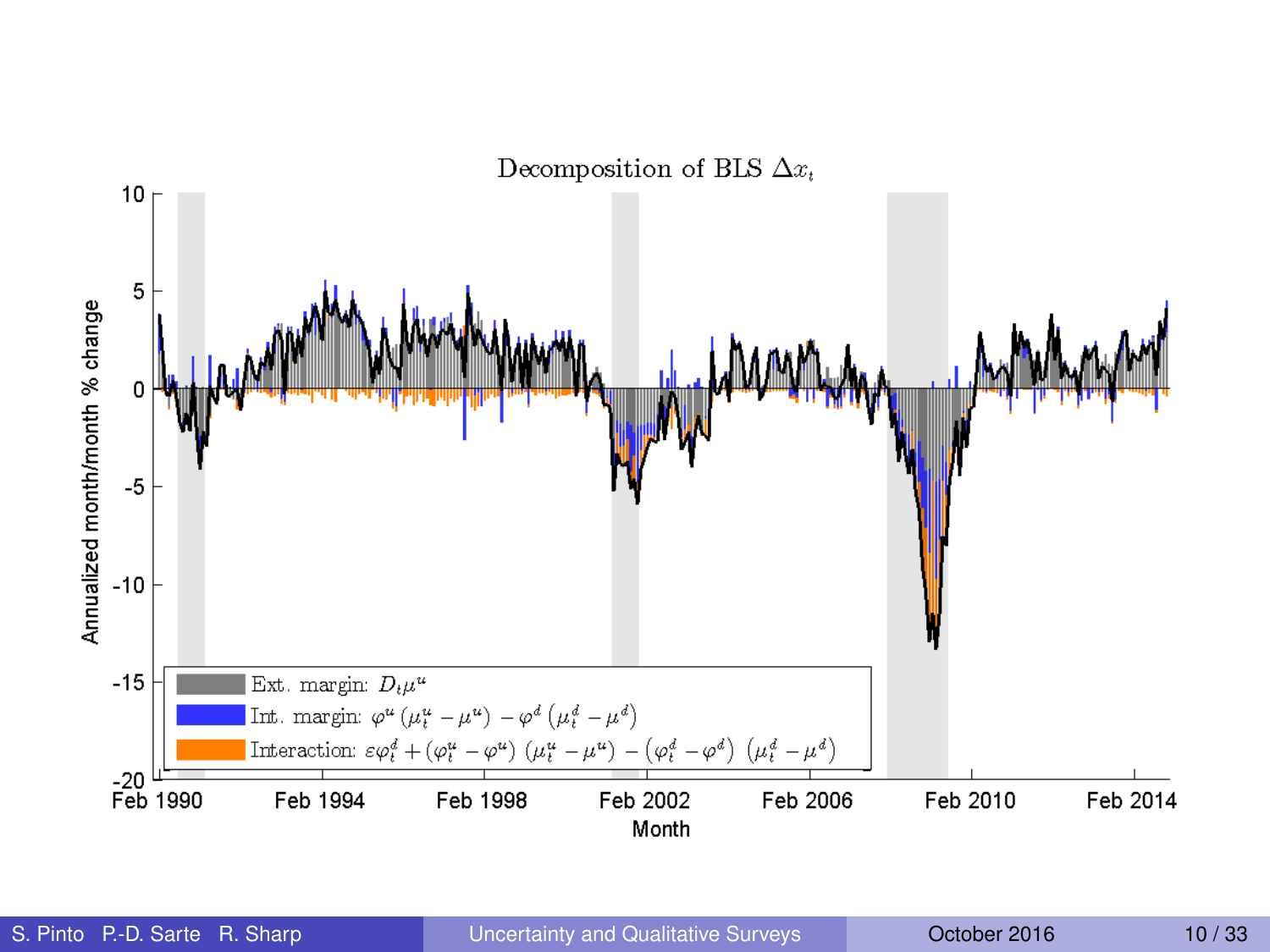Using plant-level data from Chile and the U.S., we show that investment spikes are highly pro-cyclical, so much so that changes in the number of establishments undergoing investment spikes (the extensive margin) account for the bulk of variation in aggregate investment.

Gourio and Kashyap (2007)

**All The South The S**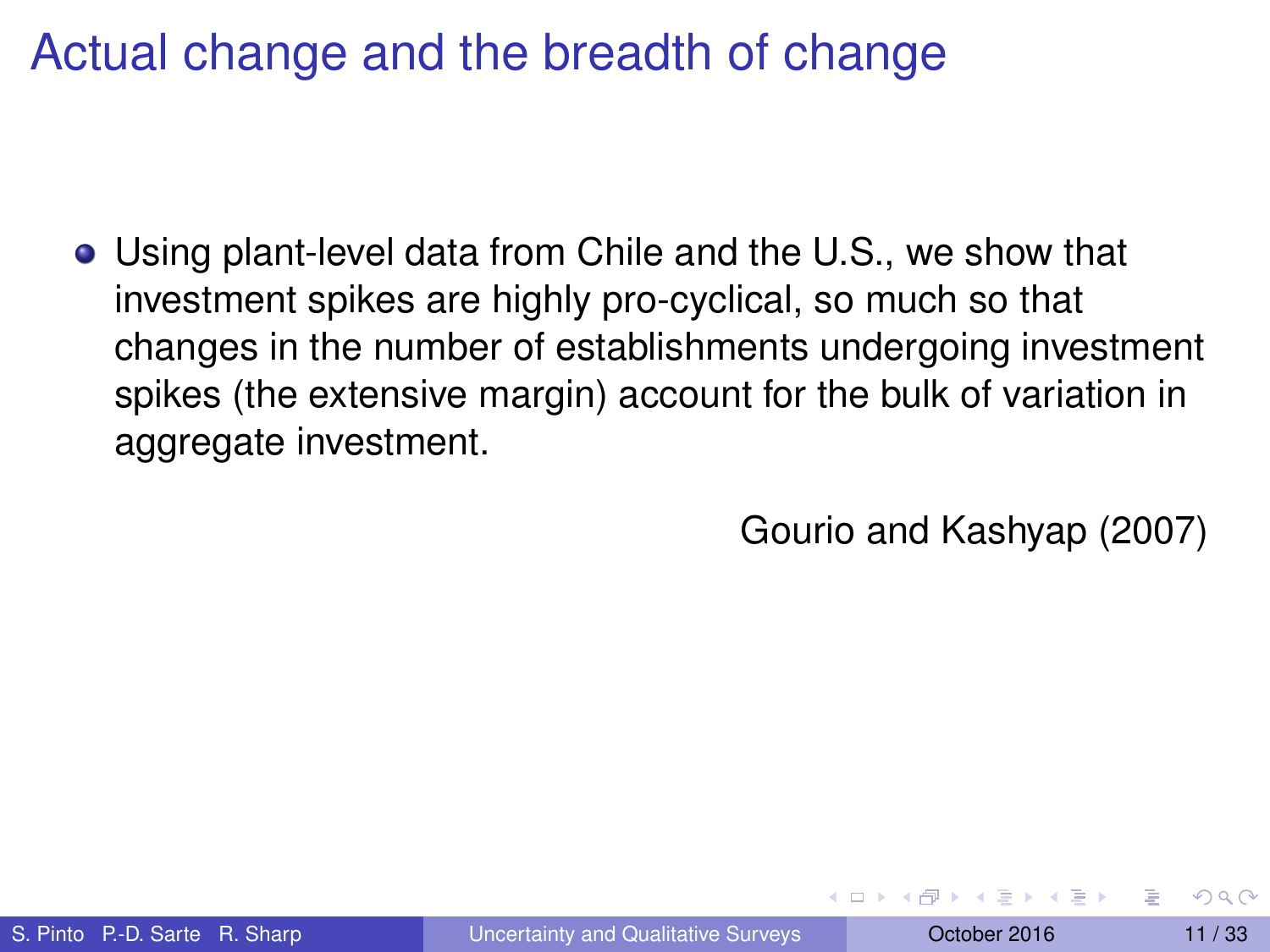A sample of *n* survey participants, drawn randomly from a population at a point in time, is surveyed – e.g. overall business conditions?

イロト イ押 トイラト イラトー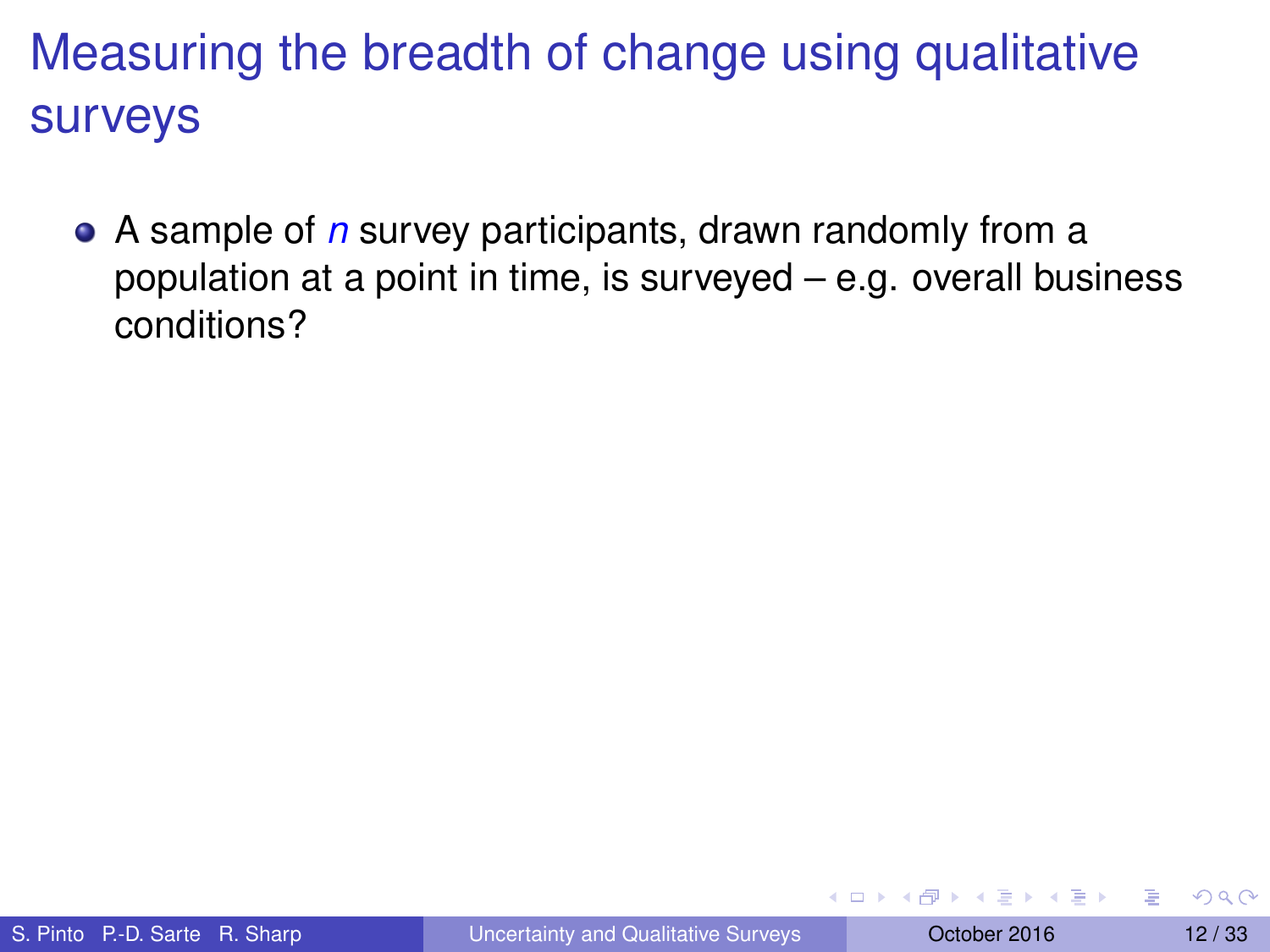- A sample of *n* survey participants, drawn randomly from a population at a point in time, is surveyed – e.g. overall business conditions?
- Possible answers:  $A = \{1, 2, ..., r\}$ . Answers are indexed by  $a \in A$ , e.g.  $a \in \mathcal{A} = \{u, d, s\}$

イロト イ押ト イヨト イヨトー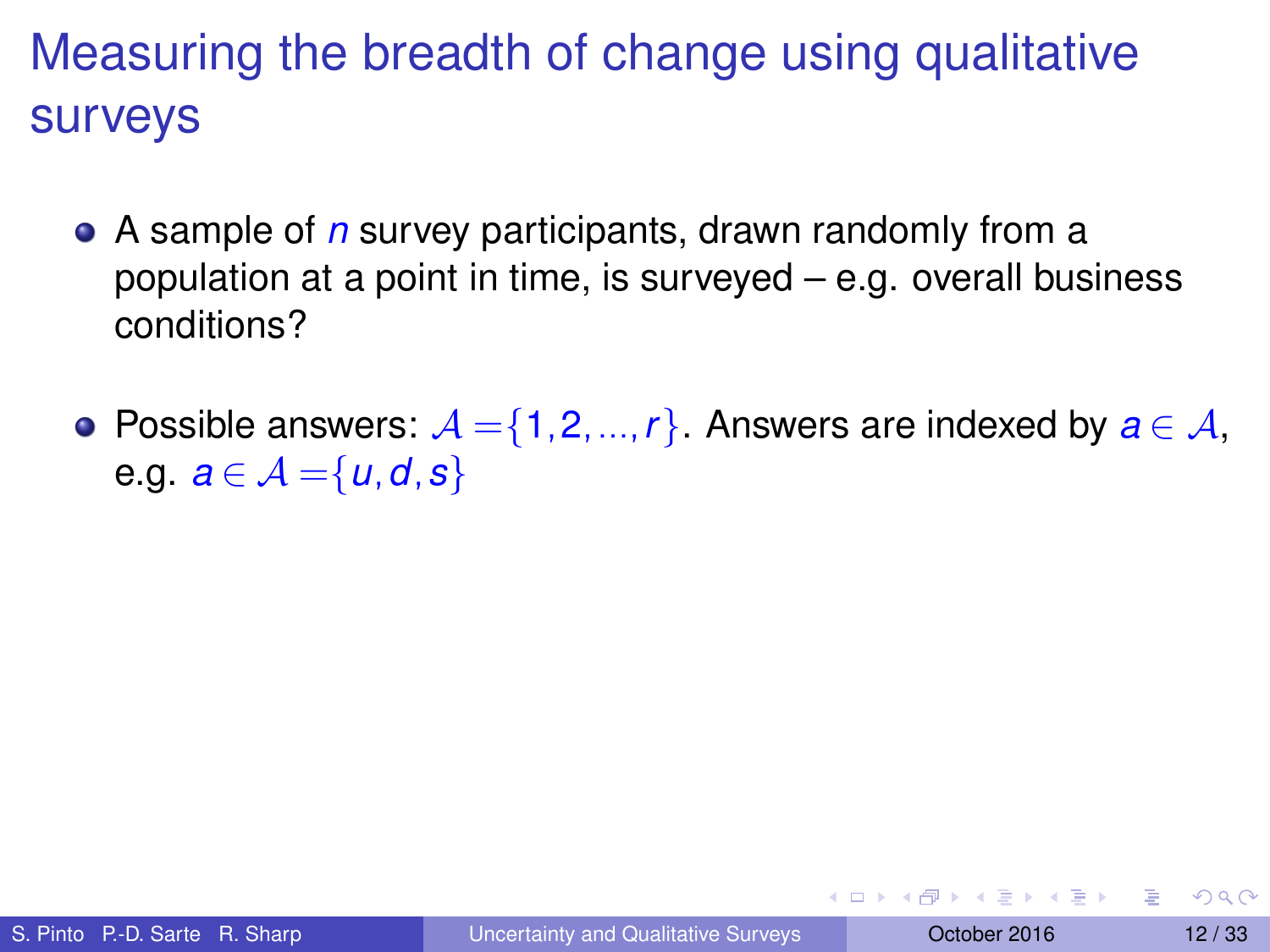- A sample of *n* survey participants, drawn randomly from a population at a point in time, is surveyed – e.g. overall business conditions?
- Possible answers:  $A = \{1, 2, ..., r\}$ . Answers are indexed by  $a \in A$ , e.g.  $a \in \mathcal{A} = \{u, d, s\}$
- Number of respondents associated with answer  $a \in \mathcal{A}$ , is  $n^a$ , where  $\sum_{a=1}^{r} n^a = n$ .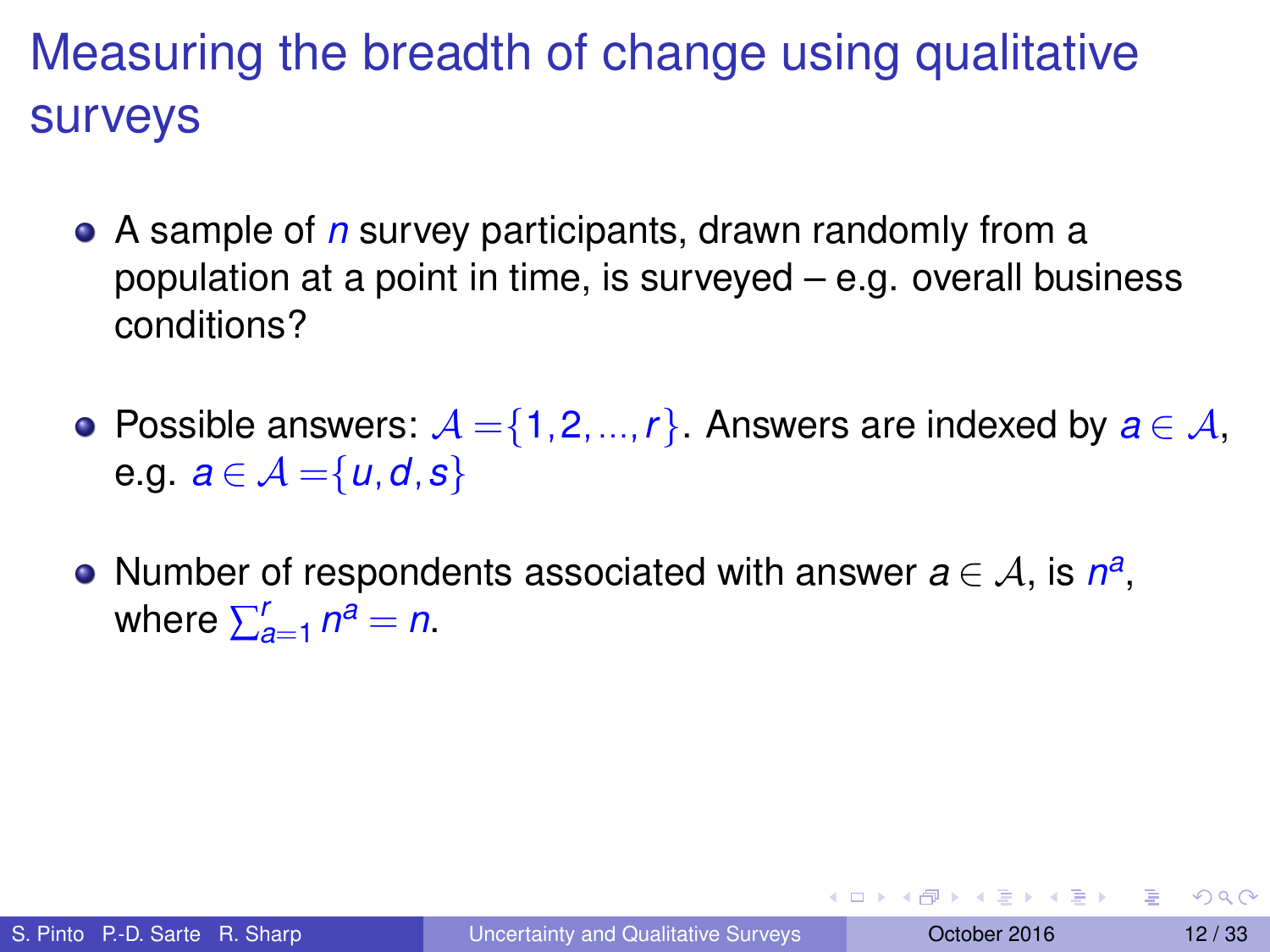- A sample of *n* survey participants, drawn randomly from a population at a point in time, is surveyed – e.g. overall business conditions?
- Possible answers:  $A = \{1, 2, ..., r\}$ . Answers are indexed by  $a \in A$ , e.g.  $a \in \mathcal{A} = \{u, d, s\}$
- Number of respondents associated with answer  $a \in \mathcal{A}$ , is  $n^a$ , where  $\sum_{a=1}^{r} n^a = n$ .
- Answers of type *a* are assigned a value of  $\omega^a \in [\omega, \overline{\omega}]$ , e.g.  $\omega^{u} = 1$ ,  $\omega^{s} = 0$ , and  $\omega^{d} = -1$ .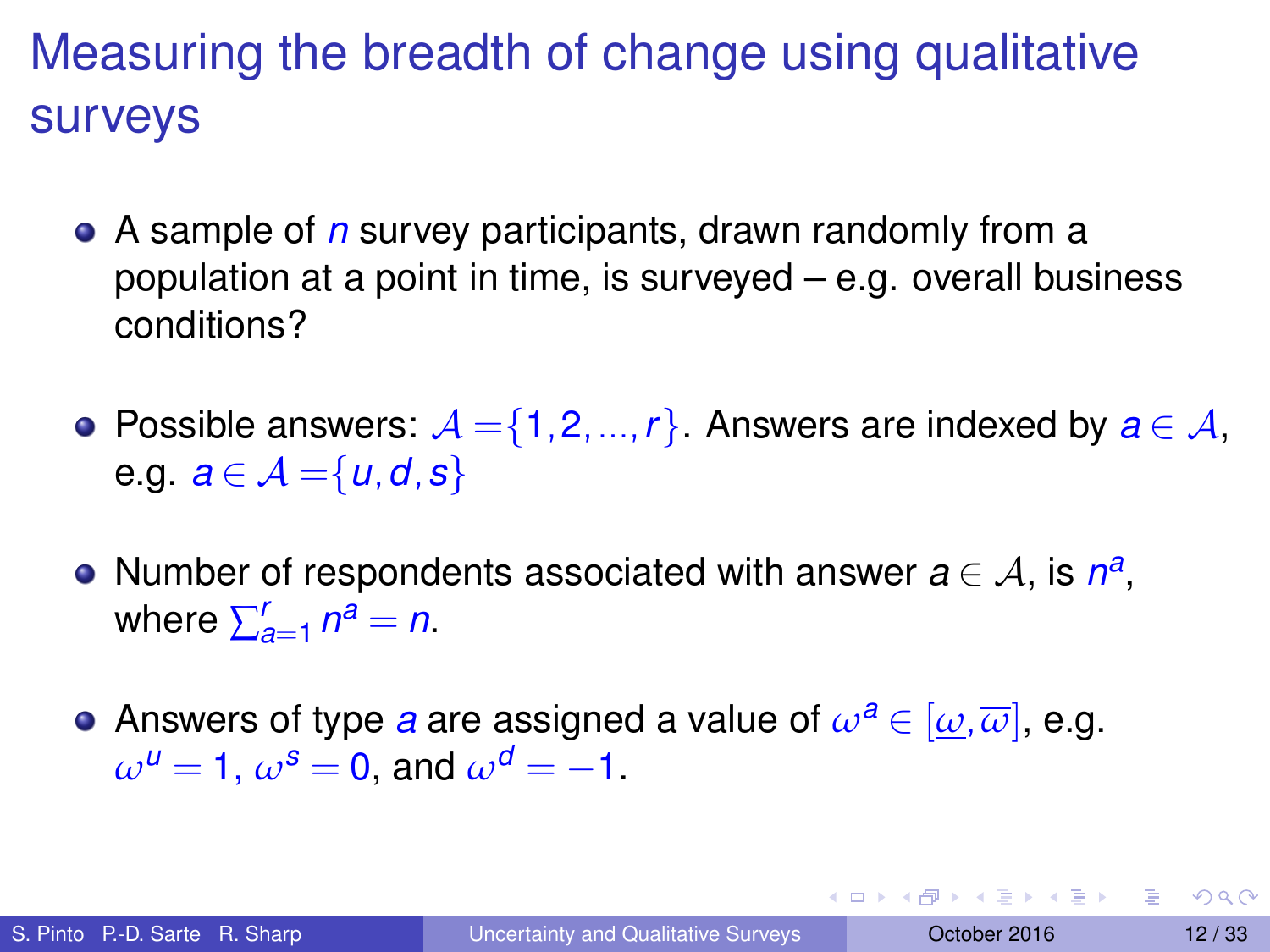• The answers are summarized in a diffusion index

$$
\widehat{D}=\sum_{a=1}^r\omega^a\frac{n^a}{n}.
$$

4 0 8 4 4 9 8 4 9 8 4 9 8

Þ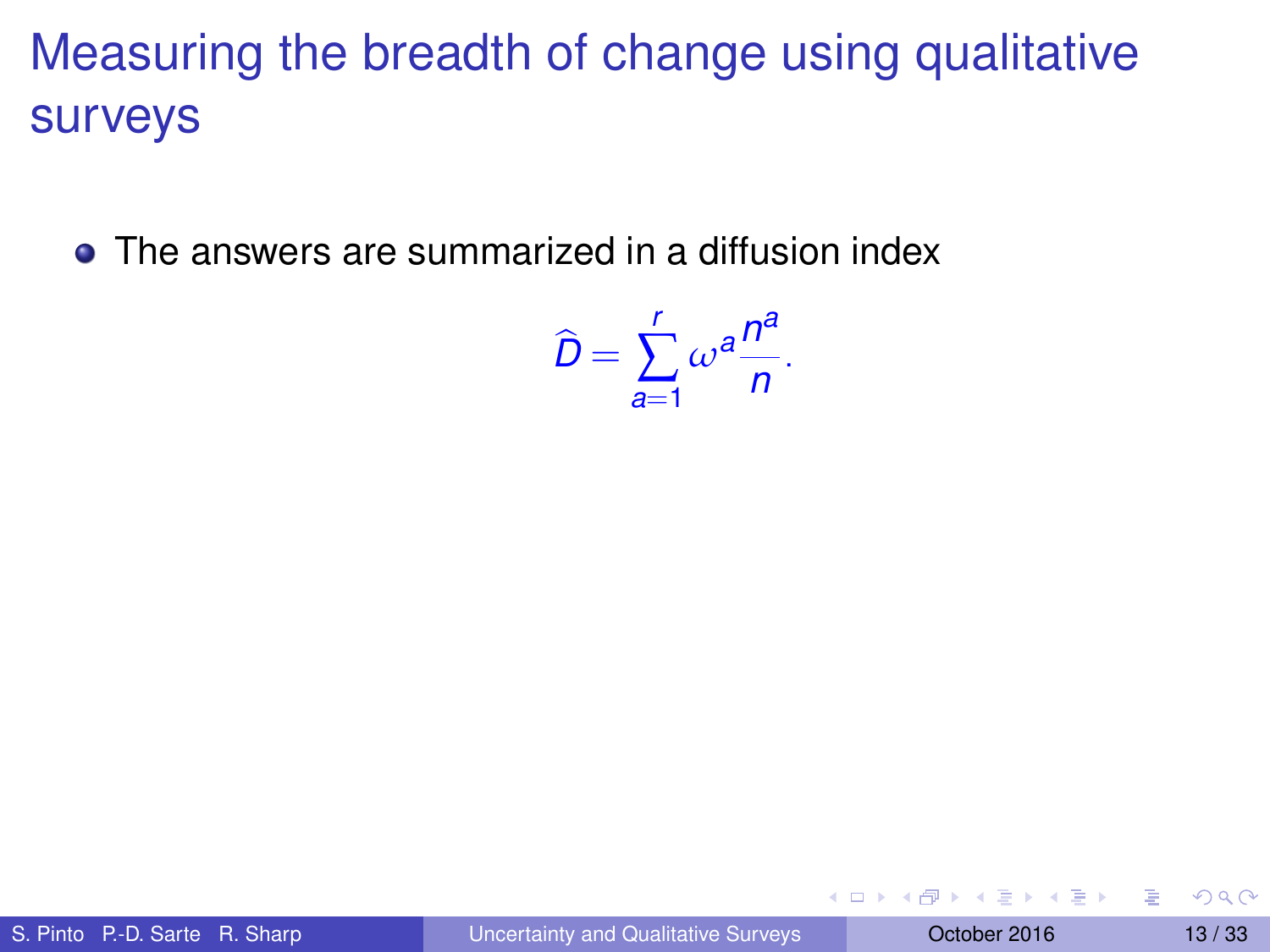• The answers are summarized in a diffusion index

$$
\widehat{D}=\sum_{a=1}^r\omega^a\frac{n^a}{n}.
$$

• Then, we have that  $\omega < \widehat{D} < \overline{\omega}$ .

イロト イ押 トイラト イラトー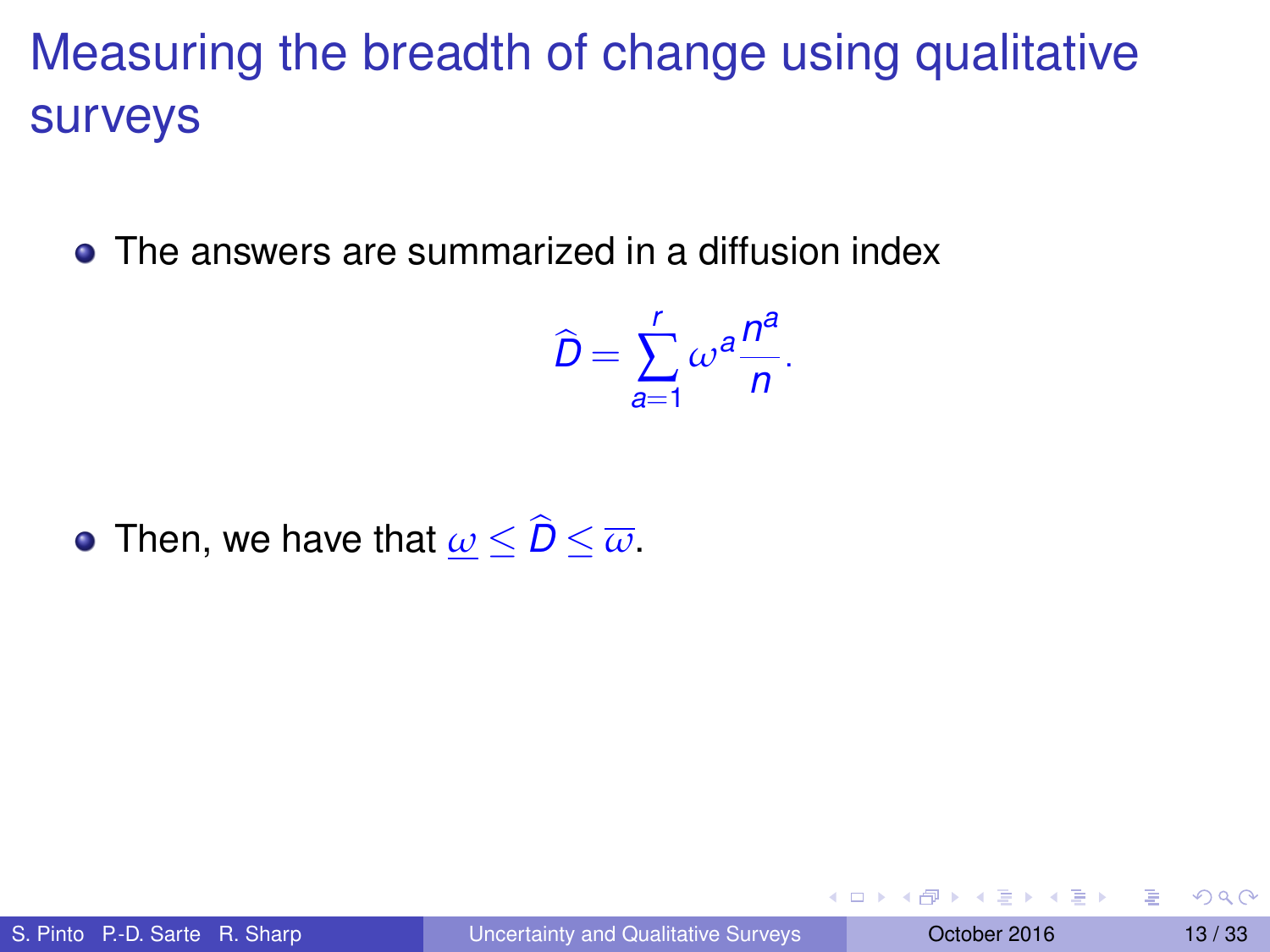• The answers are summarized in a diffusion index

$$
\widehat{D}=\sum_{a=1}^r\omega^a\frac{n^a}{n}.
$$

- Then, we have that  $\omega < \widehat{D} < \overline{\omega}$ .
- An expansion in, say spending no durable goods, if  $\widehat{D}$   $>$   $(1/r)\sum_{a=1}^r \omega^a$ , and no change or contraction otherwise.

イタト イミト イミトー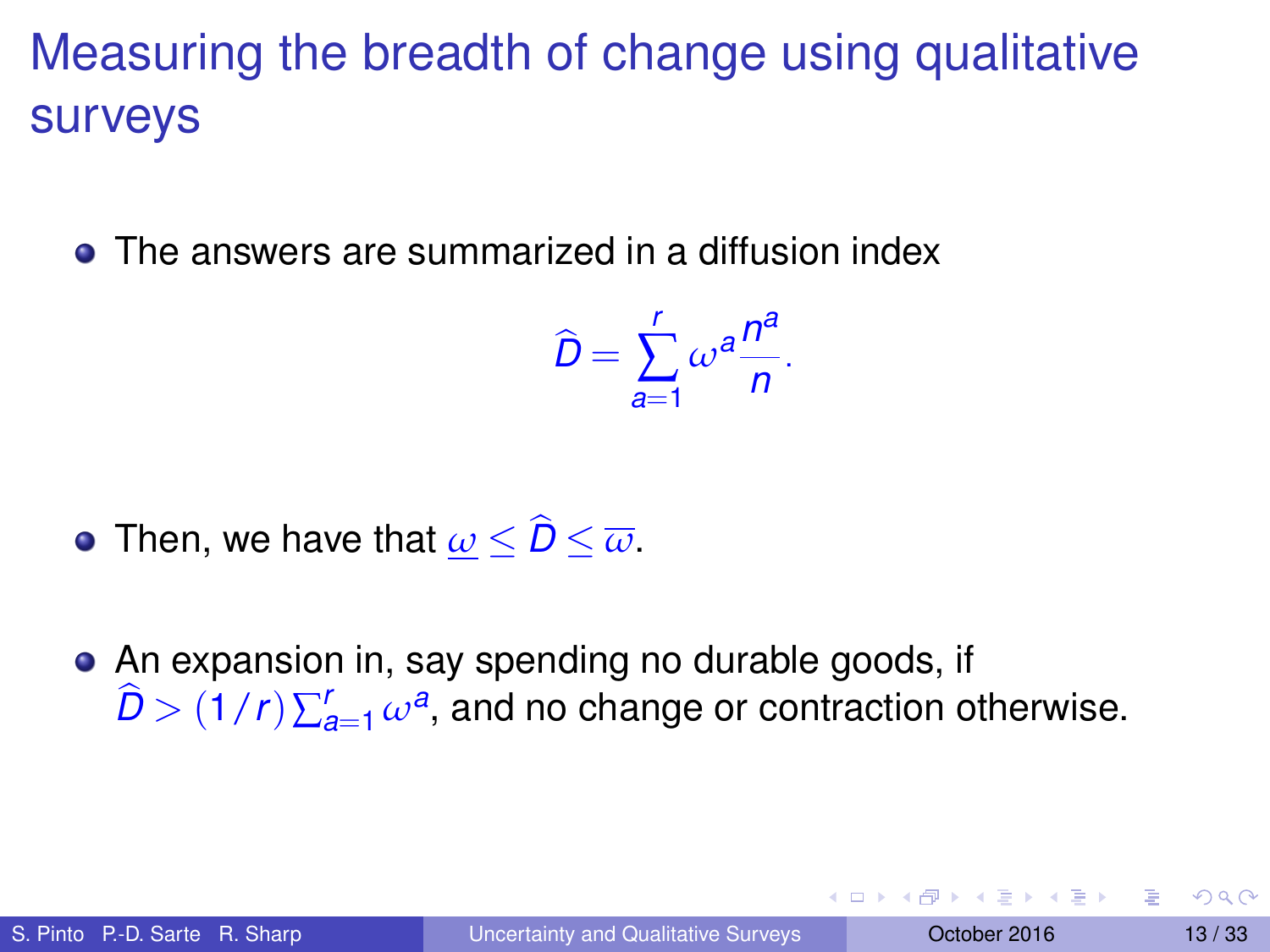$\rho^a$  is the probability that a participant's answer is  $a\!\in\!\mathcal{A}$  $=$  {1,2, ..., *r*}, with  $\sum_{a=1}^{r} p^a = 1$ 

イロト イ押 トイラト イラトー

Þ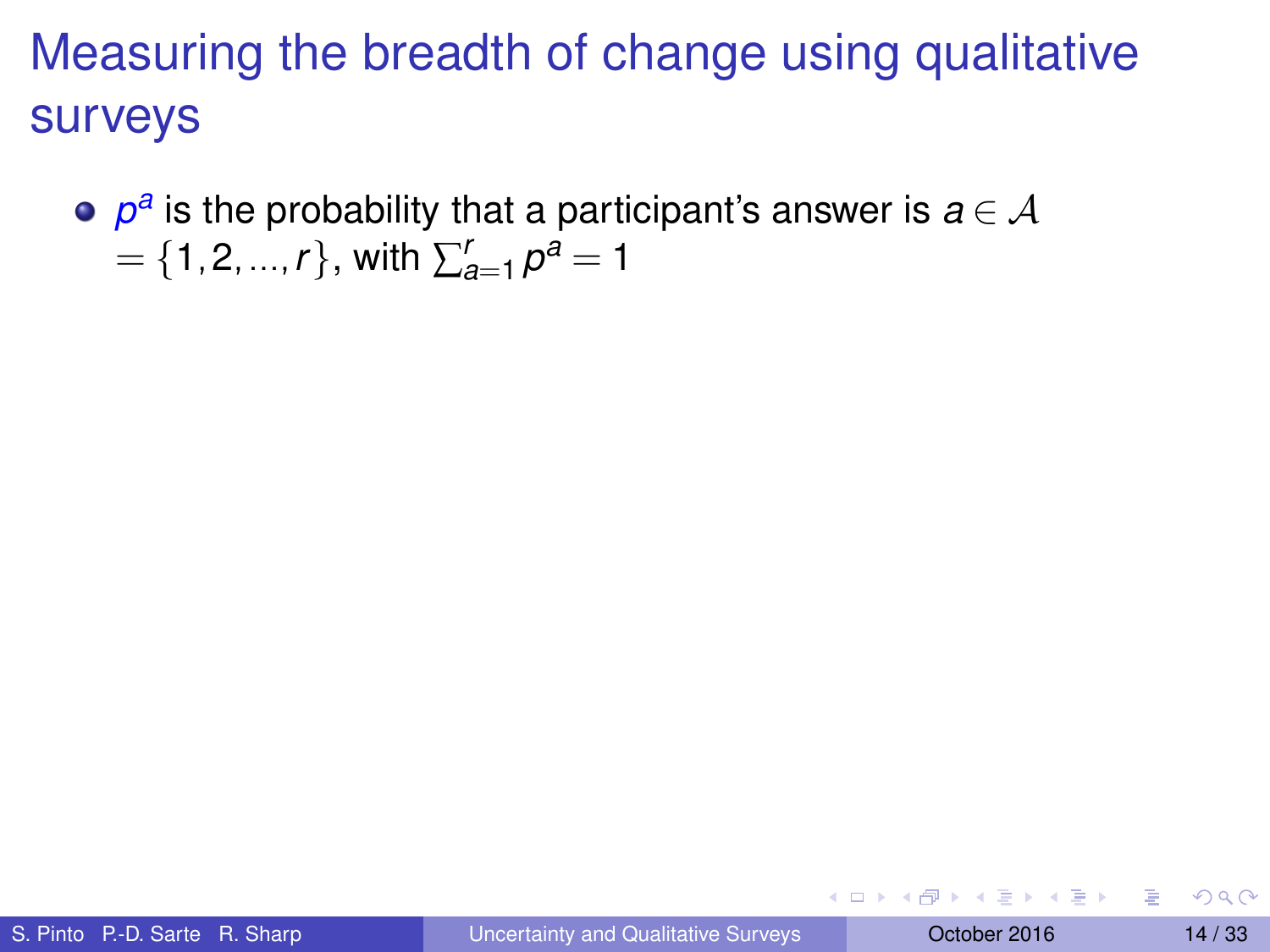- $\rho^a$  is the probability that a participant's answer is  $a\!\in\!\mathcal{A}$  $=$  {1,2, ..., *r*}, with  $\sum_{a=1}^{r} p^a = 1$
- **•** Survey process: *n* random participant draws, each leading to a success for exactly one of *r* types of responses, each answer type having success probability *p a*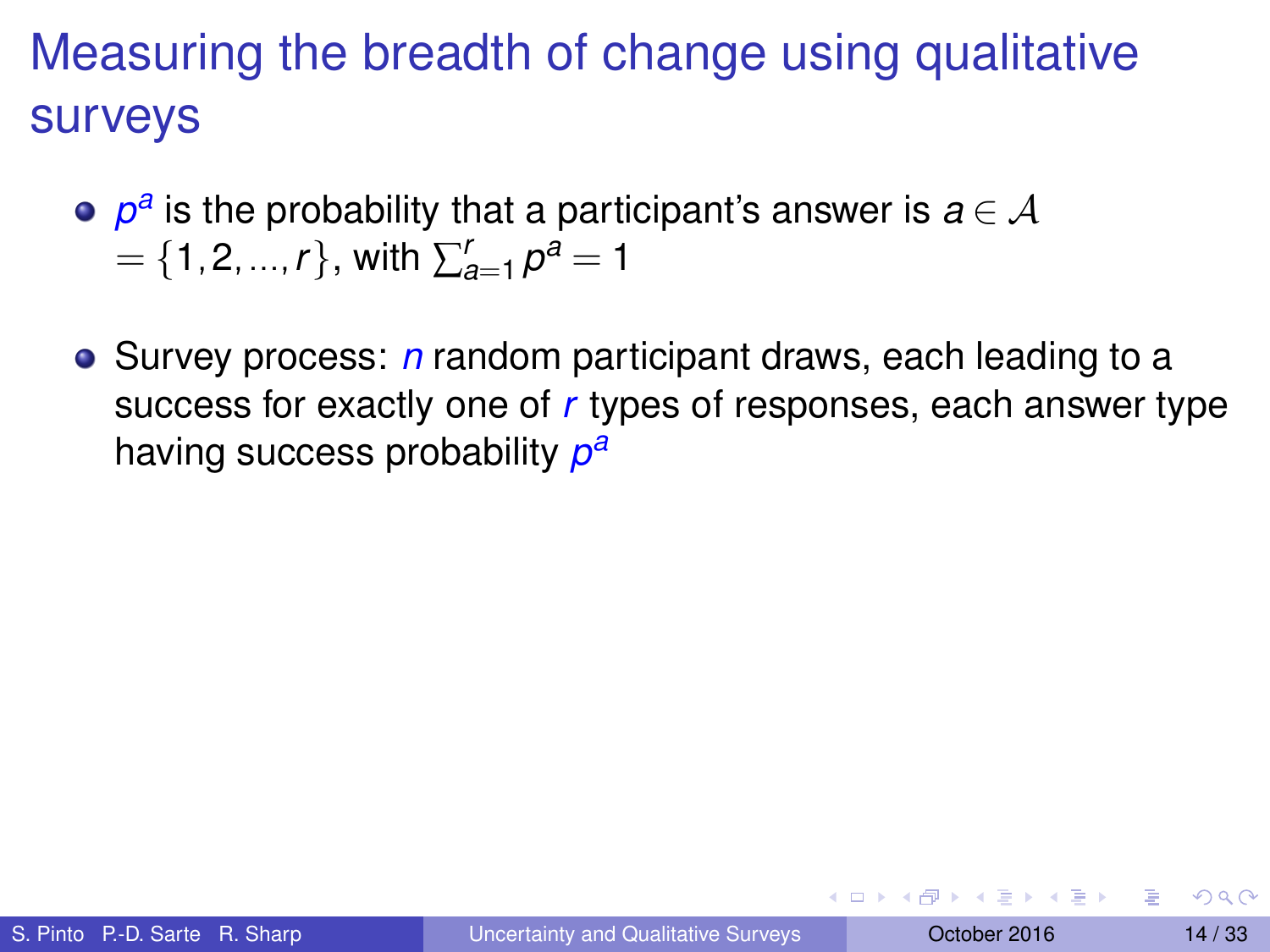- $\rho^a$  is the probability that a participant's answer is  $a\!\in\!\mathcal{A}$  $=$  {1,2, ..., *r*}, with  $\sum_{a=1}^{r} p^a = 1$
- **•** Survey process: *n* random participant draws, each leading to a success for exactly one of *r* types of responses, each answer type having success probability *p a*

$$
f(n1, ..., nr; n, p1, ..., pr) = \frac{n!}{\prod_{a=1}^{r} n^{a}!} \prod_{a=1}^{r} (pa)^{na}
$$

 $\bullet$ 

**A BAK BA**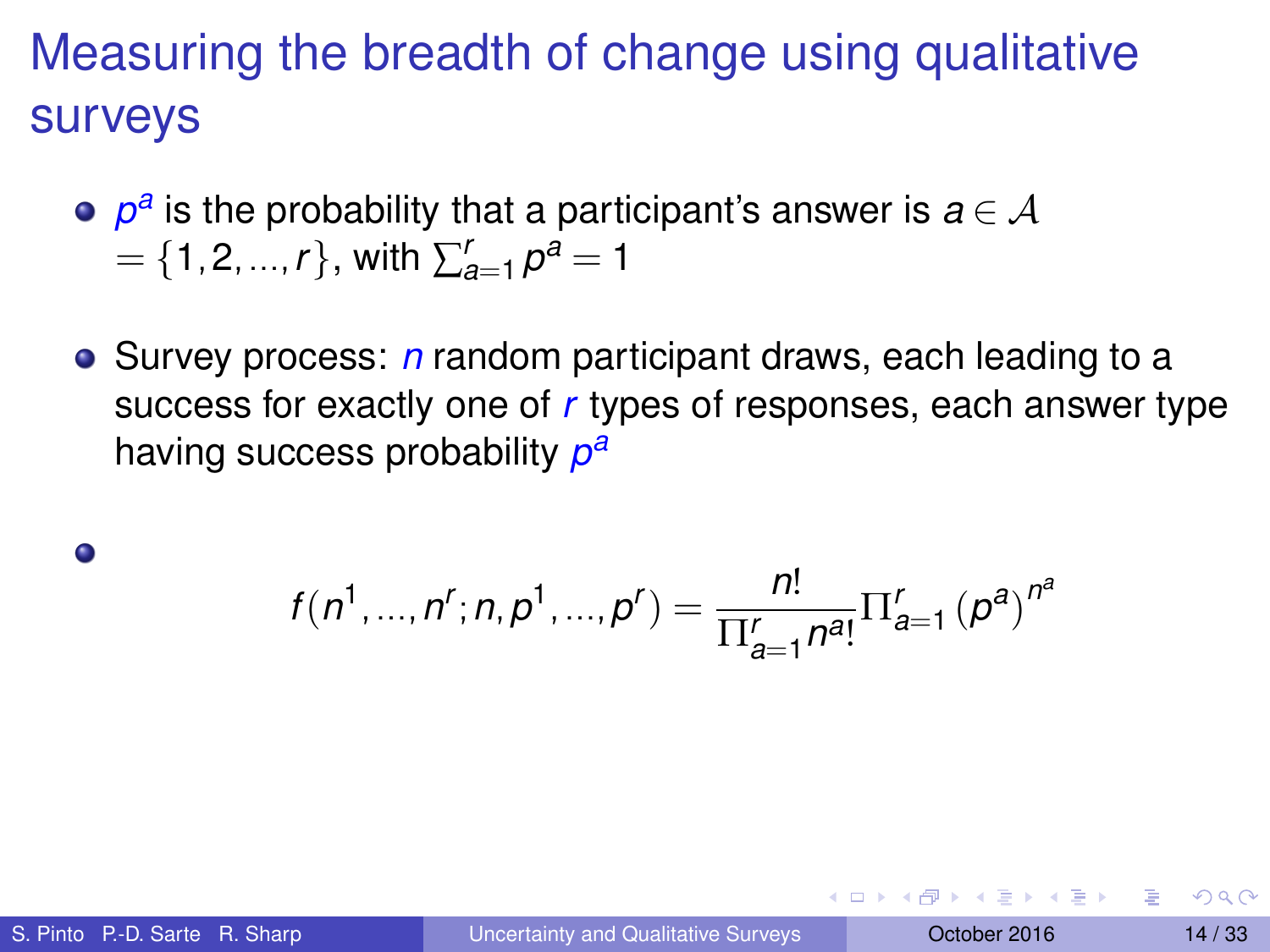- $\rho^a$  is the probability that a participant's answer is  $a\!\in\!\mathcal{A}$  $=$  {1,2, ..., *r*}, with  $\sum_{a=1}^{r} p^a = 1$
- **•** Survey process: *n* random participant draws, each leading to a success for exactly one of *r* types of responses, each answer type having success probability *p a*

$$
f(n1, ..., nr; n, p1, ..., pr) = \frac{n!}{\prod_{a=1}^{r} n^{a}!} \prod_{a=1}^{r} (pa)^{na}
$$

 $E(n^a) = np^a$ ,  $Var(n^a) = np^a(1 - p^a)$ ,  $Cov(n^a, n^{a'}) = -np^a p^{a'}$  for answers of types  $a \in \mathcal{A}$  and  $a' \in \mathcal{A}$ 

 $\bullet$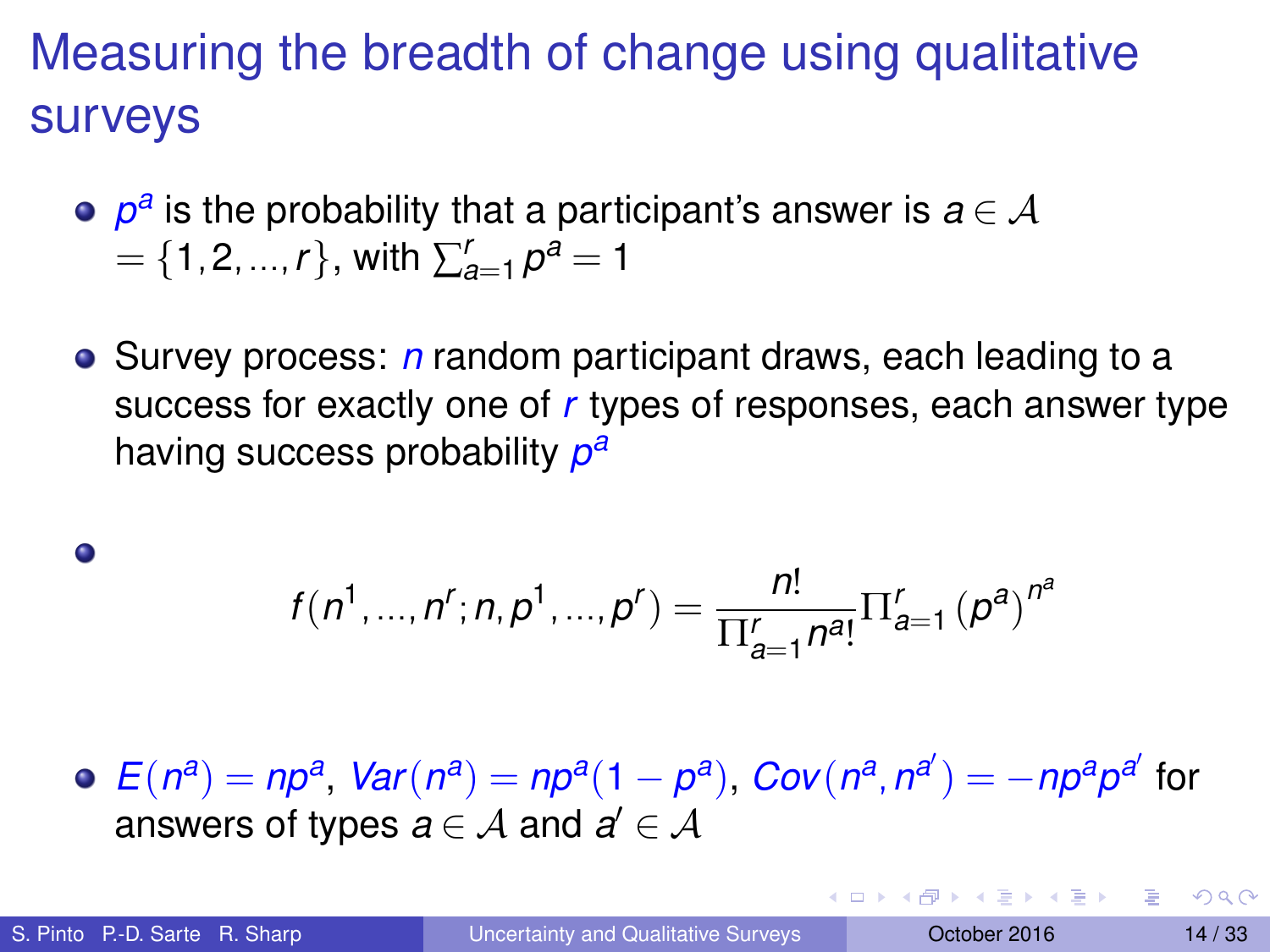$\widehat{\rho}^a = n^a/n$ , the proportion of answers of type  $a \in \mathcal{A}$ ,

$$
\widehat{p}^a = \frac{1}{n} \sum_{i=1}^n x_i^a,
$$

where  $x_i^a$  takes on the value 1 when survey participant *i* answers *a*, zero otherwise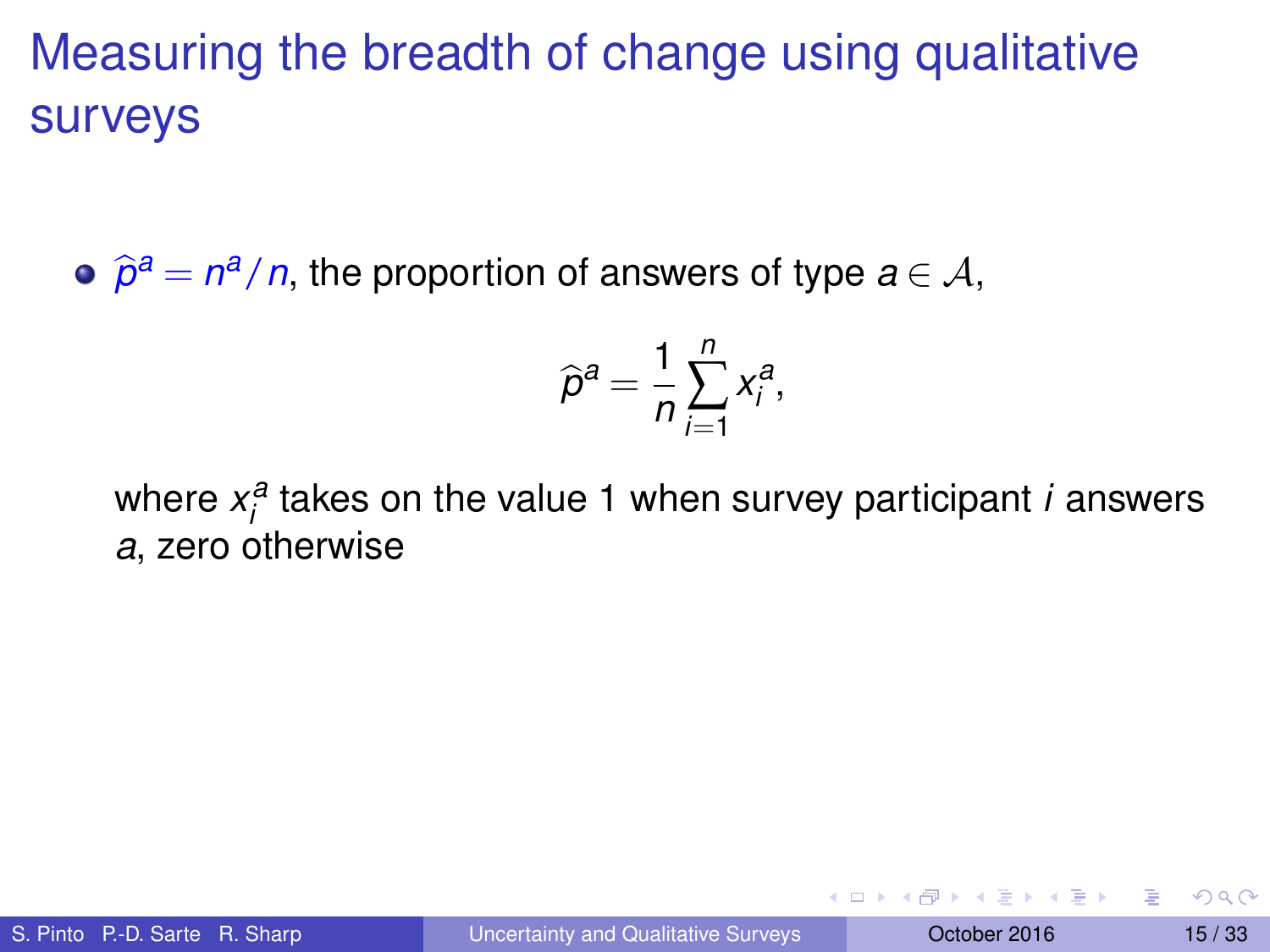$\widehat{\rho}^a = n^a/n$ , the proportion of answers of type  $a \in \mathcal{A}$ ,

$$
\widehat{p}^a = \frac{1}{n} \sum_{i=1}^n x_i^a,
$$

where  $x_i^a$  takes on the value 1 when survey participant *i* answers *a*, zero otherwise

 $\widehat{\rho}^{\mathsf{a}}$  then has the interpretation of a sample Bernoulli mean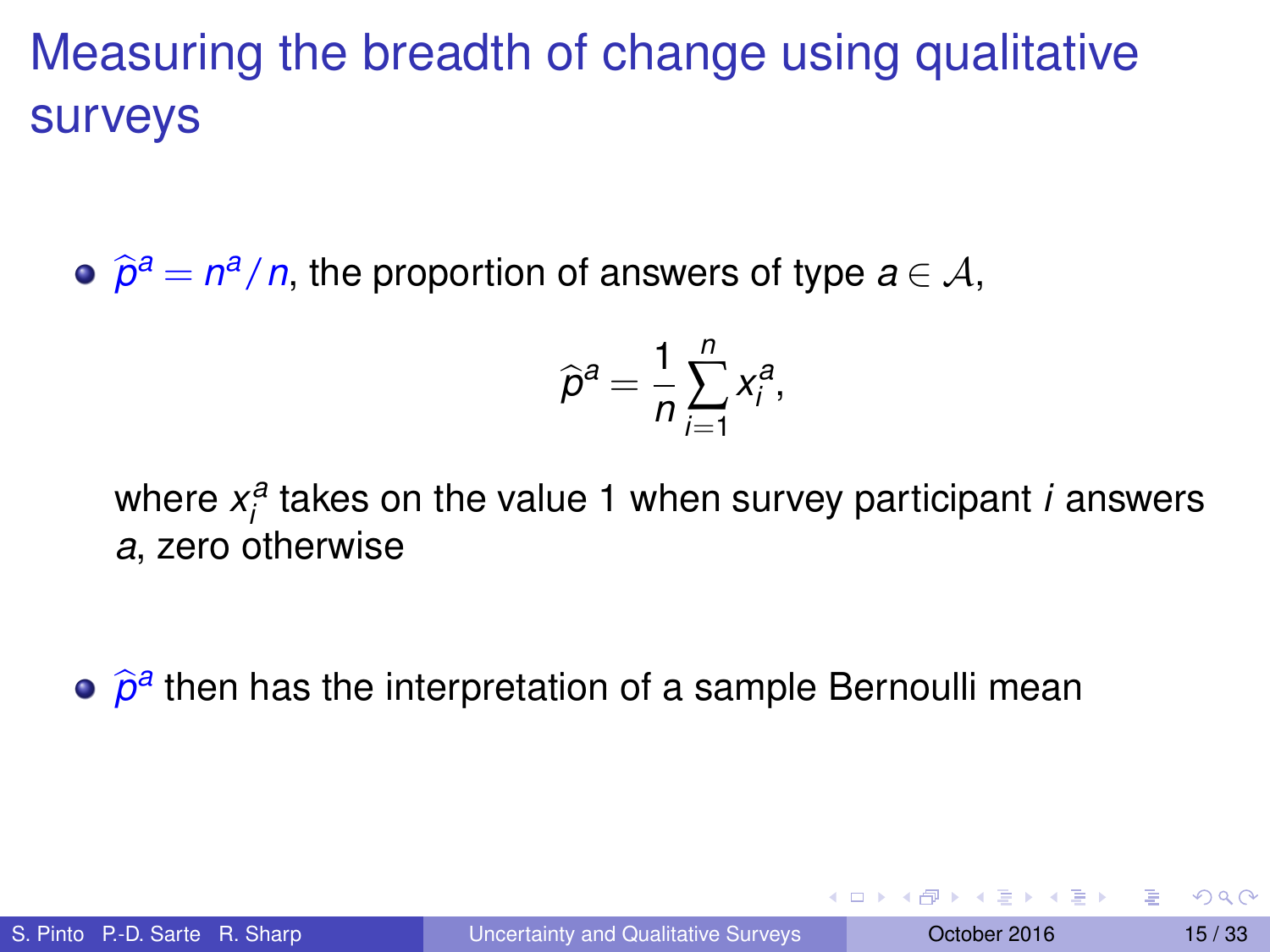#### Uncertainty in the measure of direction of change

• The multivariate Central Limit Theorem immediately gives

$$
\sqrt{n}\left(\begin{array}{c}\widehat{p}^1-p^1\\\widehat{p}^2-p^2\\\widehat{p}^{r-1}-p^{r-1}\end{array}\right)\longrightarrow^D\mathcal{N}\left(\left(\begin{array}{c}0\\\widehat{0}\\\cdots\\\widehat{0}\end{array}\right),\left(\begin{array}{cc}\widehat{p}^1(1-p^1)&-p^1p^2&\cdots\\\ -p^2p^1&p^2(1-p^2)&\cdots\\\ -p^{r-1}p^1&-p^{r-1}p^2&\cdots\\\end{array}\right)\right)
$$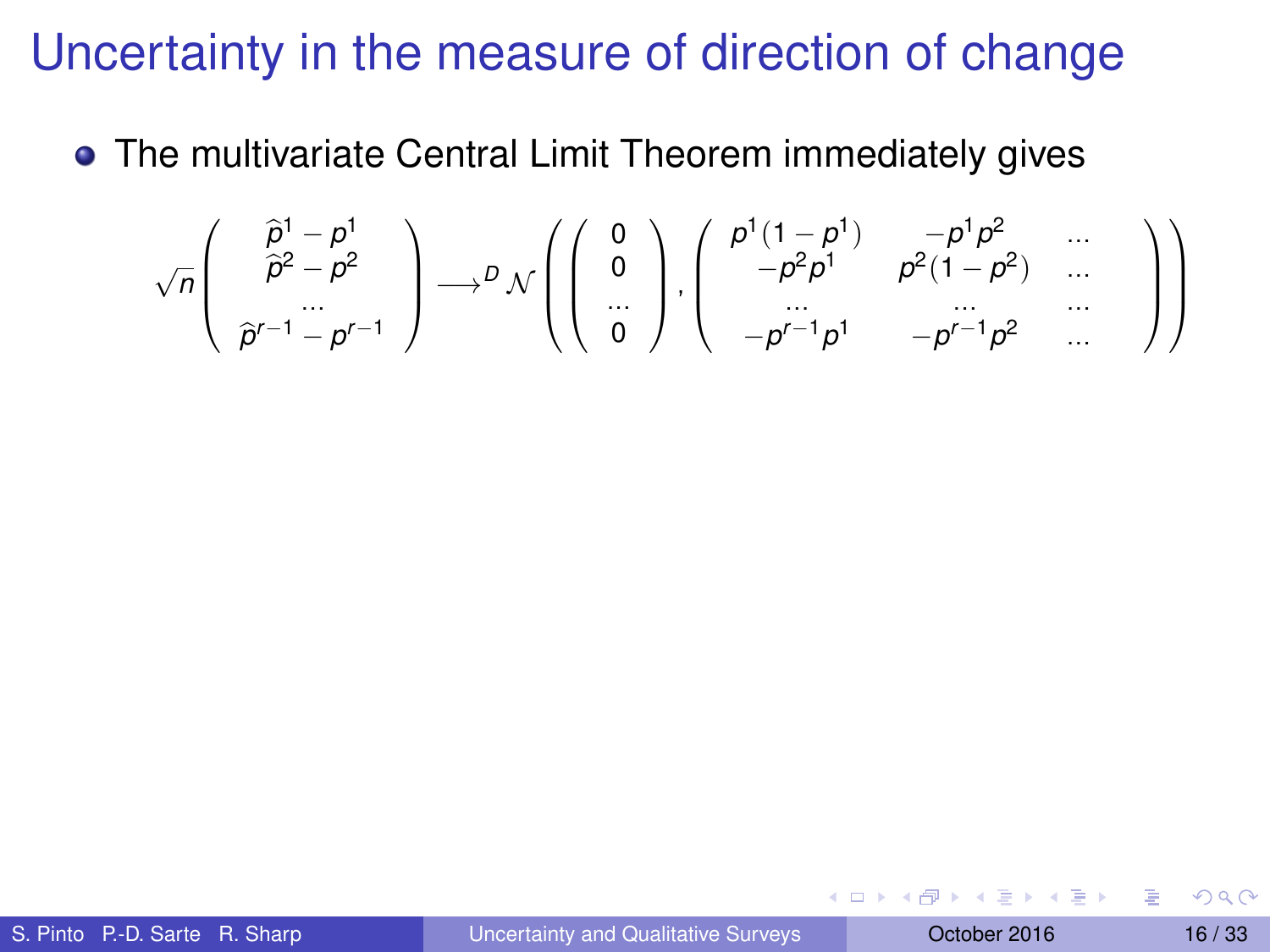#### Uncertainty in the measure of direction of change

• The multivariate Central Limit Theorem immediately gives

$$
\sqrt{n}\left(\begin{array}{c}\widehat{p}^1-p^1\\\widehat{p}^2-p^2\\\widehat{p}^{r-1}-p^{r-1}\end{array}\right)\longrightarrow^D\mathcal{N}\left(\left(\begin{array}{c}0\\\widehat{0}\\\cdots\\\widehat{0}\end{array}\right),\left(\begin{array}{cc}\widehat{p}^1(1-p^1)&-p^1p^2&\cdots\\\phantom{-p^2p^1}&p^2(1-p^2)&\cdots\\\phantom{-p^1p^1}&-p^{r-1}p^2&\cdots\\\phantom{-p^1p^1}&-p^{r-1}p^2&\cdots\end{array}\right)\right)
$$

 $\widehat{D}$ , is a linear combination of sample Bernoulli means,  $\sum_{a=1}^r \omega^a \widehat{\rho}^a$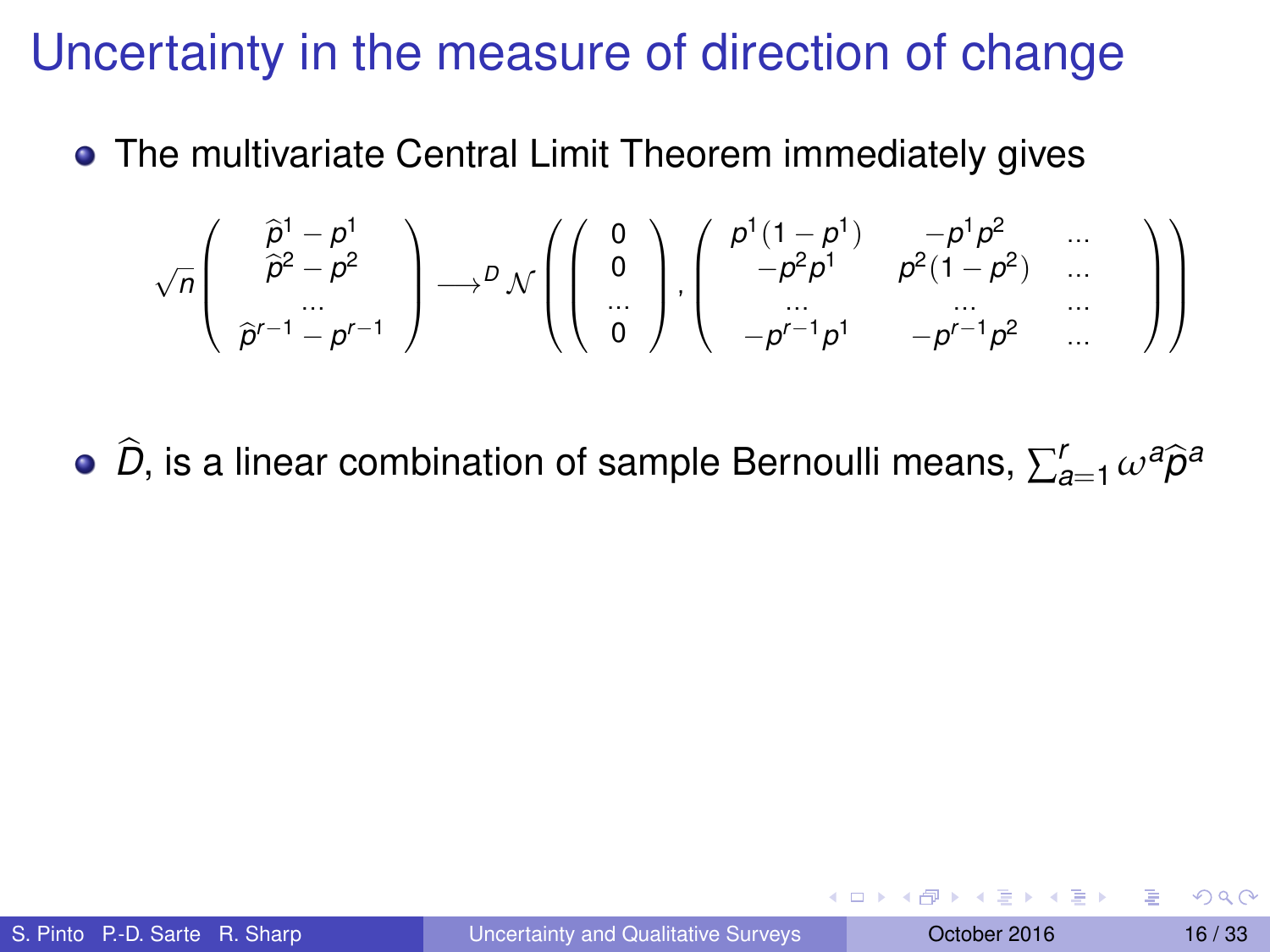#### Uncertainty in the measure of direction of change

• The multivariate Central Limit Theorem immediately gives

$$
\sqrt{n}\left(\begin{array}{c}\widehat{p}^1-p^1\\\widehat{p}^2-p^2\\\widehat{p}^{r-1}-p^{r-1}\end{array}\right)\longrightarrow^D\mathcal{N}\left(\left(\begin{array}{c}0\\\widehat{0}\\\cdots\\\widehat{0}\end{array}\right),\left(\begin{array}{cc}\widehat{p}^1(1-p^1)&-p^1p^2&\cdots\\\ -p^2p^1&p^2(1-p^2)&\cdots\\\ -p^{r-1}p^1&-p^{r-1}p^2&\cdots\\\end{array}\right)\right)
$$

 $\widehat{D}$ , is a linear combination of sample Bernoulli means,  $\sum_{a=1}^r \omega^a \widehat{\rho}^a$ 

**o** Then

$$
\sqrt{n}\left(\widehat{D}-D\right)\sim^{a} \mathcal{N}\left(0,\left(\sum_{a=1}^{r}{\left(\omega^{a}\right)^{2}\rho^{a}}\right)-D^{2}\right),
$$

where  $D = E(\widehat{D}) = \sum_{a=1}^{r} \omega^a p^a$ .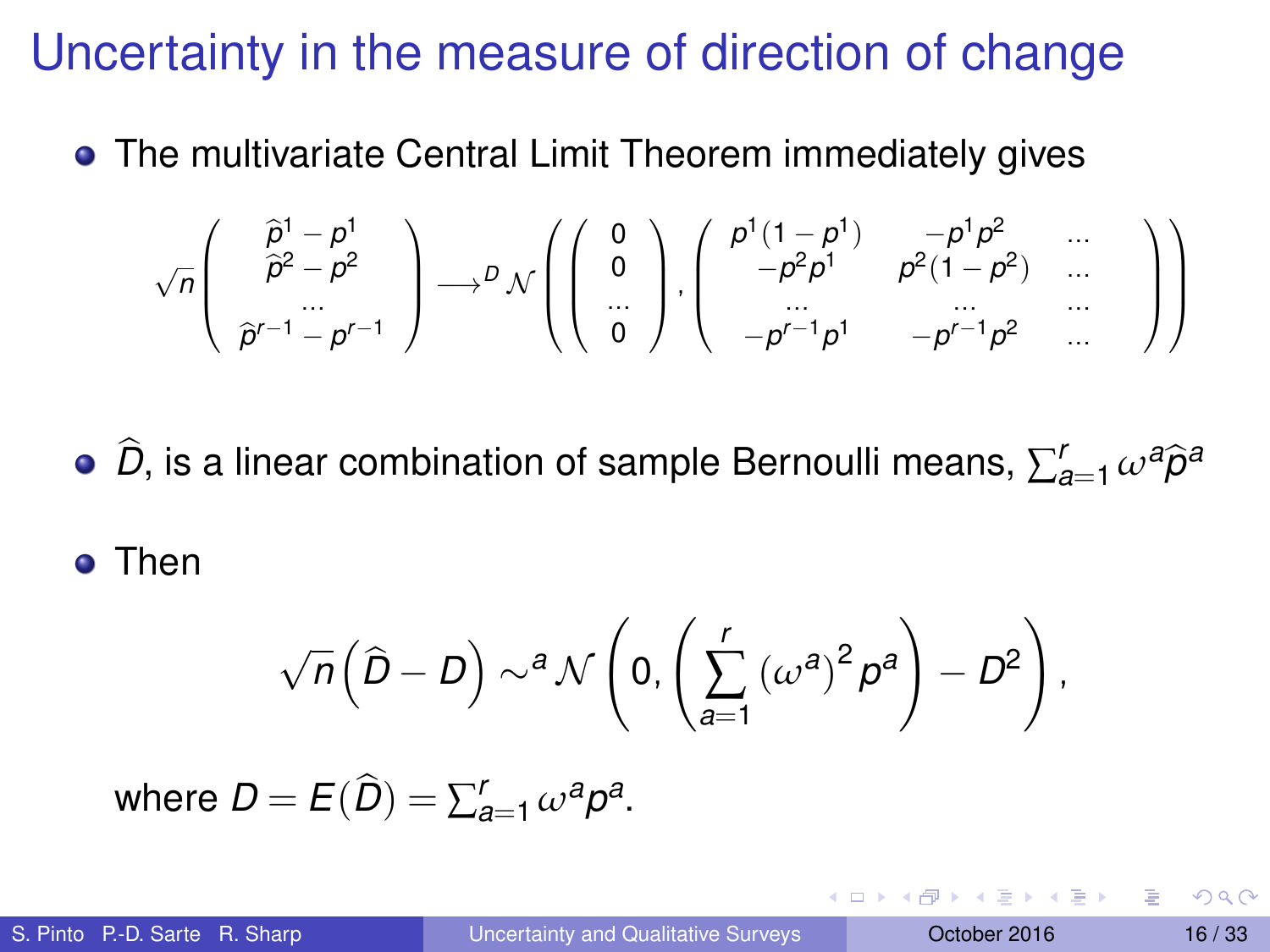# Uncertainty in the survey-measured direction of change

• Richmond indices:  $A = \{u, d, s\}$ , and  $\omega^u = 1$ ,  $\omega^s = 0$ ,  $\omega^d = -1 \Rightarrow$  $\widehat{D} = (\widehat{p}^{\mu} - \widehat{p}^{\sigma})$  and

$$
\sqrt{n}\left(\widehat{D}-D\right)\longrightarrow^{D}\mathcal{N}\left(0,\left(1-\rho^{s}\right)-D^{2}\right).
$$

∍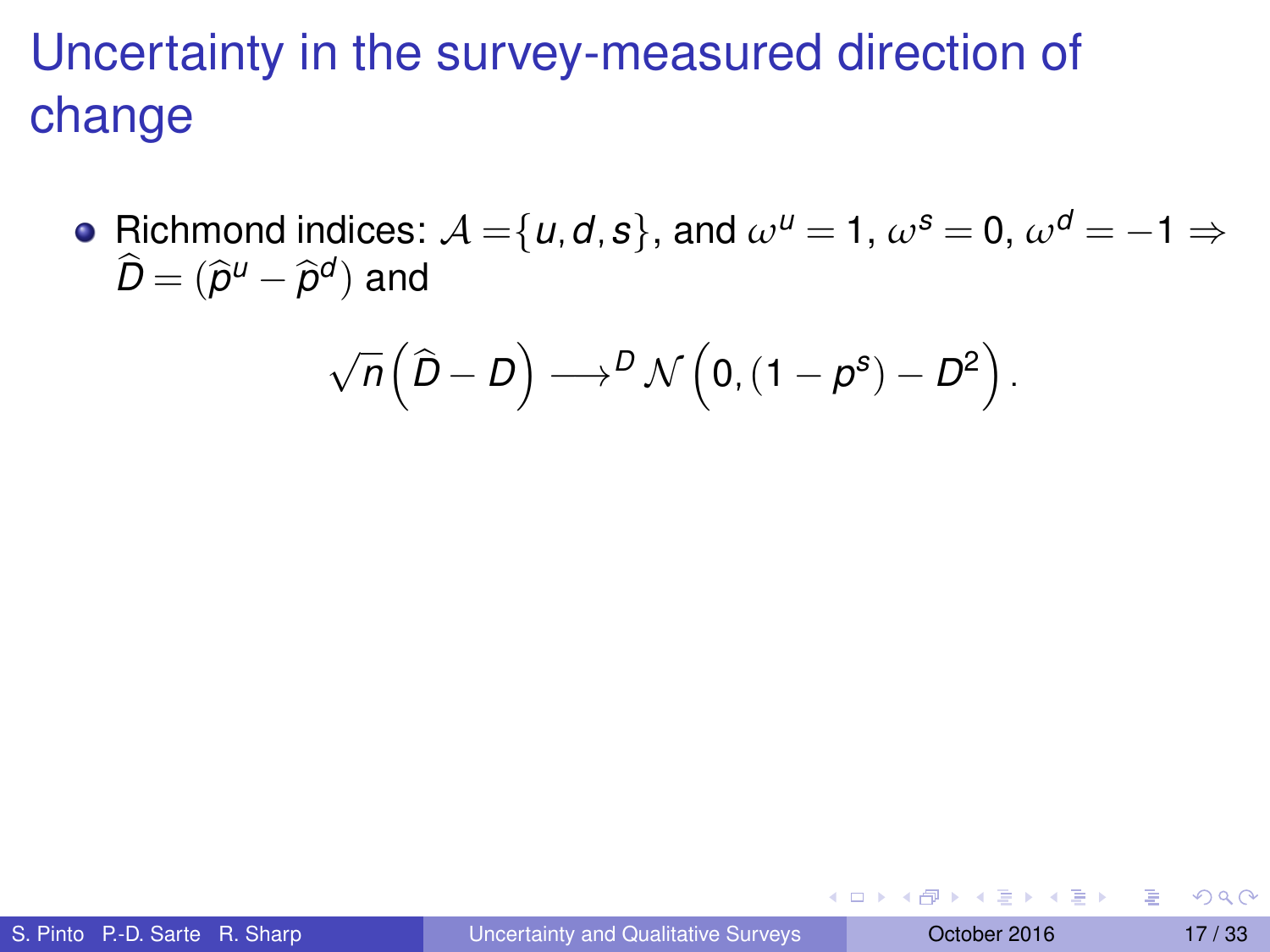# Uncertainty in the survey-measured direction of change

• Richmond indices:  $A = \{u, d, s\}$ , and  $\omega^u = 1$ ,  $\omega^s = 0$ ,  $\omega^d = -1 \Rightarrow$  $\widehat{D} = (\widehat{p}^{\mu} - \widehat{p}^{\sigma})$  and

$$
\sqrt{n}\left(\widehat{D}-D\right)\longrightarrow^{D}\mathcal{N}\left(0,(1-\rho^{s})-D^{2}\right).
$$

Uncertainty in the measured direction of change ...

- $\triangleright$  decreases with the square root of the sample size
- $\triangleright$  decreases with the diffusion index itself, *D*
- $\triangleright$  decreases with the degree of polarization, 1  $-p^s$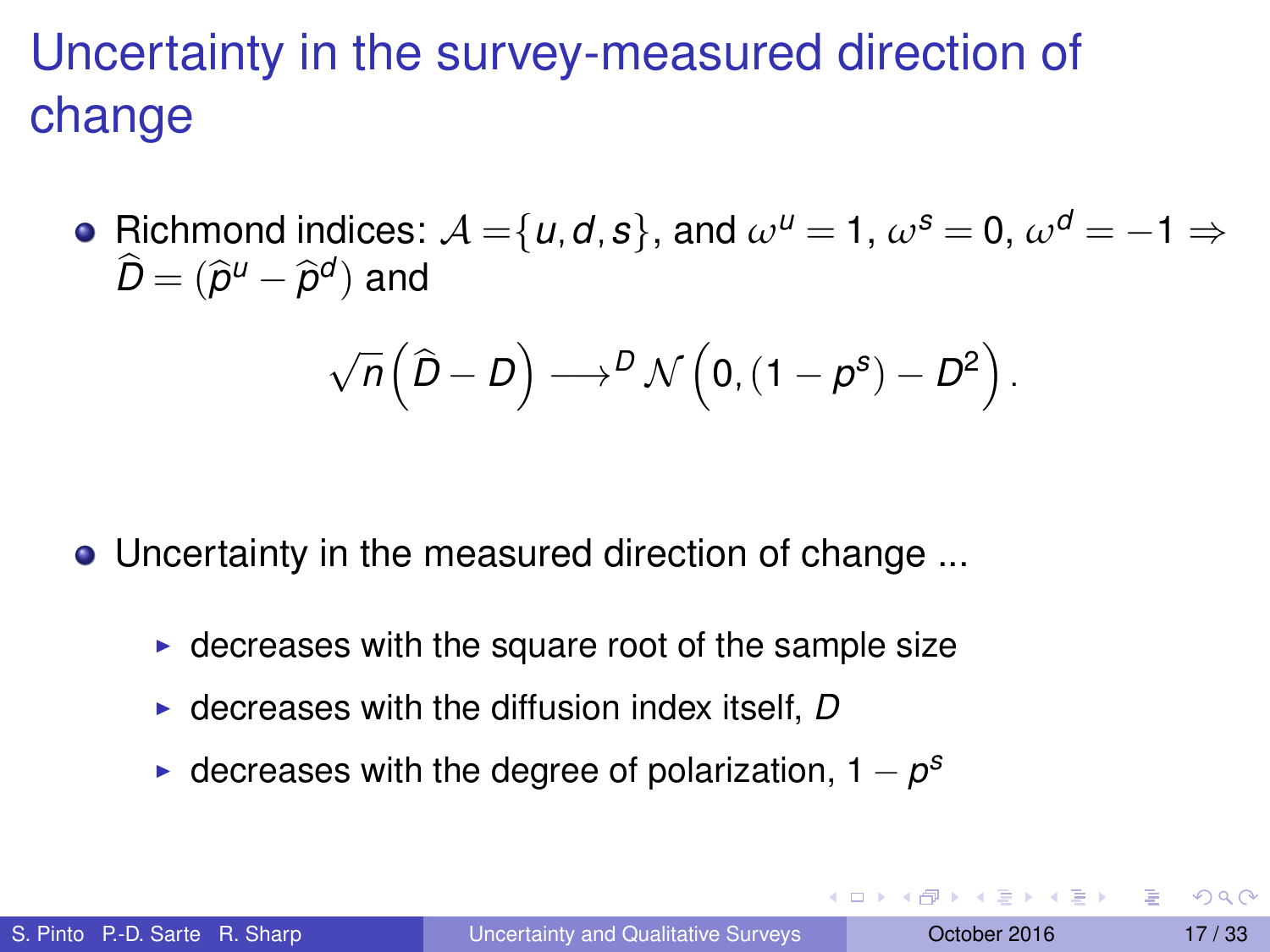# Distinguishing between different categories of participants

$$
\widehat{D} = \sum_{j=1}^{J} \sum_{a=1}^{r} \omega^a \frac{n_j^a}{n} = \widehat{D} = \sum_{j=1}^{J} \frac{n_j}{n} \sum_{\substack{a=1 \ b_j}}^{r} \omega^a \frac{n_j^a}{n_j}
$$
  
where  $\sum_{j=1}^{J} n_j^a = n^a$ , and  $\sum_{j=1}^{J} n_j = n$ 

 $\bullet$ 

в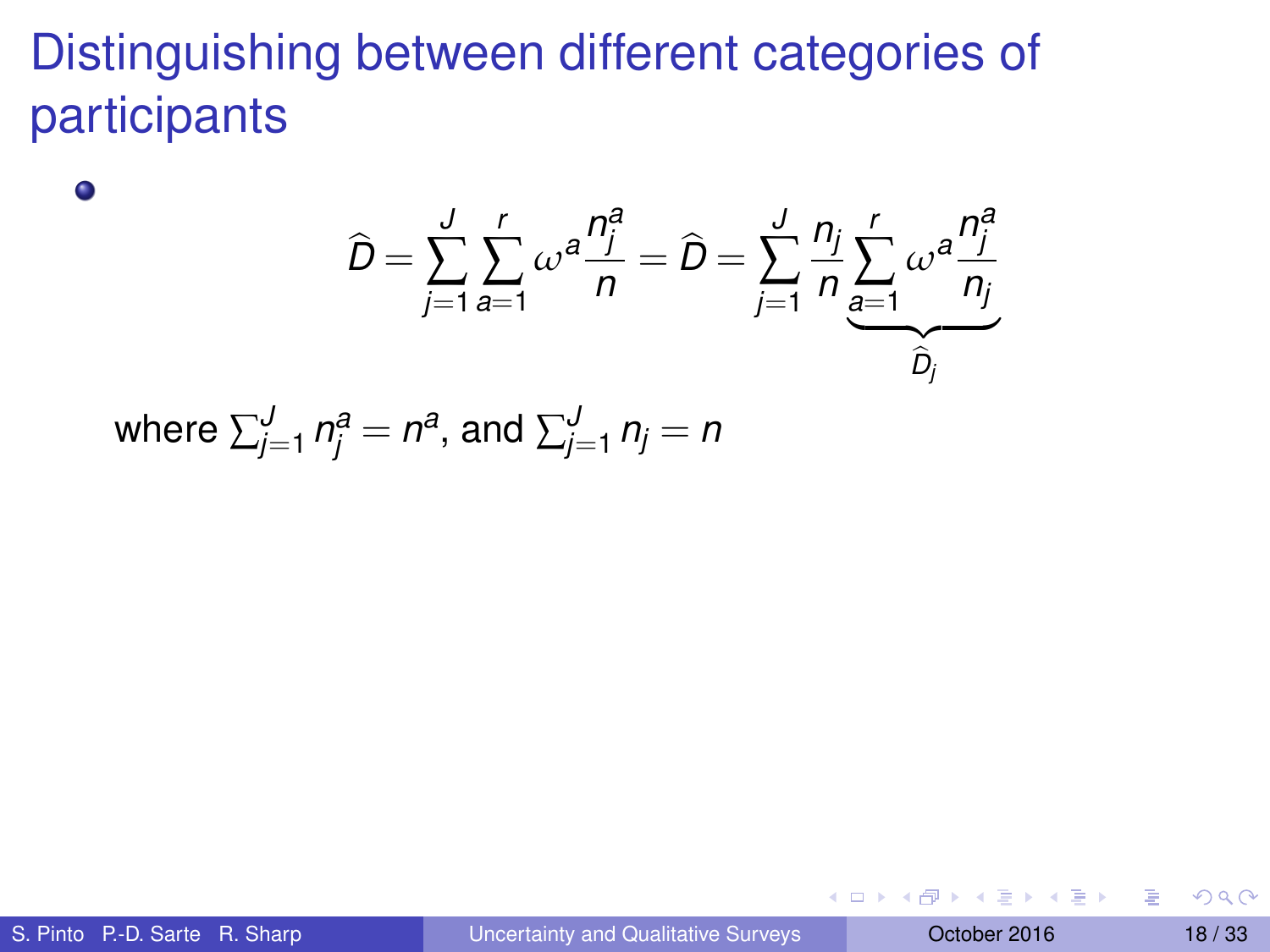# Distinguishing between different categories of participants

$$
\widehat{D} = \sum_{j=1}^{J} \sum_{a=1}^{r} \omega^a \frac{n_j^a}{n} = \widehat{D} = \sum_{j=1}^{J} \frac{n_j}{n} \sum_{\substack{a=1 \ b_j}}^{r} \omega^a \frac{n_j^a}{n_j}
$$

where 
$$
\sum_{j=1}^{J} n_j^a = n^a
$$
, and  $\sum_{j=1}^{J} n_j = n$ 

One may choose to rescale the weights, say by  $\gamma_j,$ 

$$
\widehat{D} = \sum_{j=1}^{J} \gamma_j \frac{n_j}{n} \sum_{a=1}^{r} \omega^a \frac{n_j^a}{n_j}
$$

 $\bullet$ 

 $(0,1)$   $(0,1)$   $(0,1)$   $(1,1)$   $(1,1)$   $(1,1)$   $(1,1)$   $(1,1)$   $(1,1)$   $(1,1)$   $(1,1)$   $(1,1)$   $(1,1)$   $(1,1)$ 

Þ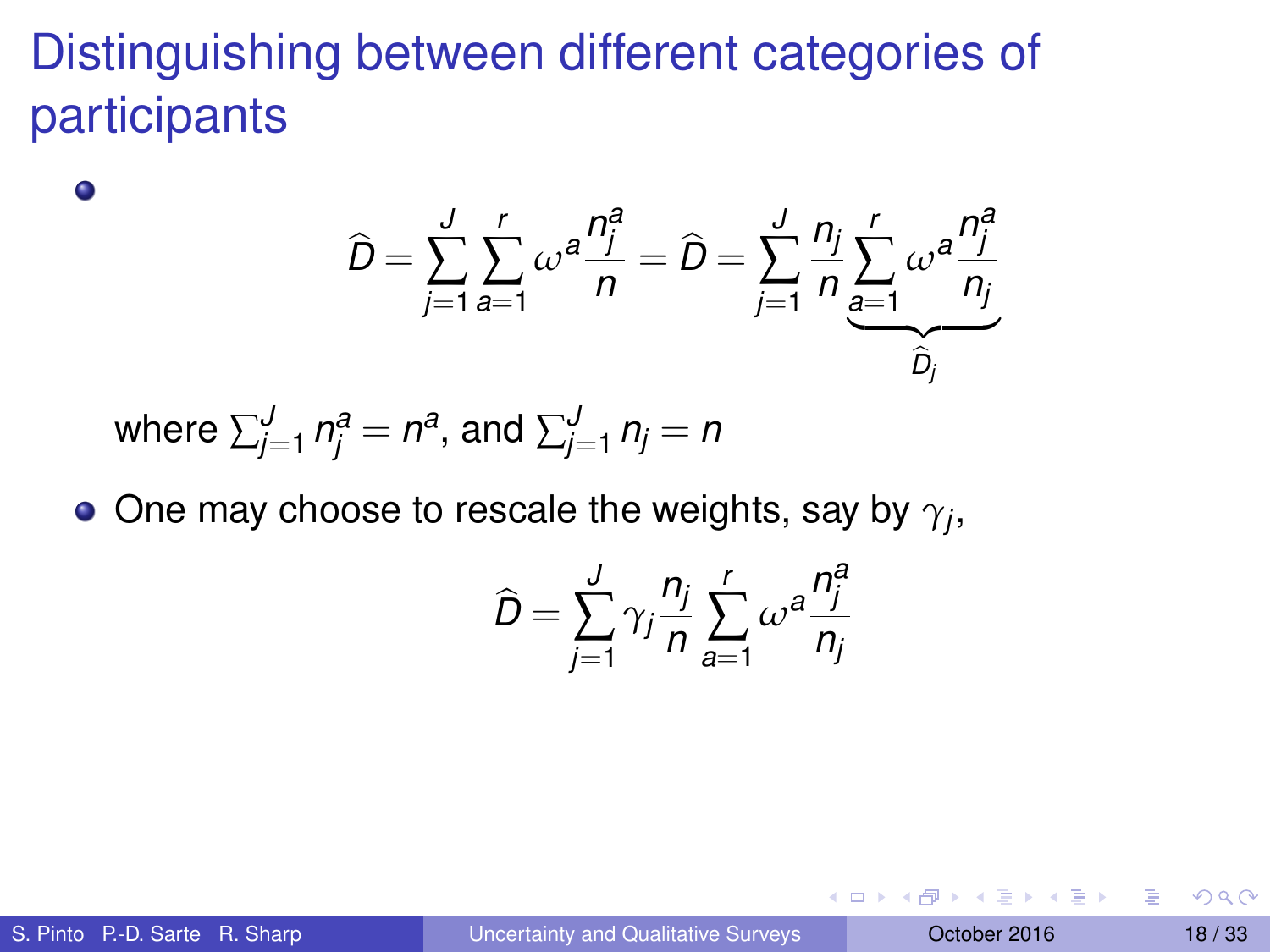# Distinguishing between different categories of participants

$$
\widehat{D} = \sum_{j=1}^{J} \sum_{a=1}^{r} \omega^a \frac{n_j^a}{n} = \widehat{D} = \sum_{j=1}^{J} \frac{n_j}{n} \sum_{\substack{a=1 \ b_j}}^{r} \omega^a \frac{n_j^a}{n_j}
$$
  
where  $\sum_{j=1}^{J} n_j^a = n^a$ , and  $\sum_{j=1}^{J} n_j = n$ 

• One may choose to rescale the weights, say by 
$$
\gamma_j
$$
,

$$
\widehat{D} = \sum_{j=1}^{J} \gamma_j \frac{n_j}{n} \sum_{a=1}^{r} \omega^a \frac{n_j^a}{n_j}
$$

$$
\sqrt{n}\left(\widehat{D}-D\right)\sim^a\mathcal{N}\left(0,\left(\sum_{a=1}^r\sum_{j=1}^J\left(\omega^a\gamma_j\right)^2\beta_j^a\right)-D^2\right)
$$

 $\bullet$ 

 $\bullet$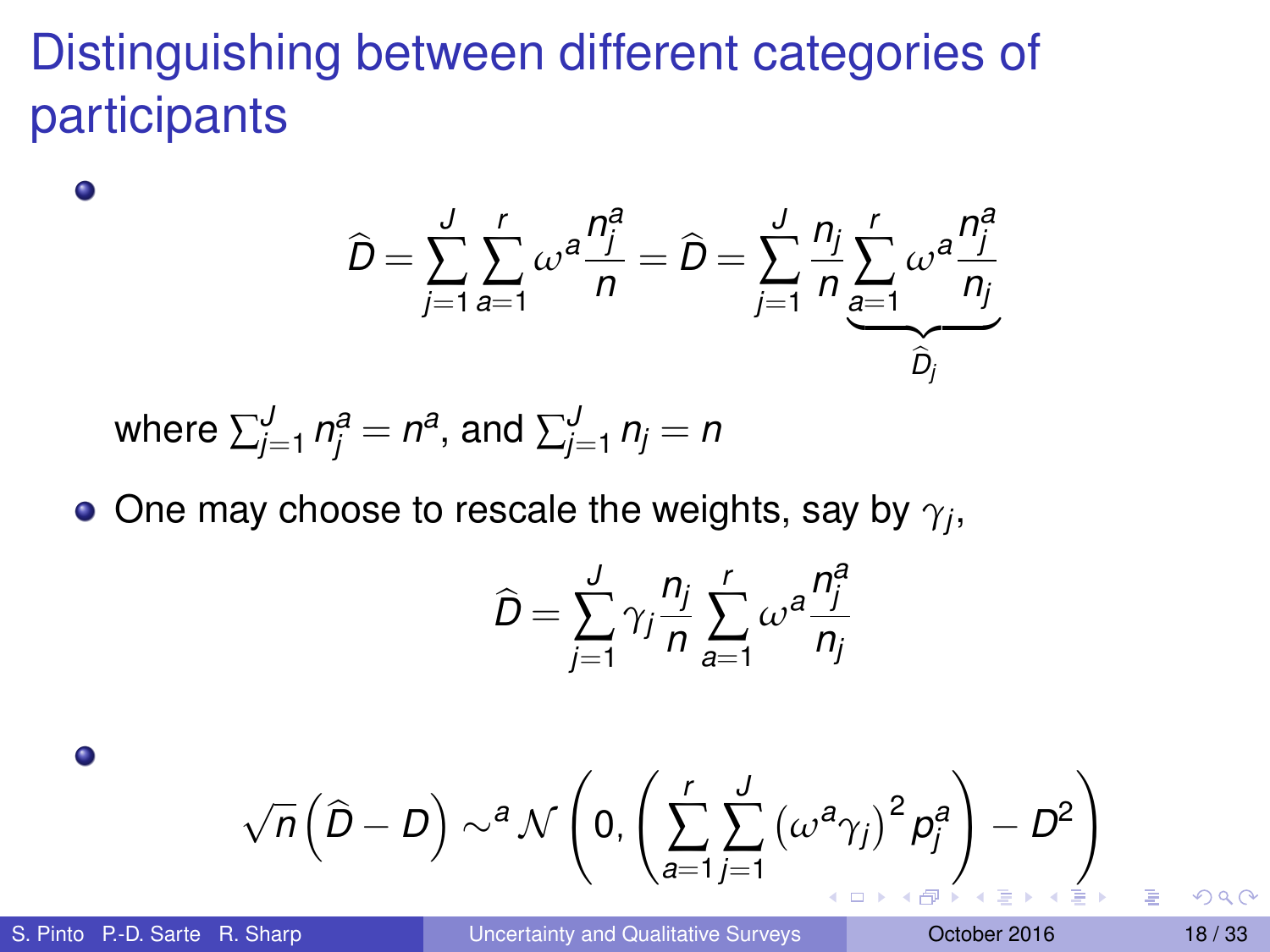*n* survey participants responding to questions concerning *k* economic conditions - e.g. household conditions, overall business conditions, spending on big ticket items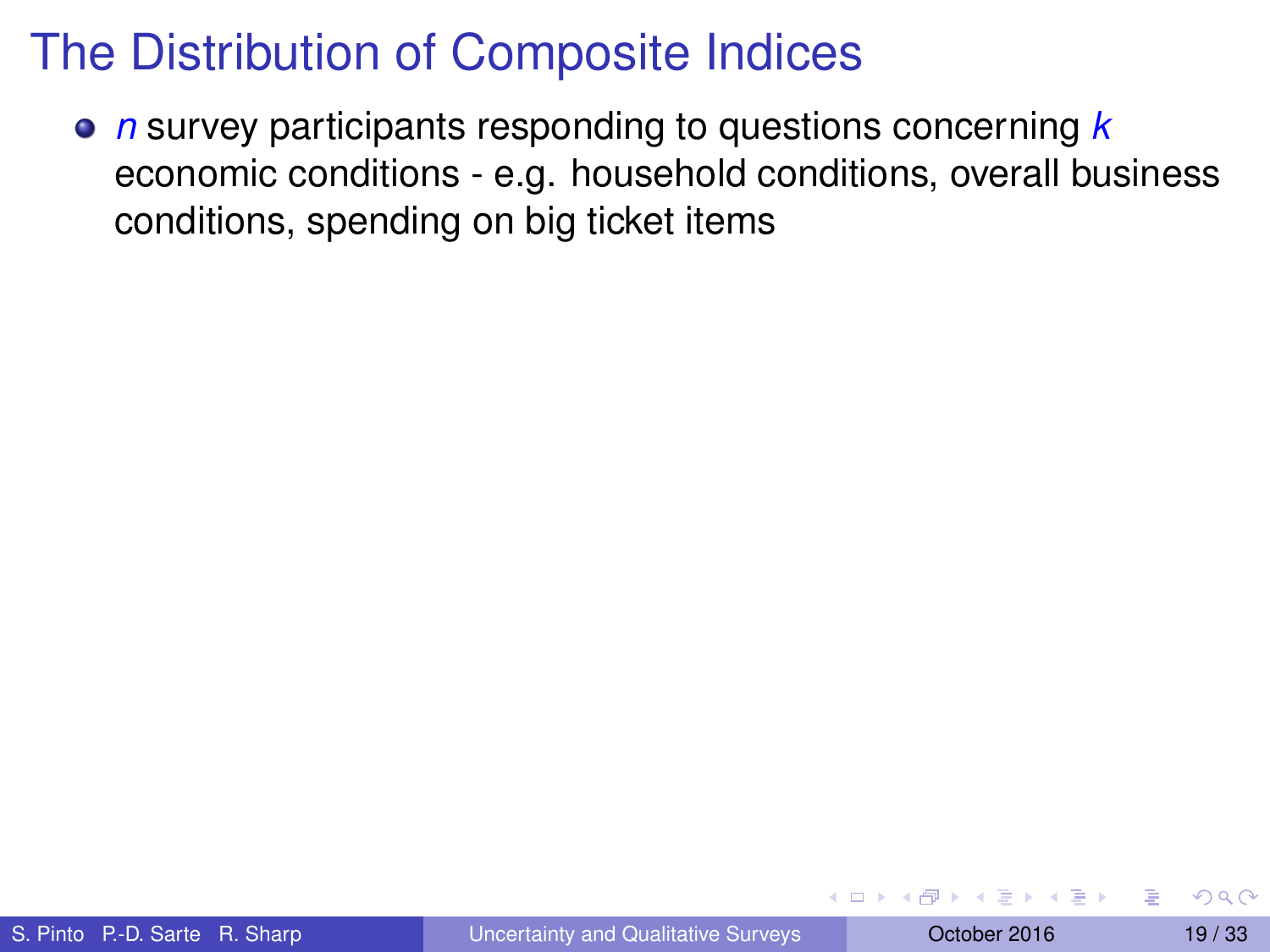- *n* survey participants responding to questions concerning *k* economic conditions - e.g. household conditions, overall business conditions, spending on big ticket items
- Answers  $a_k$ , confined to a set  $\mathcal{A}_k$ , each comprising  $r$  possible types of responses, {1,2,...,*r*}.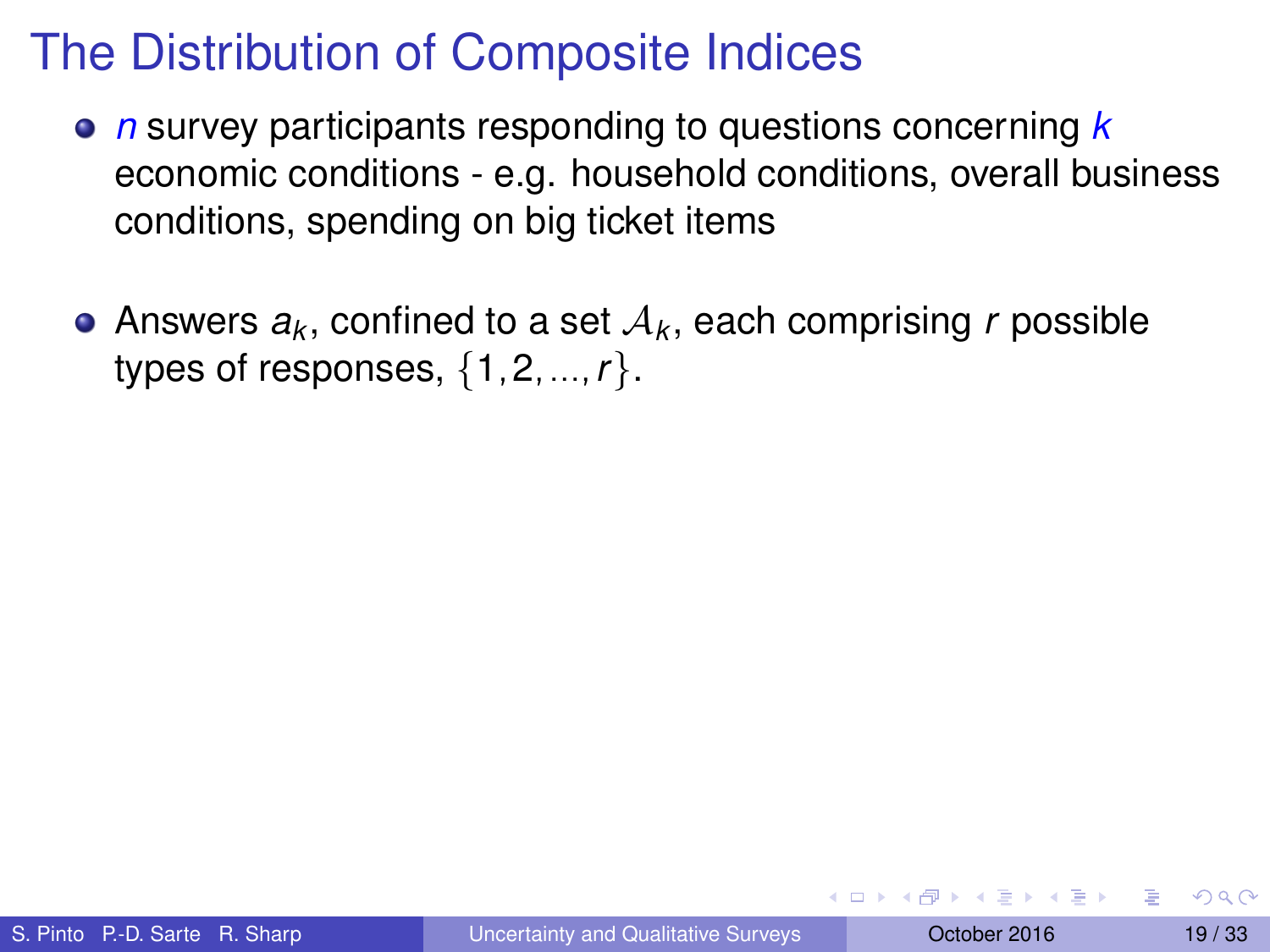- *n* survey participants responding to questions concerning *k* economic conditions - e.g. household conditions, overall business conditions, spending on big ticket items
- Answers  $a_k$ , confined to a set  $\mathcal{A}_k$ , each comprising  $r$  possible types of responses, {1,2,...,*r*}.
- Participants' answers across all components,  $k = 1, ..., \overline{k}$ , are  $\mathsf{collected}$  in a  $k-$ tuple  $\mathbf{a} = (a_1,...,a_{\overline{k}})$  that lives in the set  $\mathcal{A} =$  $\Pi_{k=1}^k A_k$ .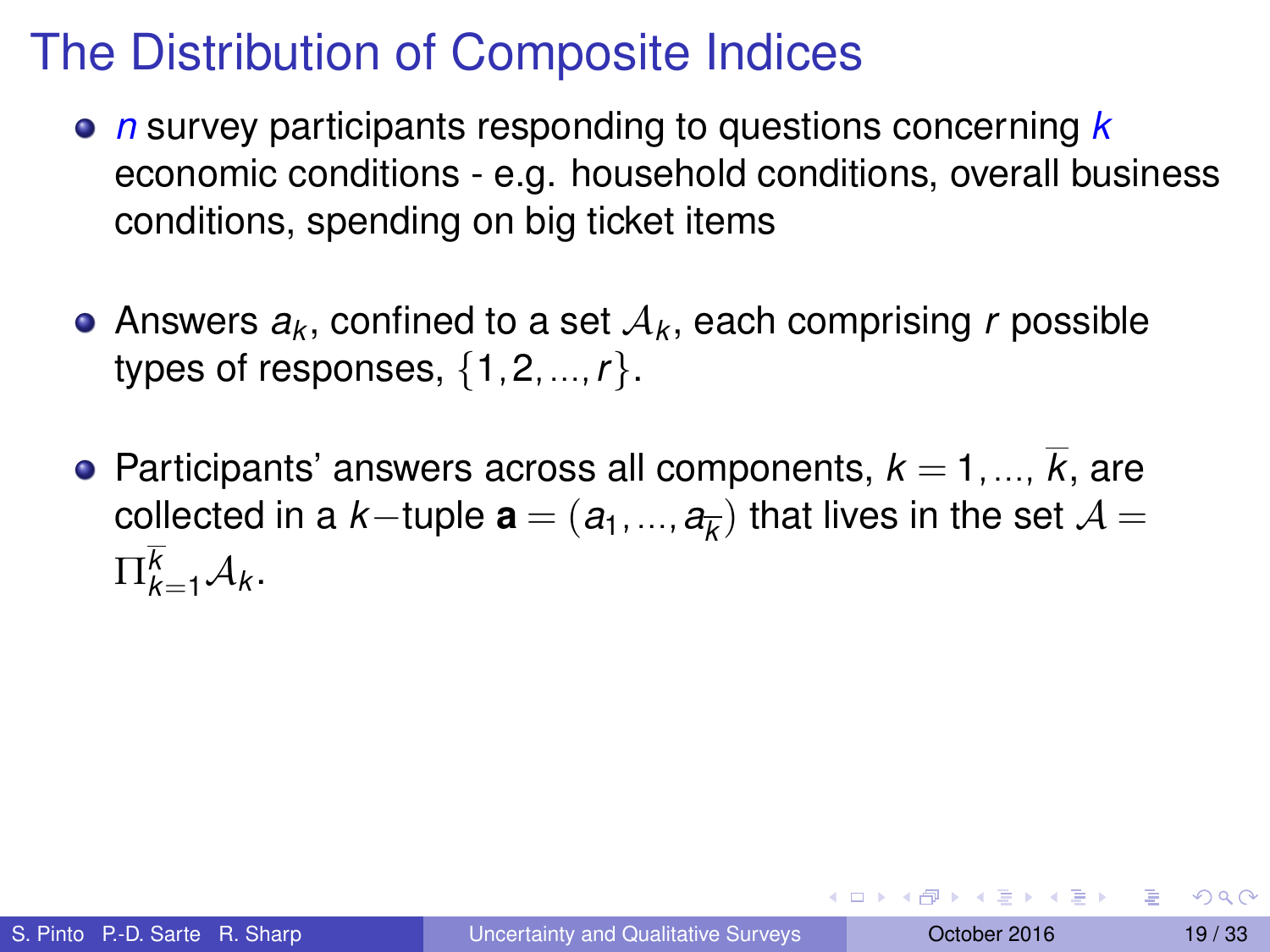- *n* survey participants responding to questions concerning *k* economic conditions - e.g. household conditions, overall business conditions, spending on big ticket items
- Answers  $a_k$ , confined to a set  $\mathcal{A}_k$ , each comprising  $r$  possible types of responses, {1,2,...,*r*}.
- **•** Participants' answers across all components,  $k = 1, ..., k$ , are  $\mathsf{collected}$  in a  $k-$ tuple  $\mathbf{a} = (a_1,...,a_{\overline{k}})$  that lives in the set  $\mathcal{A} =$  $\Pi_{k=1}^k A_k$ .
- Consider an example with 3 components, each comprising 3 possible responses,  $A = A_1 \times A_2 \times A_3$ = {*u*,*d*,*s*} × {*u*,*d*,*s*} × {*u*,*d*,*s*} = {*uus*, *uud*, *uus*, *duu*, *ddu*, *dsu*, *suu*, *sdu*, *ssu*,...} has 27 elements, in general *r k* .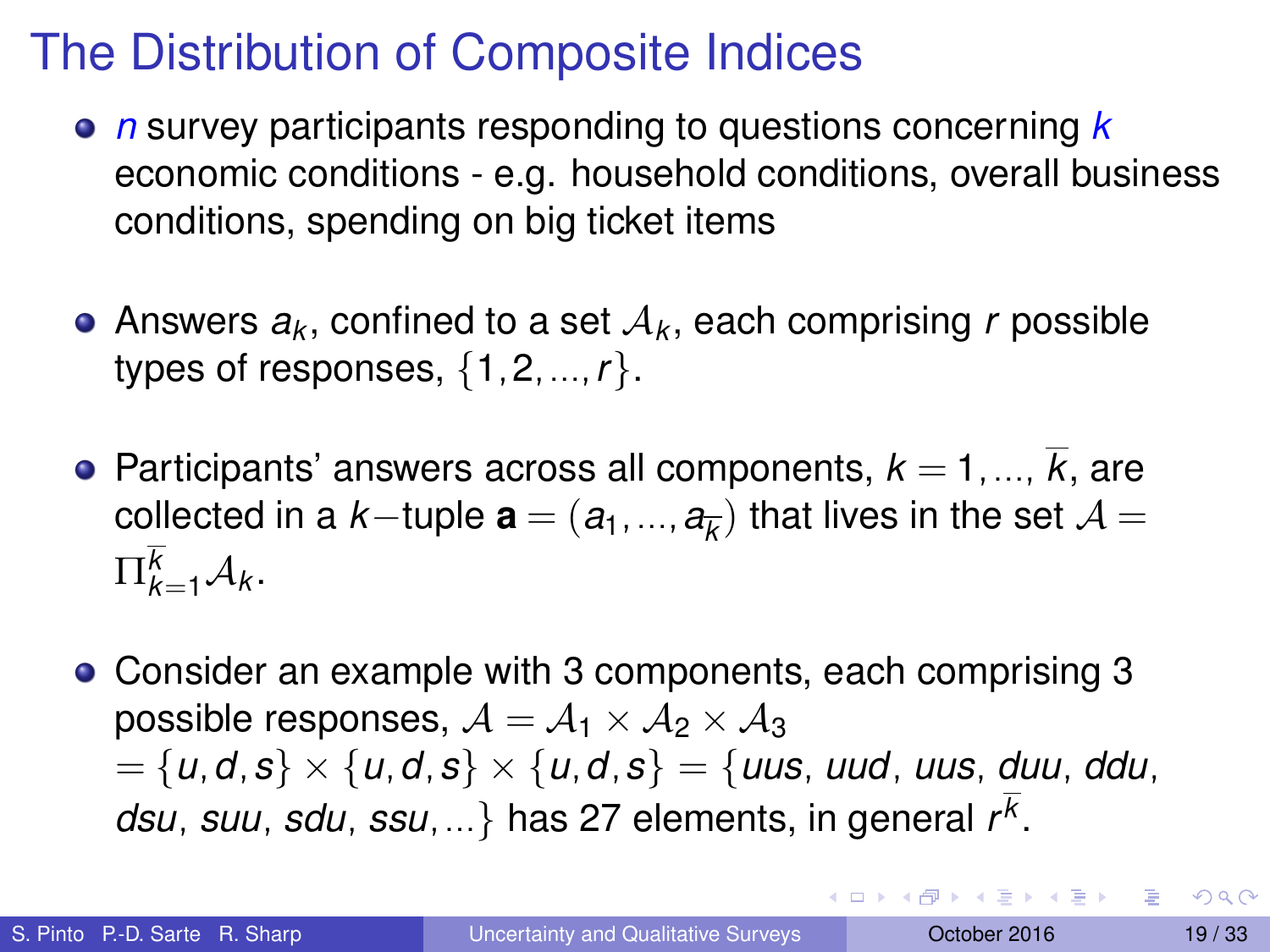• The Composite Index

$$
\widehat{D}=\sum_{k=1}^{\overline{k}}\delta_k\widehat{D}_k,
$$

where  $0 < \delta_k < 1$ .

 $(0,1)$   $(0,1)$   $(0,1)$   $(1,1)$   $(1,1)$   $(1,1)$   $(1,1)$   $(1,1)$   $(1,1)$   $(1,1)$   $(1,1)$   $(1,1)$   $(1,1)$   $(1,1)$   $(1,1)$   $(1,1)$   $(1,1)$   $(1,1)$   $(1,1)$   $(1,1)$   $(1,1)$   $(1,1)$   $(1,1)$   $(1,1)$   $(1,1)$   $(1,1)$   $(1,1)$   $(1,1$ 

в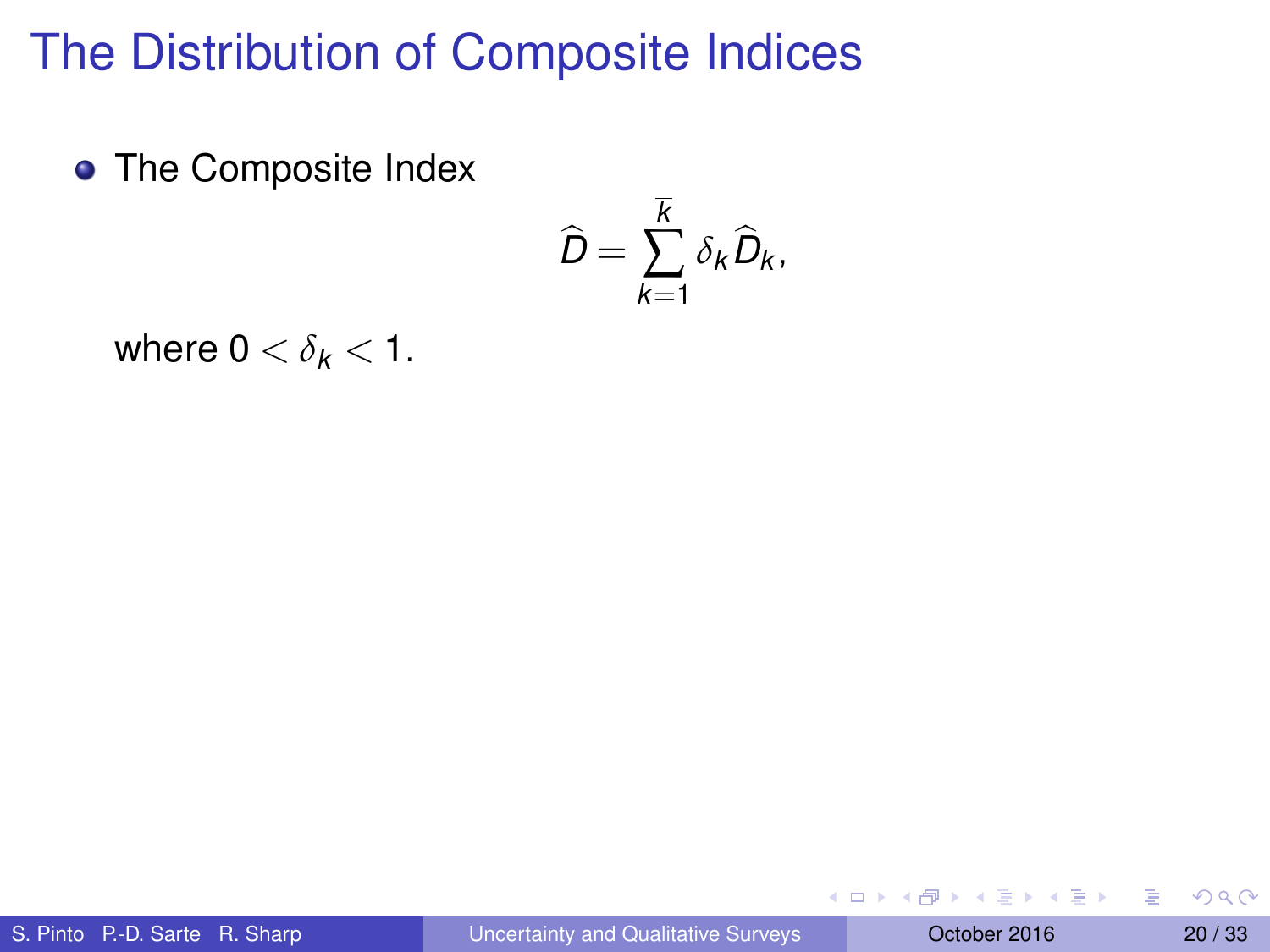• The Composite Index

$$
\widehat{D}=\sum_{k=1}^{\overline{k}}\delta_k\widehat{D}_k,
$$

where  $0 < \delta_k < 1$ .

 $D_k =$ *r* ∑ *a*=1 *ω <sup>a</sup>* ∑ **a**−*k*∈A\A*<sup>k</sup>*  $n$ <sup>(a<sub>*k*</sub>=a,a−*k*)</sup>  $\frac{1}{n}$  = *r* ∑ *a*=1  $\omega^a \frac{n_k^a}{n}$  $\frac{\pi}{n}$ ,

 $\bullet$ 

4 0 8 4 5 8 4 5 8 4 5 8 1

в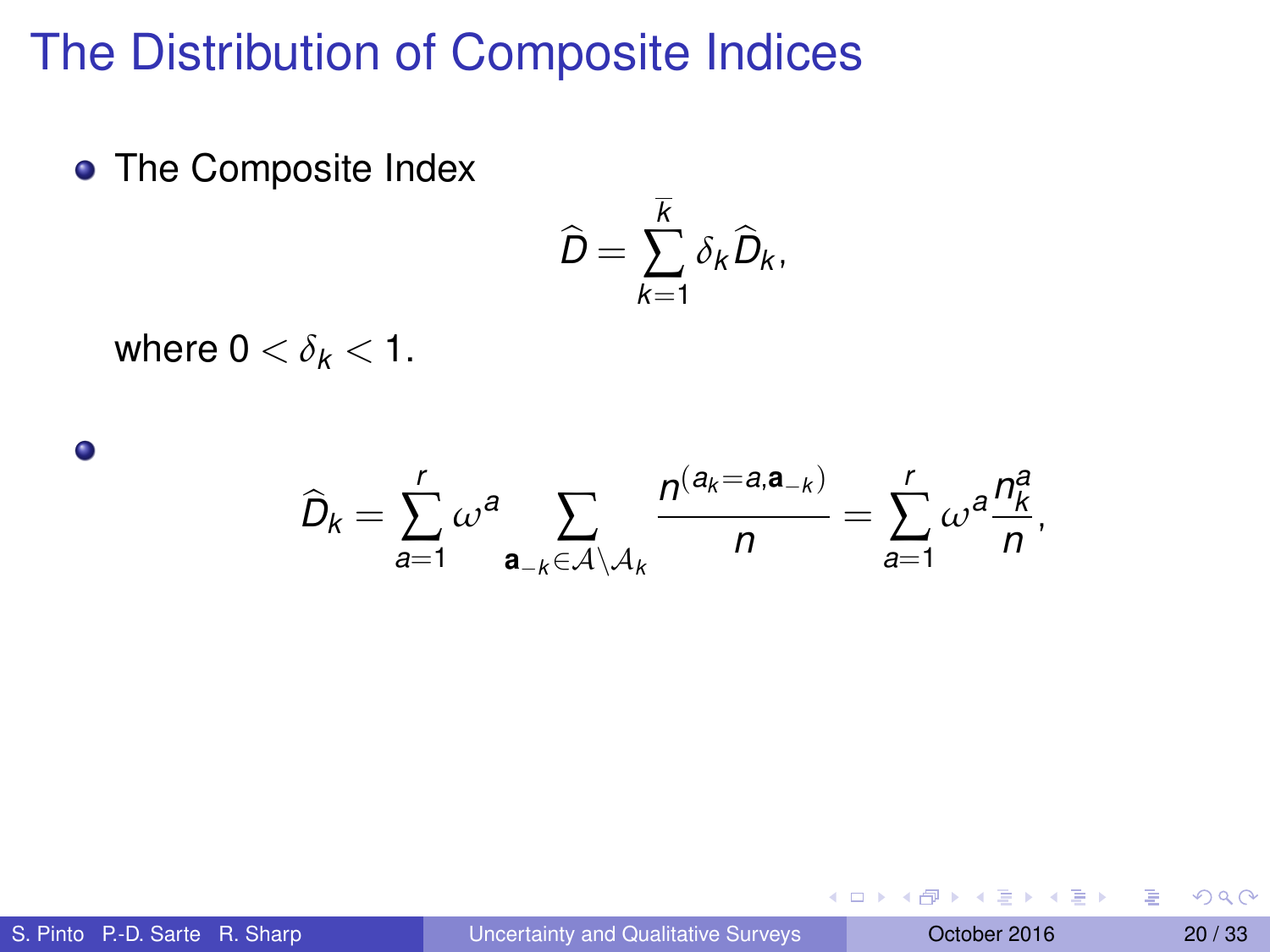• The Composite Index

$$
\widehat{D}=\sum_{k=1}^{\overline{k}}\delta_k\widehat{D}_k,
$$

where  $0 < \delta_k < 1$ .

 $\bullet$ 

$$
\widehat{D}_k = \sum_{a=1}^r \omega^a \sum_{\mathbf{a}_{-k} \in \mathcal{A} \setminus \mathcal{A}_k} \frac{n^{(a_k = a, \mathbf{a}_{-k})}}{n} = \sum_{a=1}^r \omega^a \frac{n_k^a}{n},
$$

 $\bullet$  Uncertainty in  $\widehat{D}$  will need to take account of pairwise covariances between individual indices, say  $D_k$  and  $D_\ell$  - i.e. how participants' answers compare/comove across different categories

**A THE REAL PROPERTY** 

 $\Omega$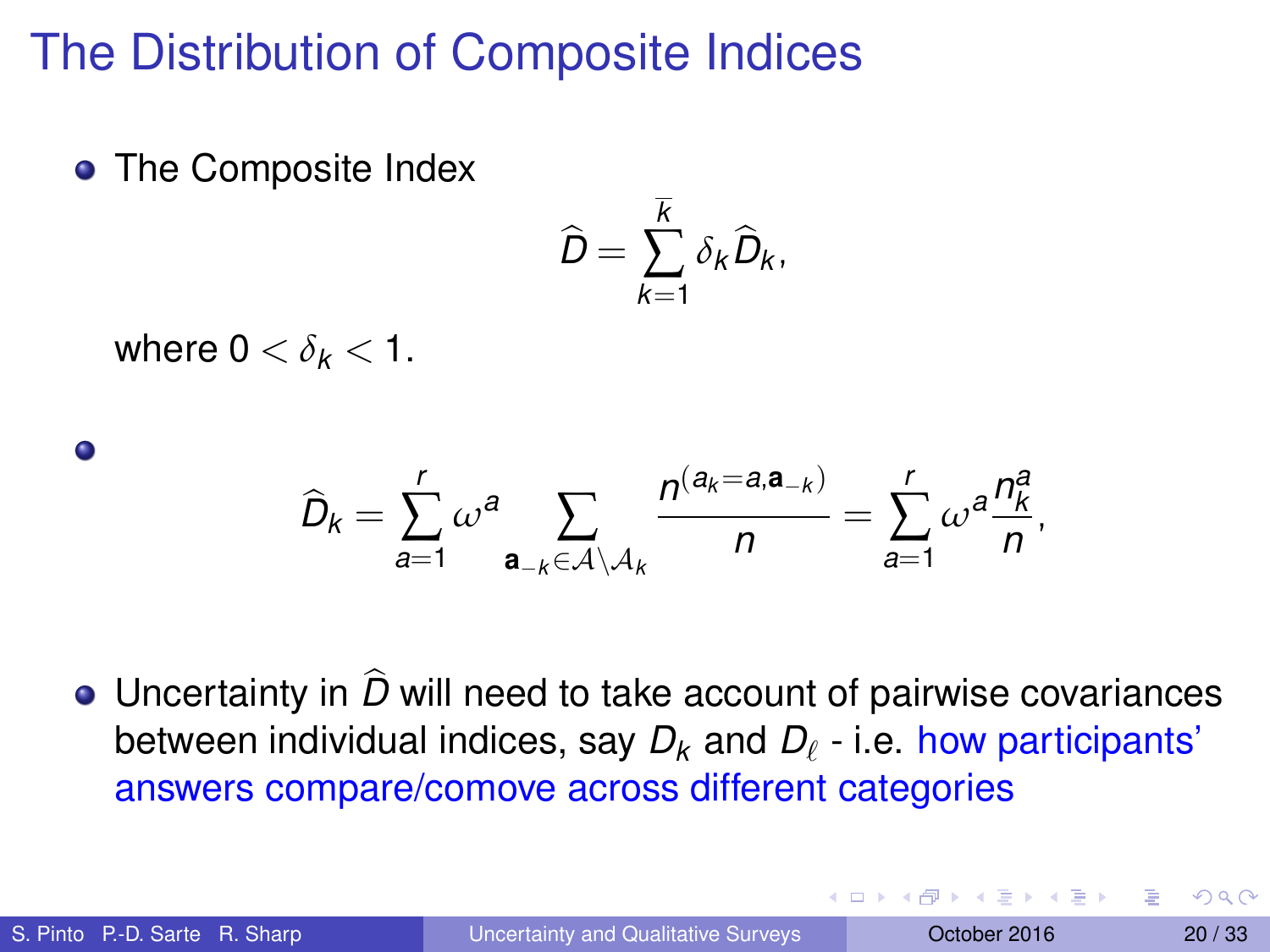$m_{k\ell}^{aa'}$  - the number of survey participants answering  $a_k = a$  and  $a_{\ell} = a'$  for the components *k* and  $\ell$ ,

$$
\eta_{k\ell}^{\text{ad}'}=\sum_{\mathbf{a}_{-\{k,\ell\}}\in\mathcal{A}\setminus\mathcal{A}_k\times\mathcal{A}_\ell}n^{(a_k=a,a_\ell=d',\mathbf{a}_{-\{k,\ell\}})},\;k\neq\ell,
$$

医骨盆 医骨盆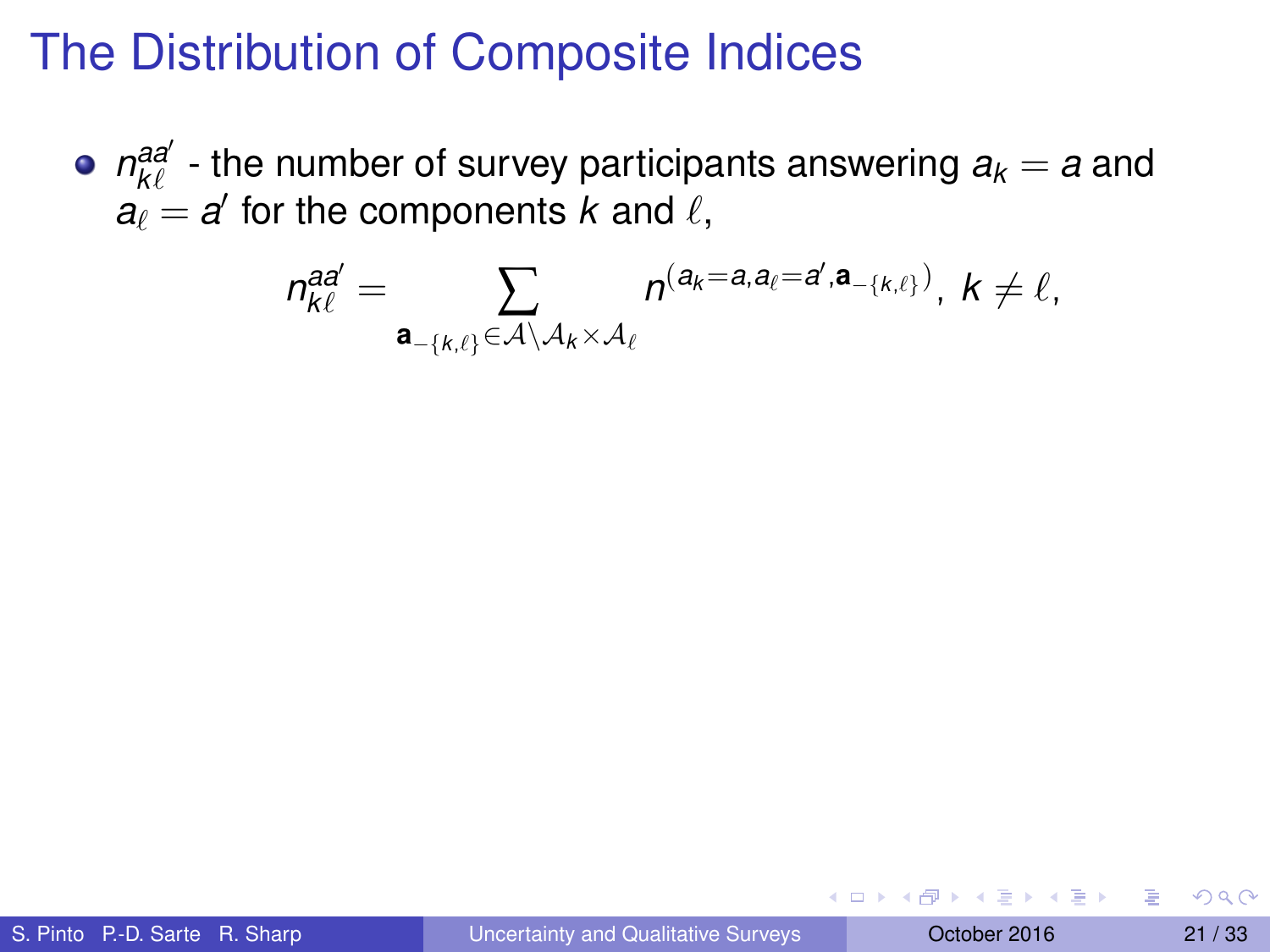$m_{k\ell}^{aa'}$  - the number of survey participants answering  $a_k = a$  and  $a_{\ell} = a'$  for the components *k* and  $\ell$ ,

$$
n_{k\ell}^{\text{aa}'}=\sum_{\mathbf{a}_{-\{k,\ell\}}\in\mathcal{A}\setminus\mathcal{A}_k\times\mathcal{A}_\ell}n^{(a_k=a,a_\ell=a',\mathbf{a}_{-\{k,\ell\}})},\;k\neq\ell,
$$

The number of participants answering a given response *a* for  $\alpha$  component *k* satisfies  $n_k^a = \sum_{a' \in A_\ell} n_{k\ell}^{aa'}$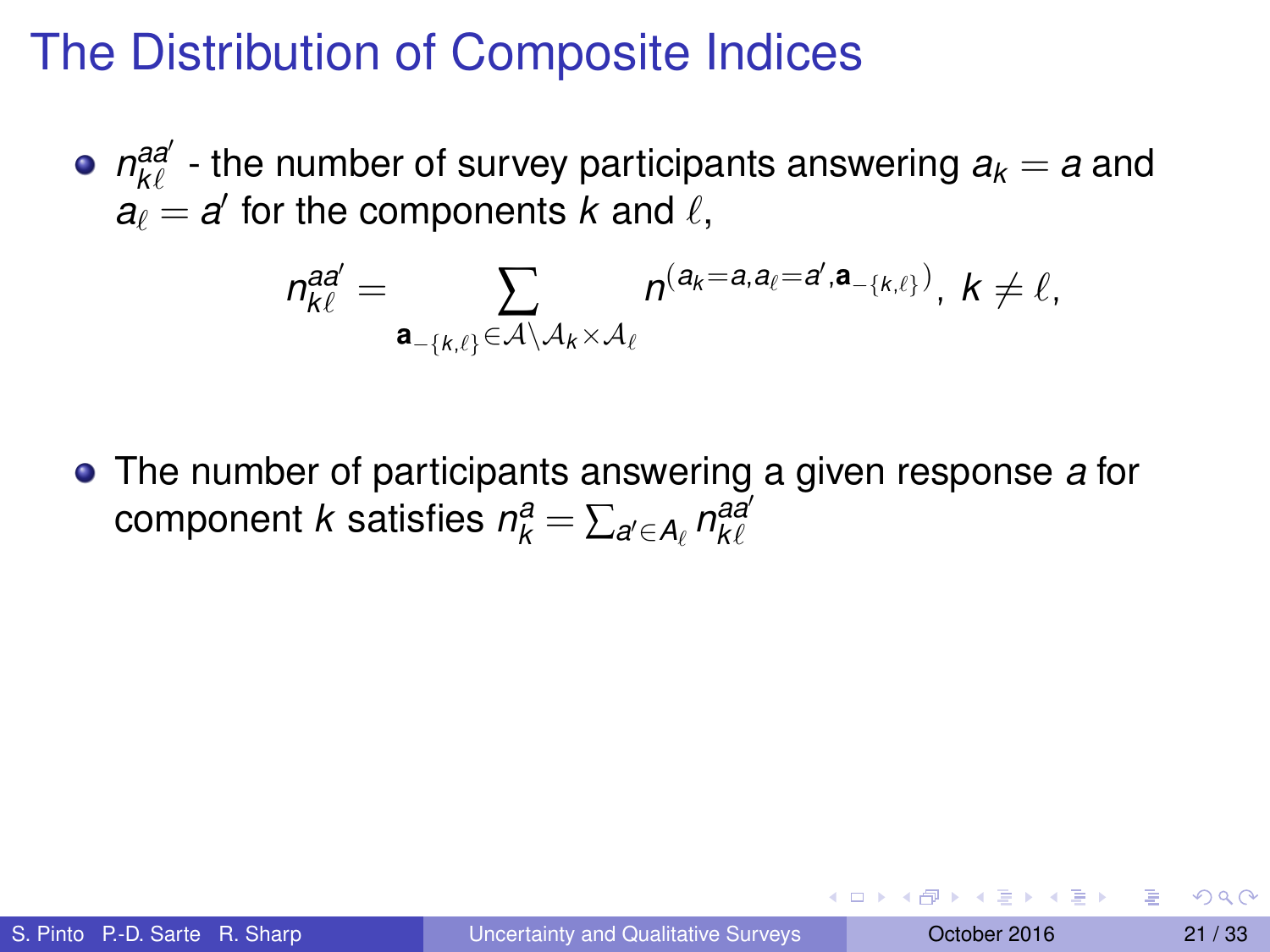$m_{k\ell}^{aa'}$  - the number of survey participants answering  $a_k = a$  and  $a_{\ell} = a'$  for the components *k* and  $\ell$ ,

$$
n_{k\ell}^{\text{aa}'}=\sum_{\mathbf{a}_{-\{k,\ell\}}\in\mathcal{A}\setminus\mathcal{A}_k\times\mathcal{A}_\ell}n^{(a_k=a,a_\ell=a',\mathbf{a}_{-\{k,\ell\}})},\;k\neq\ell,
$$

The number of participants answering a given response *a* for  $\alpha$  component *k* satisfies  $n_k^a = \sum_{a' \in A_\ell} n_{k\ell}^{aa'}$ 

• Let 
$$
\hat{p}_k^a = n_k^a/n
$$
, and  $\hat{p}_{k\ell}^{aa'} = n_{k\ell}^{aa'}/n$ ,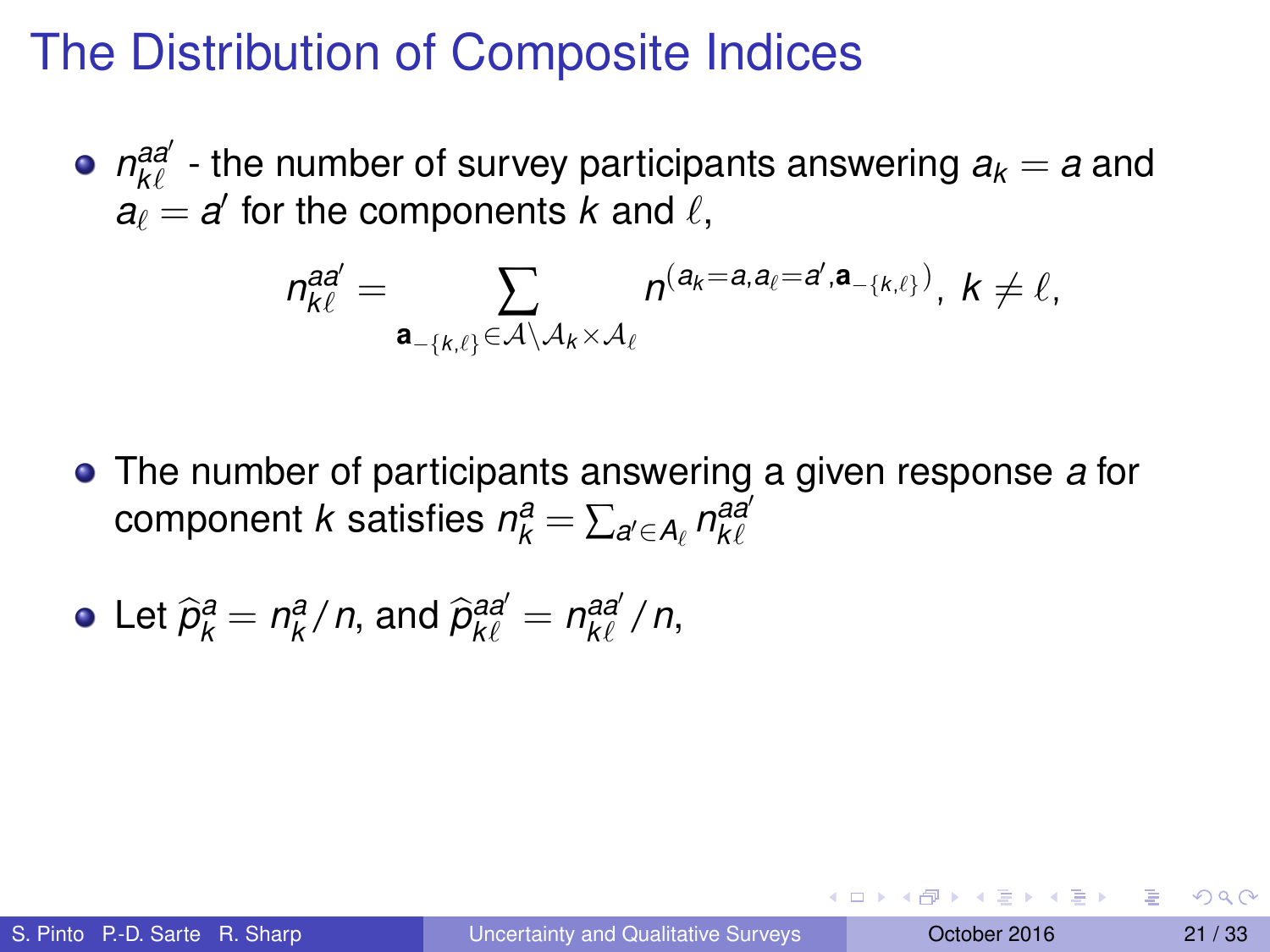$m_{k\ell}^{aa'}$  - the number of survey participants answering  $a_k = a$  and  $a_{\ell} = a'$  for the components *k* and  $\ell$ ,

$$
n_{k\ell}^{\text{aa}'}=\sum_{\mathbf{a}_{-\{k,\ell\}}\in\mathcal{A}\setminus\mathcal{A}_k\times\mathcal{A}_\ell}n^{(a_k=a,a_\ell=a',\mathbf{a}_{-\{k,\ell\}})},\;k\neq\ell,
$$

The number of participants answering a given response *a* for  $\alpha$  component *k* satisfies  $n_k^a = \sum_{a' \in A_\ell} n_{k\ell}^{aa'}$ 

• Let 
$$
\hat{p}_k^a = n_k^a/n
$$
, and  $\hat{p}_{k\ell}^{aa'} = n_{k\ell}^{aa'}/n$ ,

• Individual indices are given by

$$
\widehat{D}_k = \sum_{a=1}^r \omega^a \widehat{p}_k^a = \sum_{a=1}^r \omega^a \sum_{a' \in \mathcal{A}_{\ell}} \widehat{p}_{k\ell}^{aa'},
$$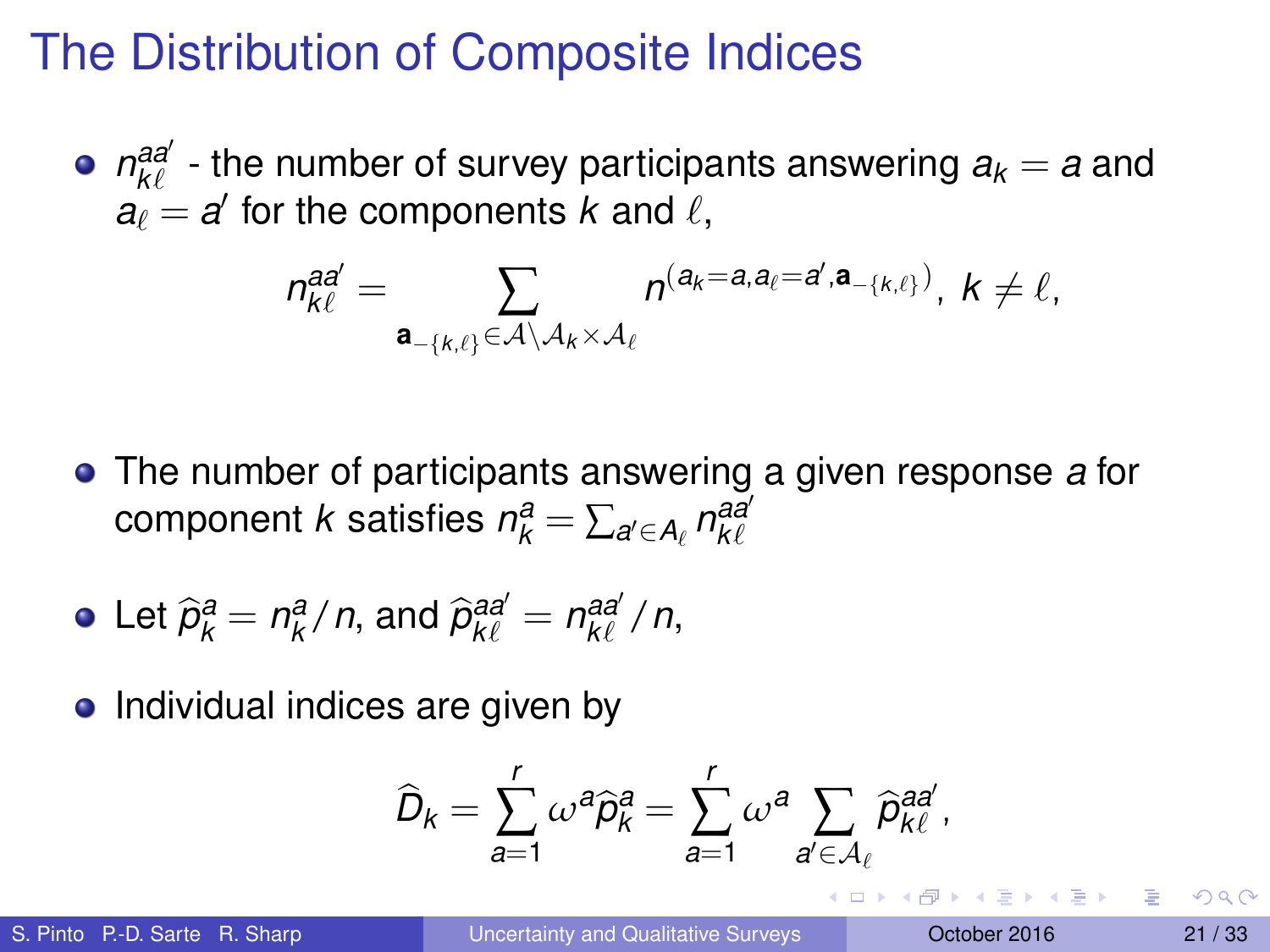$p^{aa'}_{k\ell}$  - the joint probability of observing  $a_k = a$  and  $a_\ell = a'$  for the components  $k$  and  $\ell$ ,

$$
p_{k\ell}^{aa'}=\sum_{\mathbf{a}_{-\{k,\ell\}}\in\mathcal{A}\setminus\mathcal{A}_k\times\mathcal{A}_\ell}p^{(a_k=a,a_\ell=a',\mathbf{a}_{-\{k,\ell\}})},\;k\neq\ell,
$$

where  $(\boldsymbol{a}_k = \boldsymbol{a}, \boldsymbol{a}_\ell = \boldsymbol{a}', \boldsymbol{a}_{-\{k,\ell\}})$  distinguishes between answers for component *k*, component  $\ell$ , and all other components,  $-\{k, \ell\}$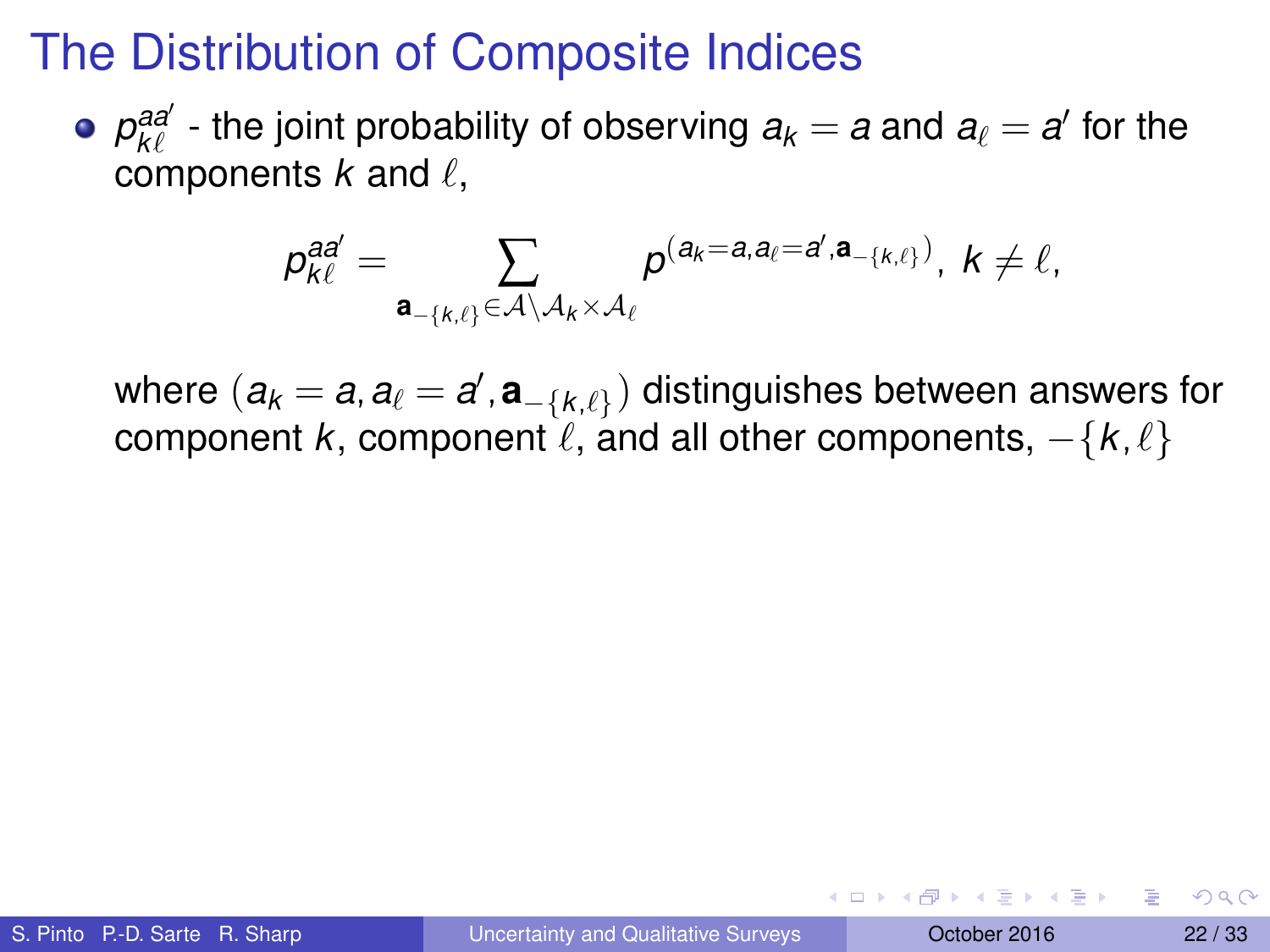$p^{aa'}_{k\ell}$  - the joint probability of observing  $a_k = a$  and  $a_\ell = a'$  for the components  $k$  and  $\ell$ ,

$$
p_{k\ell}^{aa'}=\sum_{\mathbf{a}_{-\{k,\ell\}}\in\mathcal{A}\setminus\mathcal{A}_k\times\mathcal{A}_\ell}p^{(a_k=a,a_\ell=a',\mathbf{a}_{-\{k,\ell\}})},\;k\neq\ell,
$$

where  $(\boldsymbol{a}_k = \boldsymbol{a}, \boldsymbol{a}_\ell = \boldsymbol{a}', \boldsymbol{a}_{-\{k,\ell\}})$  distinguishes between answers for component *k*, component  $\ell$ , and all other components,  $-\{k, \ell\}$ 

 $\mathsf{p}_{k\ell}$  - the vector comprising all pairwise joint probabilities,  $\rho_{k\ell}^{aa'}$  for given components  $k$  and  $\ell$ , where the dimension of  $\mathbf{p}_{k\ell}$  is  $r^2$ .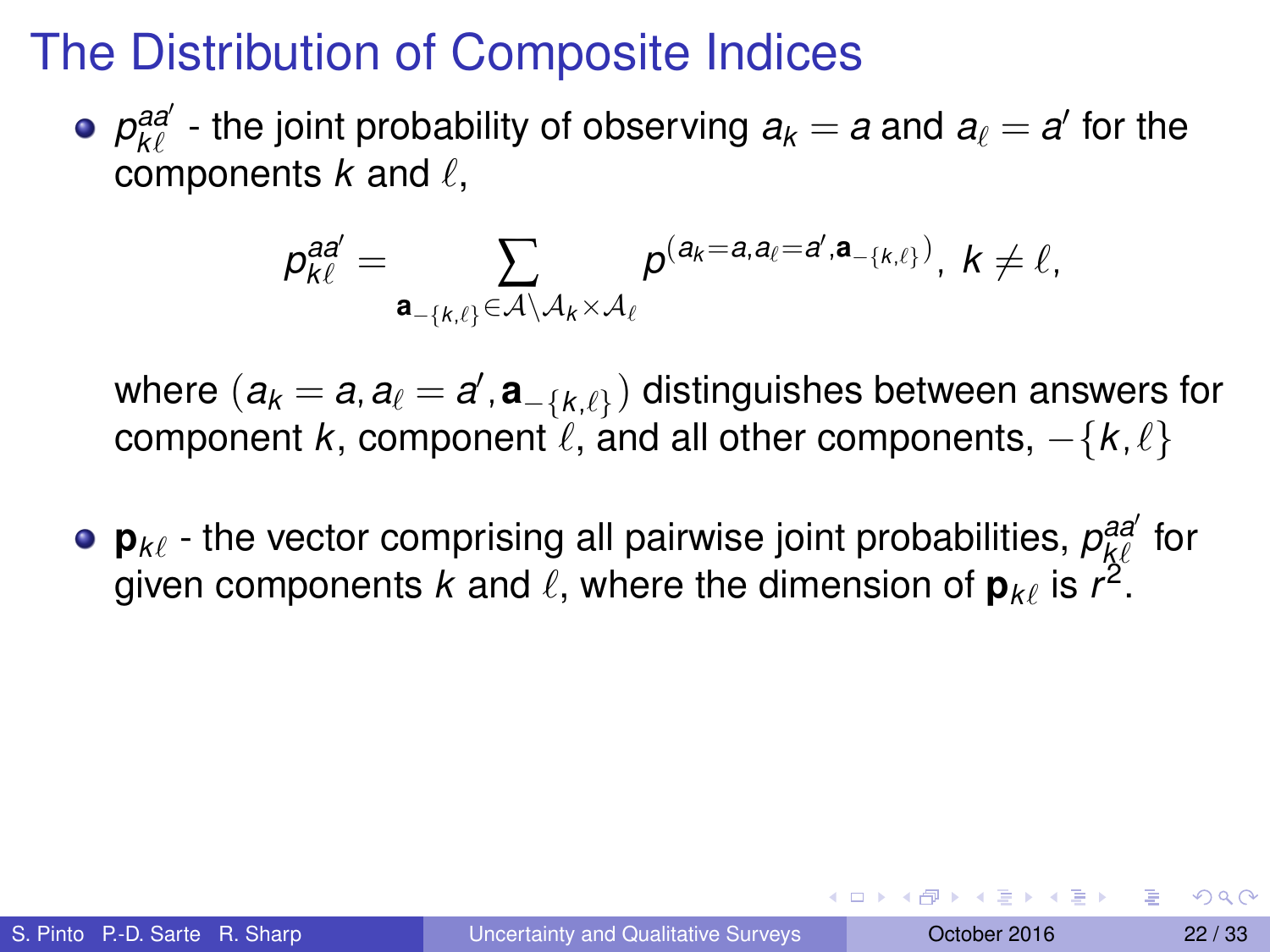$p^{aa'}_{k\ell}$  - the joint probability of observing  $a_k = a$  and  $a_\ell = a'$  for the components  $k$  and  $\ell$ ,

$$
p_{k\ell}^{aa'}=\sum_{\mathbf{a}_{-\{k,\ell\}}\in\mathcal{A}\setminus\mathcal{A}_k\times\mathcal{A}_\ell}p^{(a_k=a,a_\ell=a',\mathbf{a}_{-\{k,\ell\}})},\;k\neq\ell,
$$

where  $(\boldsymbol{a}_k = \boldsymbol{a}, \boldsymbol{a}_\ell = \boldsymbol{a}', \boldsymbol{a}_{-\{k,\ell\}})$  distinguishes between answers for component  $k$ , component  $\ell$ , and all other components,  $-\{k, \ell\}$ 

- $\mathsf{p}_{k\ell}$  the vector comprising all pairwise joint probabilities,  $\rho_{k\ell}^{aa'}$  for given components  $k$  and  $\ell$ , where the dimension of  $\mathbf{p}_{k\ell}$  is  $r^2$ .
- Each element  $\widehat{p}_{k\ell}^{aa'}$ , in the vector  $\widehat{\mathbf{p}}_{k\ell}$ , is the sample mean of a Bernoulli distribution

$$
\sqrt{n}(\widehat{\boldsymbol{p}}_{k\ell}-\boldsymbol{p}_{k\ell})\rightarrow^D \mathcal{N}(0,\Sigma_{\boldsymbol{p}_{k\ell}}).
$$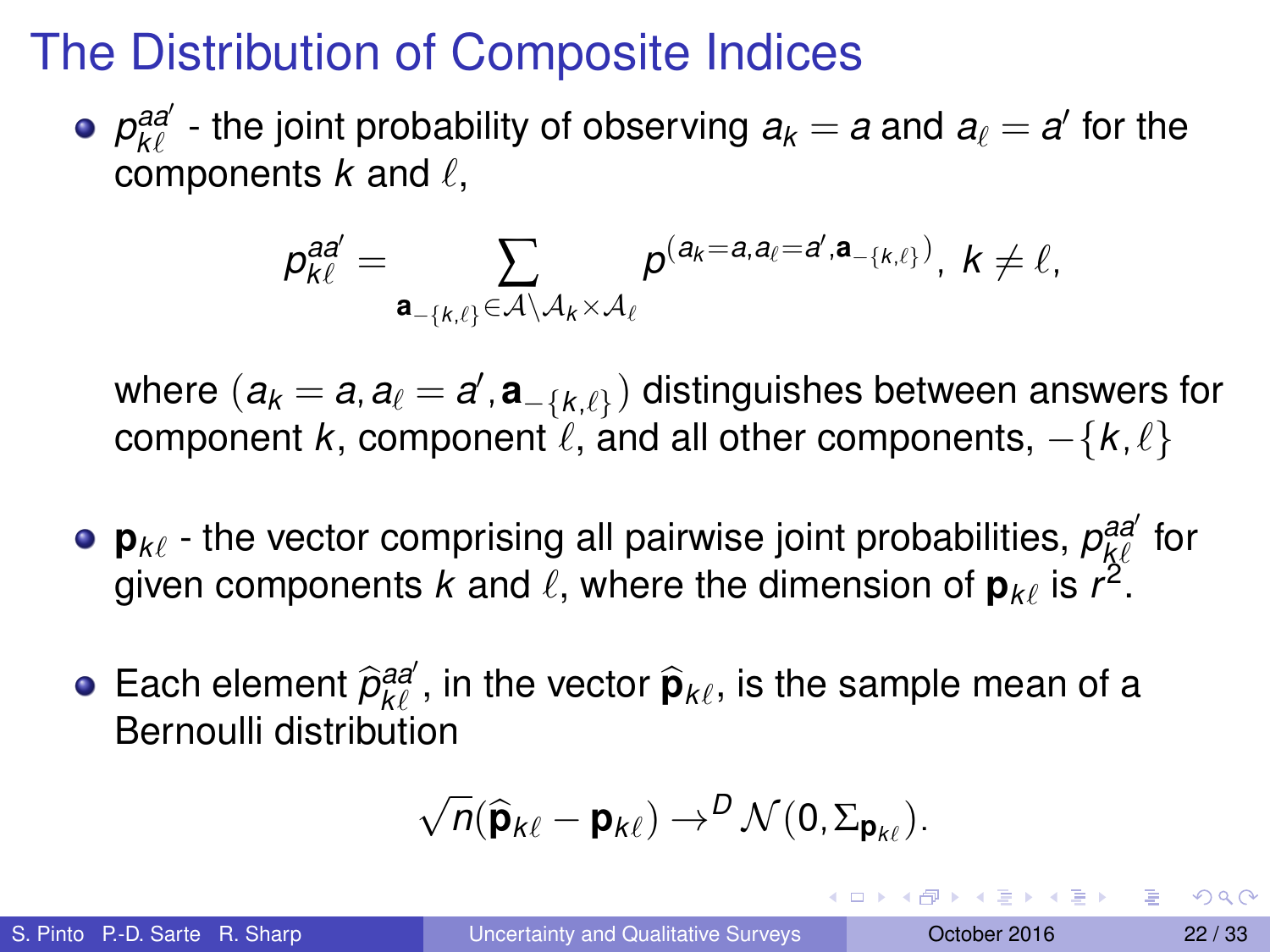$$
\sqrt{n}\left(\widehat{D}-D\right)\sim^a\mathcal{N}\left(0,\sum_{k=1}^{\overline{K}}\delta^2_k\text{Var}\left(\widehat{D}_k\right)+2\sum_{1\leq k<\ell\leq \overline{K}}\delta_k\delta_\ell\text{Cov}\left(\widehat{D}_k,\widehat{D}_\ell\right)\right),
$$

|  | S. Pinto P.-D. Sarte R. Sharp |  |  |
|--|-------------------------------|--|--|
|--|-------------------------------|--|--|

 $\bullet$ 

 $(0,1)$   $(0,1)$   $(0,1)$   $(1,1)$   $(1,1)$   $(1,1)$   $(1,1)$   $(1,1)$   $(1,1)$   $(1,1)$   $(1,1)$   $(1,1)$   $(1,1)$   $(1,1)$   $(1,1)$   $(1,1)$   $(1,1)$   $(1,1)$   $(1,1)$   $(1,1)$   $(1,1)$   $(1,1)$   $(1,1)$   $(1,1)$   $(1,1)$   $(1,1)$   $(1,1)$   $(1,1$ 

活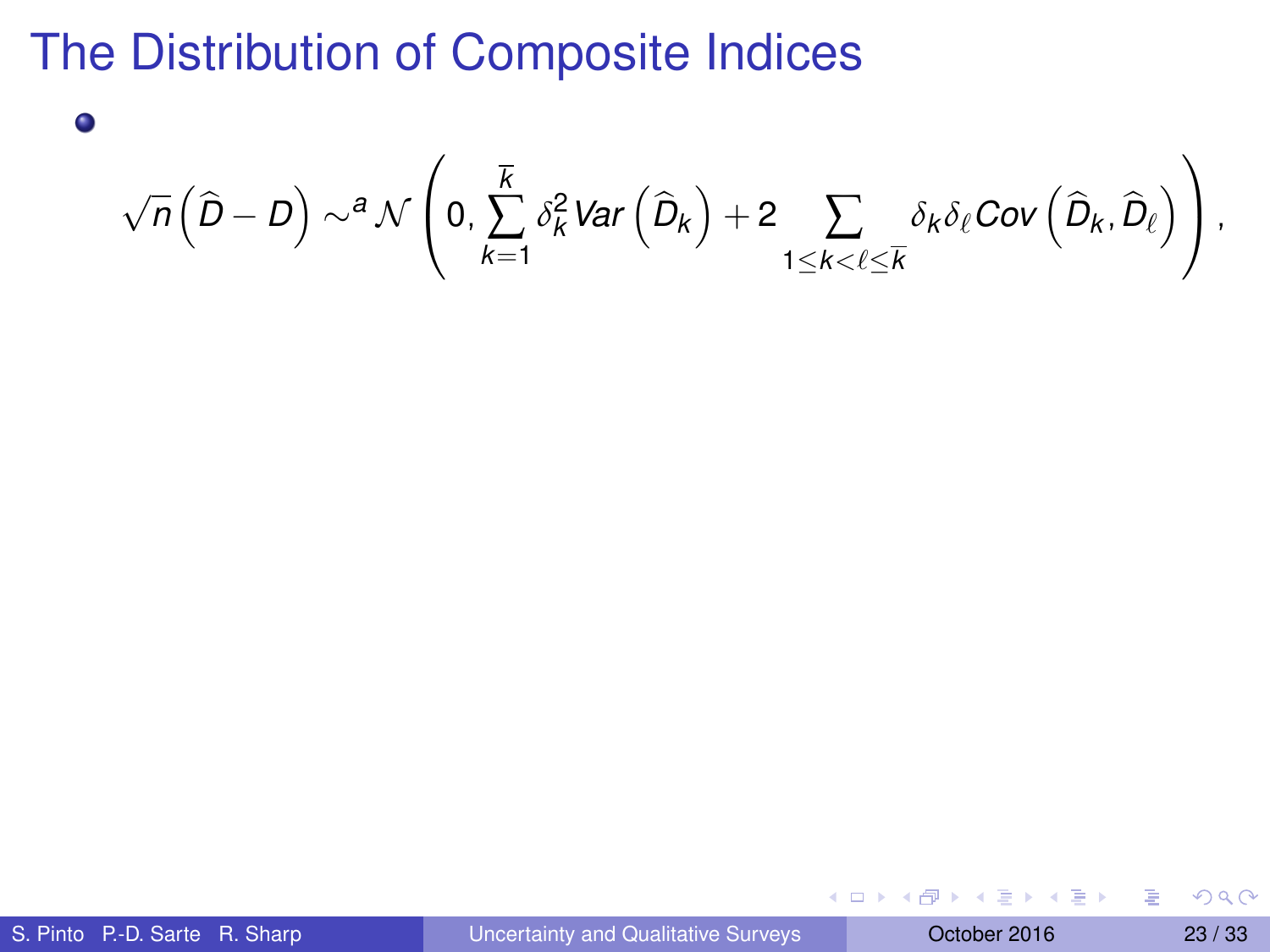$$
\sqrt{n}\left(\widehat{D}-D\right)\sim^a\mathcal{N}\left(0,\sum_{k=1}^{\overline{K}}\delta^2_k\text{Var}\left(\widehat{D}_k\right)+2\sum_{1\leq k<\ell\leq \overline{K}}\delta_k\delta_\ell\text{Cov}\left(\widehat{D}_k,\widehat{D}_\ell\right)\right),
$$

**o** where

 $\bullet$ 

$$
D=\sum_{k=1}^{\overline{k}}\delta_k\sum_{a=1}^r\omega^a p_k^a,
$$

 $(0,1)$   $(0,1)$   $(0,1)$   $(1,1)$   $(1,1)$   $(1,1)$   $(1,1)$   $(1,1)$   $(1,1)$   $(1,1)$   $(1,1)$   $(1,1)$   $(1,1)$   $(1,1)$   $(1,1)$   $(1,1)$   $(1,1)$   $(1,1)$   $(1,1)$   $(1,1)$   $(1,1)$   $(1,1)$   $(1,1)$   $(1,1)$   $(1,1)$   $(1,1)$   $(1,1)$   $(1,1$ 

活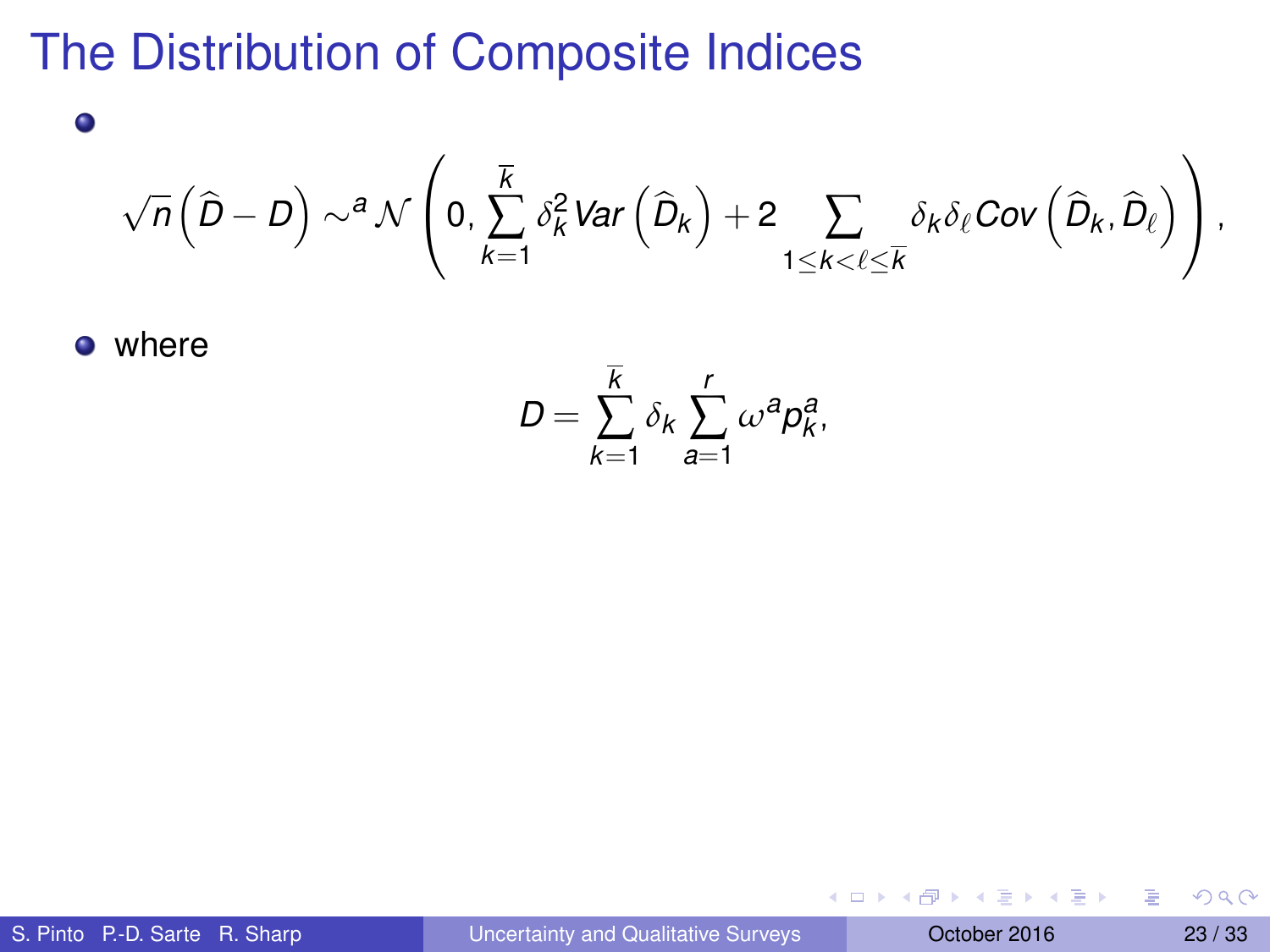#### √  $\overline{n}\left( \widehat{D}-D\right) \sim ^{\bm{a}}\mathcal{N}$  $\sqrt{ }$  $\Big\{\begin{array}{c} 0, \end{array}$ *k* ∑ *k*=1  $\delta_k^2$ Var  $\left( \widehat{D}_k \right) + 2 \sum_{k=1}^N \delta_k^2$ 1≤*k*<`≤*k*  $\delta_k\delta_\ell$ Cov  $\left(\widehat{D}_k,\widehat{D}_\ell\right)$  $\setminus$  $\vert \cdot$

**o** where

 $\bullet$ 

 $\bullet$ 

$$
D=\sum_{k=1}^{\overline{k}}\delta_k\sum_{a=1}^r\omega^a p_k^a,
$$

$$
Var\left(\widehat{D}_k\right) = \frac{1}{n} \left\{ \left( \sum_{a=1}^r \left( \omega^a \right)^2 p_k^a \right) - \left( D_k \right)^2 \right\},\,
$$

в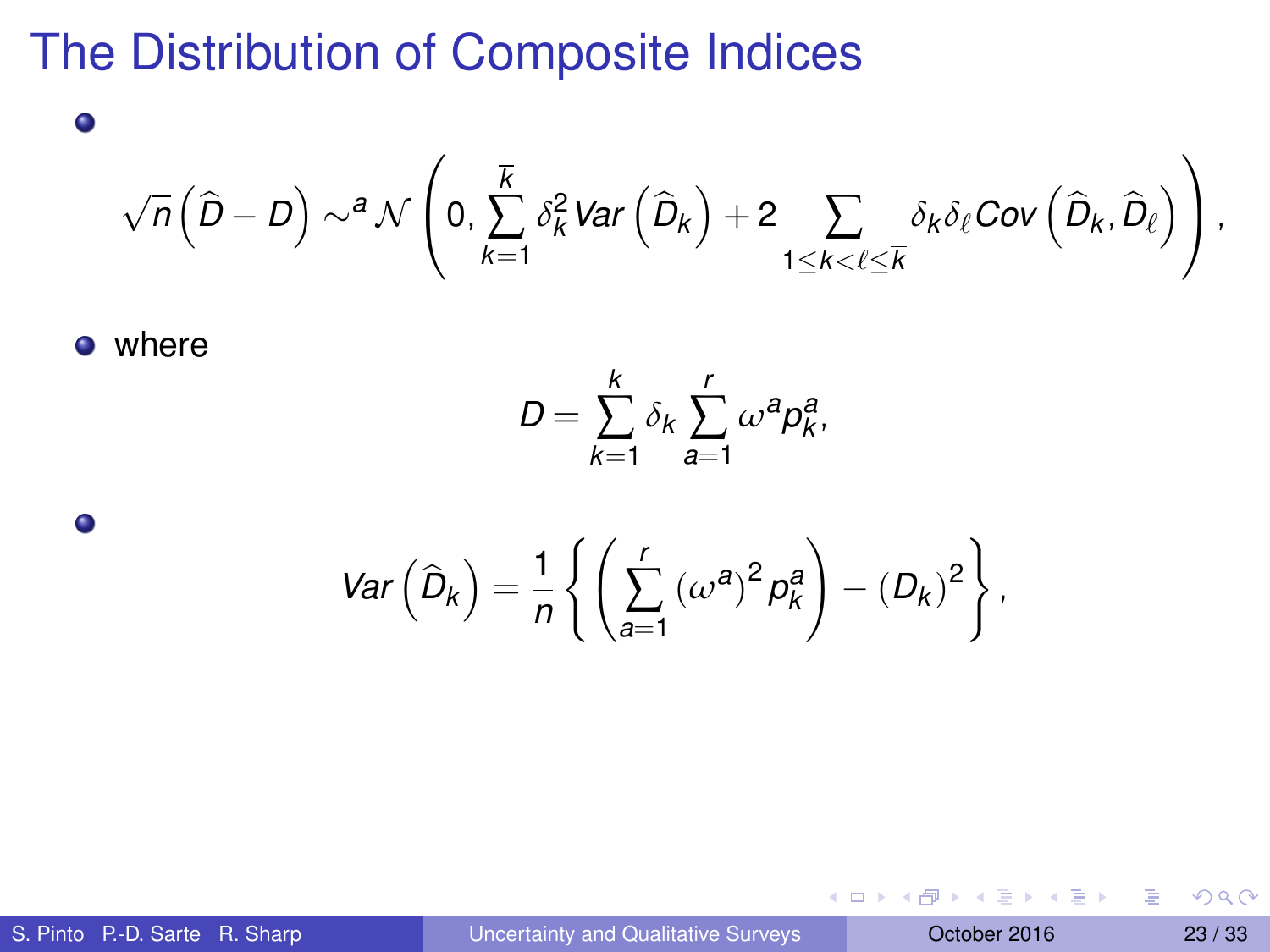#### √  $\overline{n}\left( \widehat{D}-D\right) \sim ^{\bm{a}}\mathcal{N}$  $\sqrt{ }$  $\Big\{\begin{array}{c} 0, \end{array}$ *k* ∑ *k*=1  $\delta_k^2$ Var  $\left( \widehat{D}_k \right) + 2 \sum_{k=1}^N \delta_k^2$ 1≤*k*<`≤*k*  $\delta_k\delta_\ell$ Cov  $\left(\widehat{D}_k,\widehat{D}_\ell\right)$  $\setminus$  $\vert \cdot$

**o** where

 $\bullet$ 

 $\bullet$ 

 $\bullet$ 

$$
D=\sum_{k=1}^{\overline{k}}\delta_k\sum_{a=1}^r\omega^a p_k^a,
$$

$$
Var\left(\widehat{D}_k\right) = \frac{1}{n} \left\{ \left( \sum_{a=1}^r \left( \omega^a \right)^2 p_k^a \right) - \left( D_k \right)^2 \right\},\,
$$

$$
Cov\left(\widehat{D}_k,\widehat{D}_\ell\right)=\frac{1}{n}\left\{\sum_{(a,a')\in\mathcal{A}_k\times\mathcal{A}_\ell}\omega^{a}\omega^{a'}\left[p^{aa'}_{k\ell}-\sum_{(b,b')\in\mathcal{A}_k\times\mathcal{A}_\ell}p^{ab}_{k\ell}p^{b'a'}_{k\ell}\right]\right\}.
$$

∍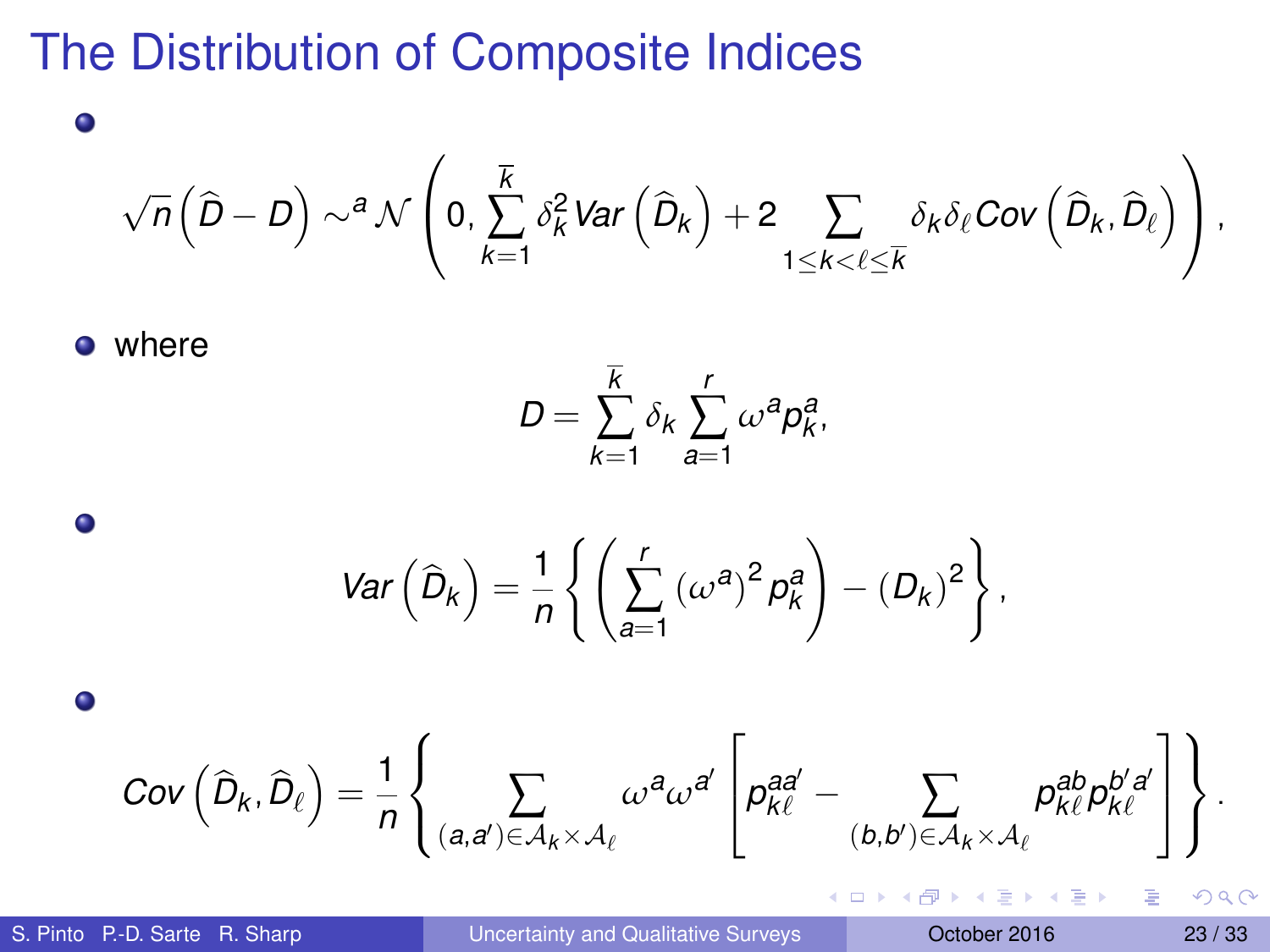

 $Q$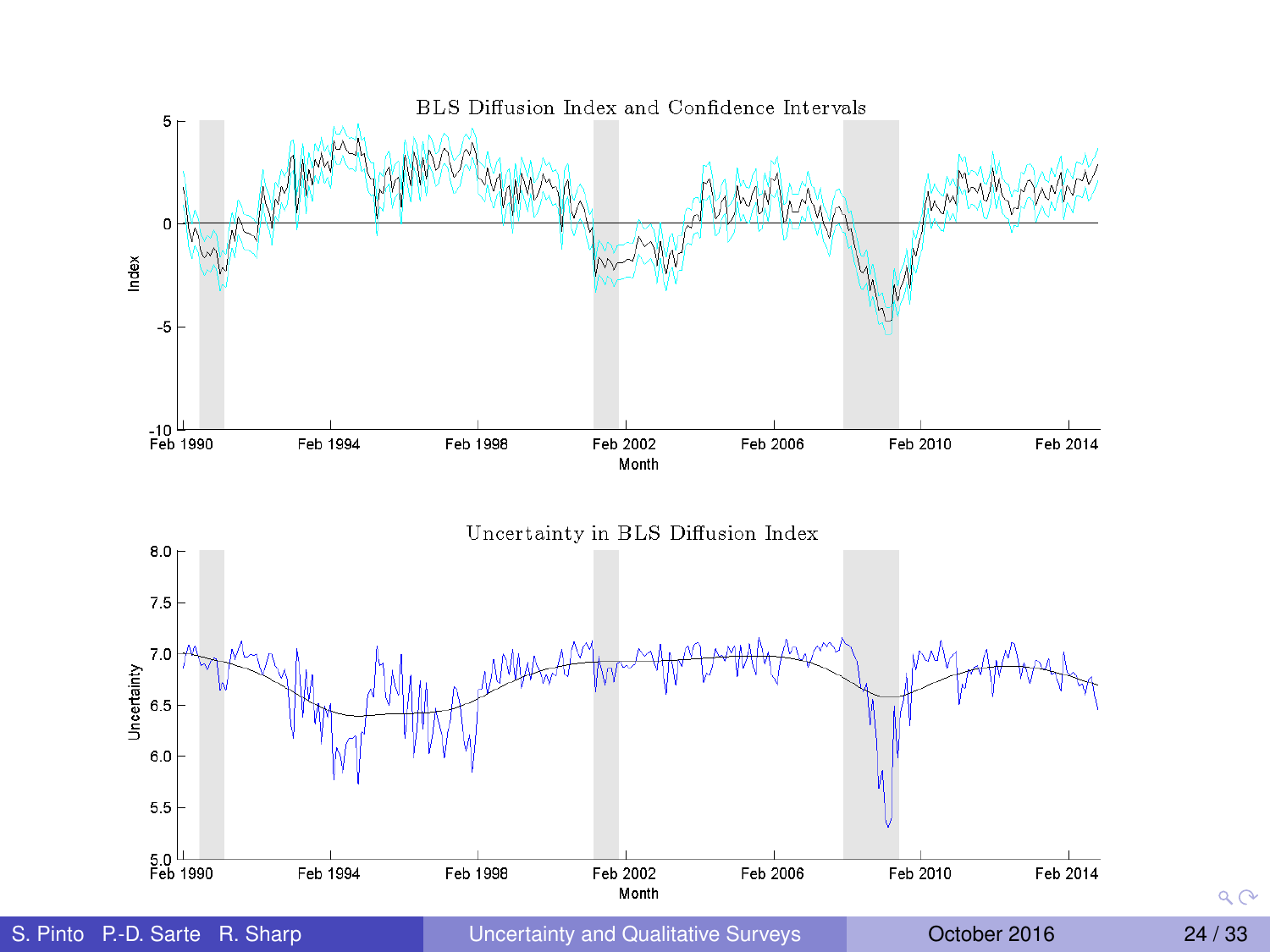Monthly survey of Consumers (about 500 interviews) conducted by the Survey Research Center, University of Michigan

**The South Book**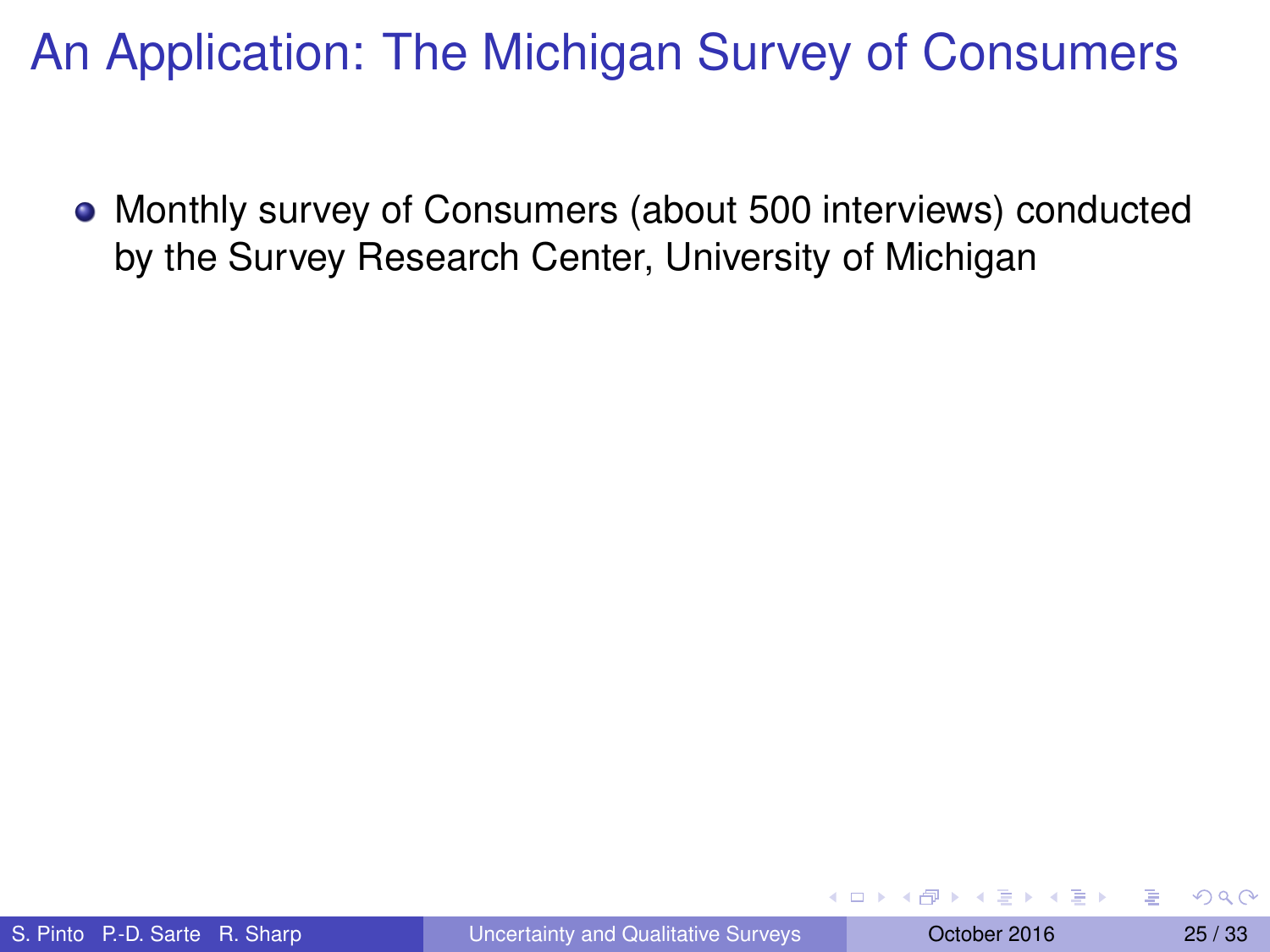- Monthly survey of Consumers (about 500 interviews) conducted by the Survey Research Center, University of Michigan
- **Index of Current Conditions** 
	- $\triangleright$   $D_1$ : Would you say that you (and your family living there) are better off or worse off financially than you were a year ago?
	- $\triangleright$   $D_5$ : Generally speaking, do you think now is a good or bad time for people to buy major household items?

$$
ICC = \frac{D_1 + D_5}{2.6424}
$$

i.

**REPAREMENT**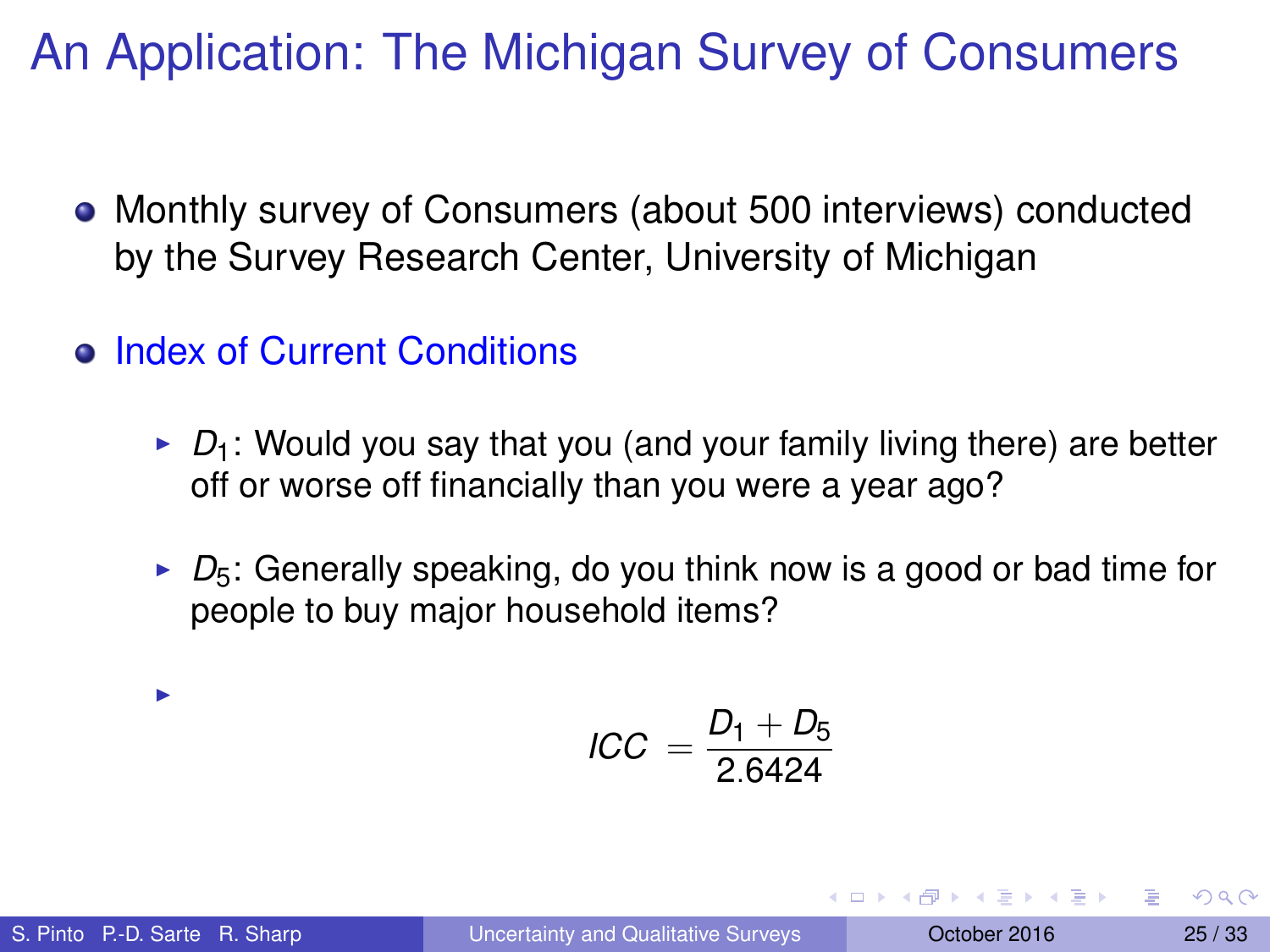o Index of Consumer Expectations

- $\triangleright$   $D_2$ : Do you think that a year from now, you will be better off financially, or worse off, or just about the same as now?
- $\triangleright$   $D_3$ : In the country as a whole do you think that during the next twelve months we'll have good times financially, or bad times, or what?
- $\triangleright$   $D_4$ : In the country as a whole, will we have continuous good times during the next five years or so, will we have periods of widespread unemployment or depression, or what?

$$
ICE = \frac{D_2 + D_3 + D_4}{4.1134}
$$

I

**REPAREMENT**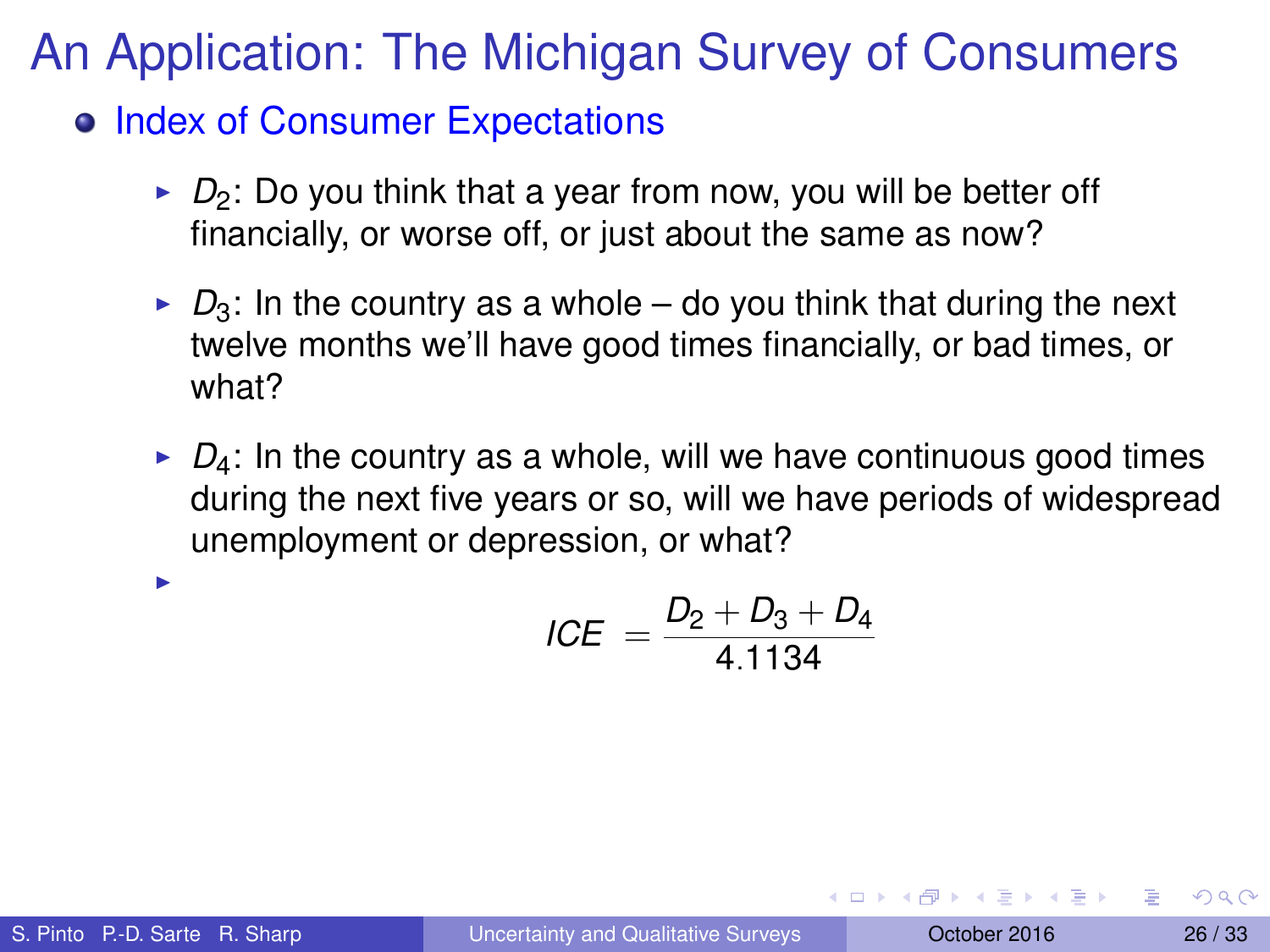o Index of Consumer Expectations

- $\triangleright$   $D_2$ : Do you think that a year from now, you will be better off financially, or worse off, or just about the same as now?
- $\triangleright$   $D_3$ : In the country as a whole do you think that during the next twelve months we'll have good times financially, or bad times, or what?
- $\rightarrow$   $D_4$ : In the country as a whole, will we have continuous good times during the next five years or so, will we have periods of widespread unemployment or depression, or what?

$$
ICE = \frac{D_2 + D_3 + D_4}{4.1134}
$$

#### **• Index of Consumer Sentiment (headline number)**

$$
ICS = \frac{D_1 + D_2 + D_3 + D_4 + D_5}{6.7558}
$$

I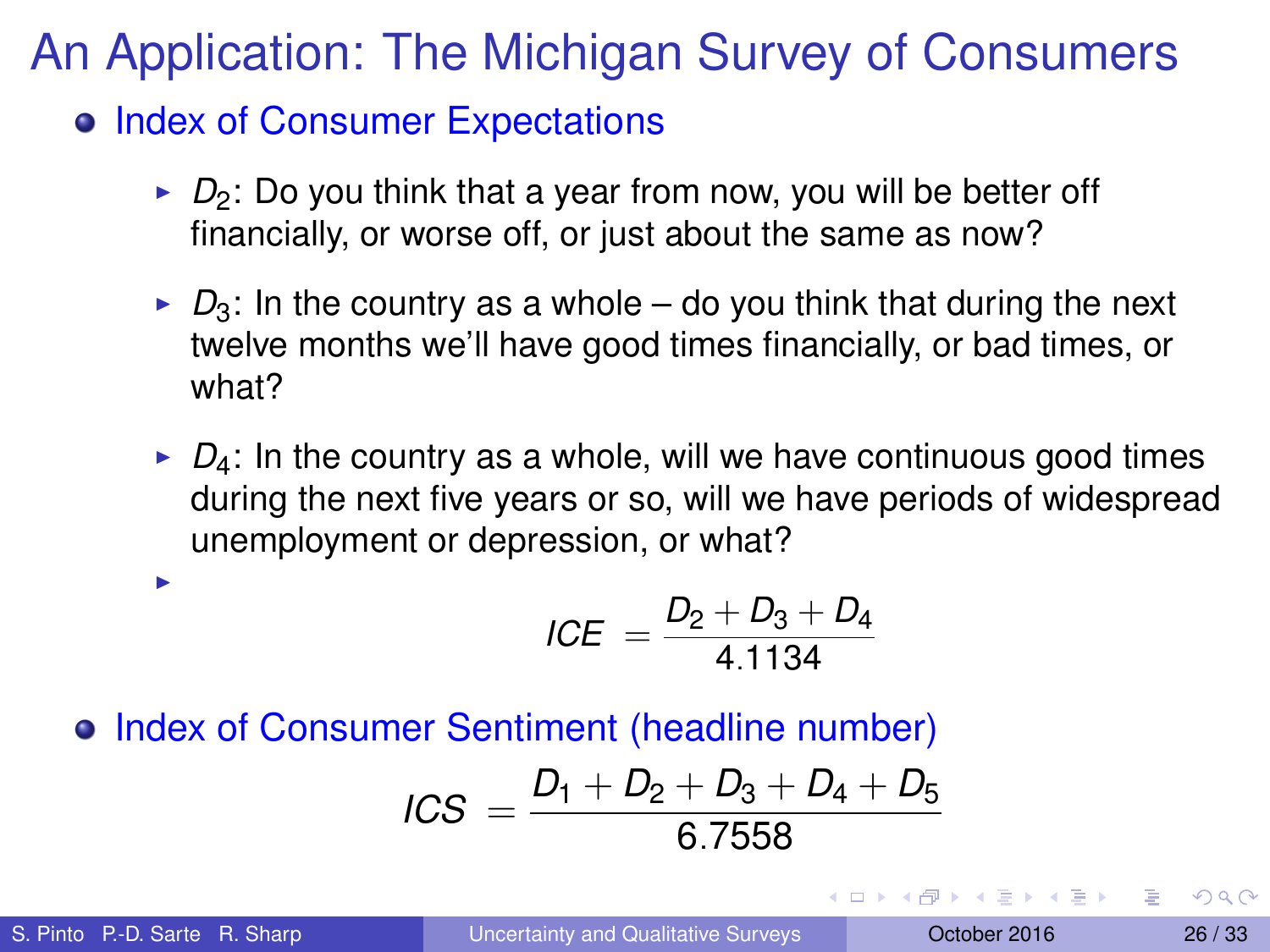

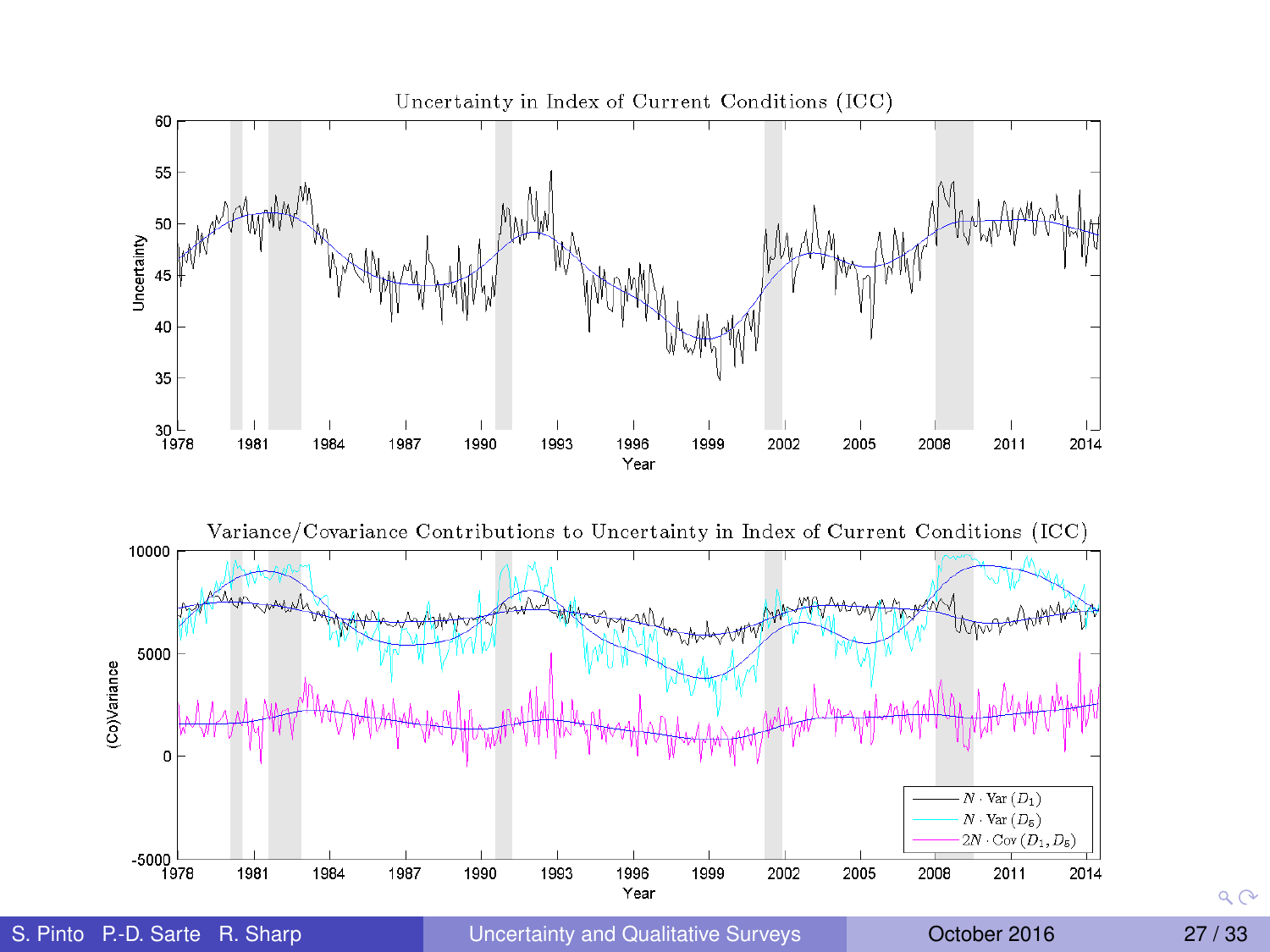

 $QQ$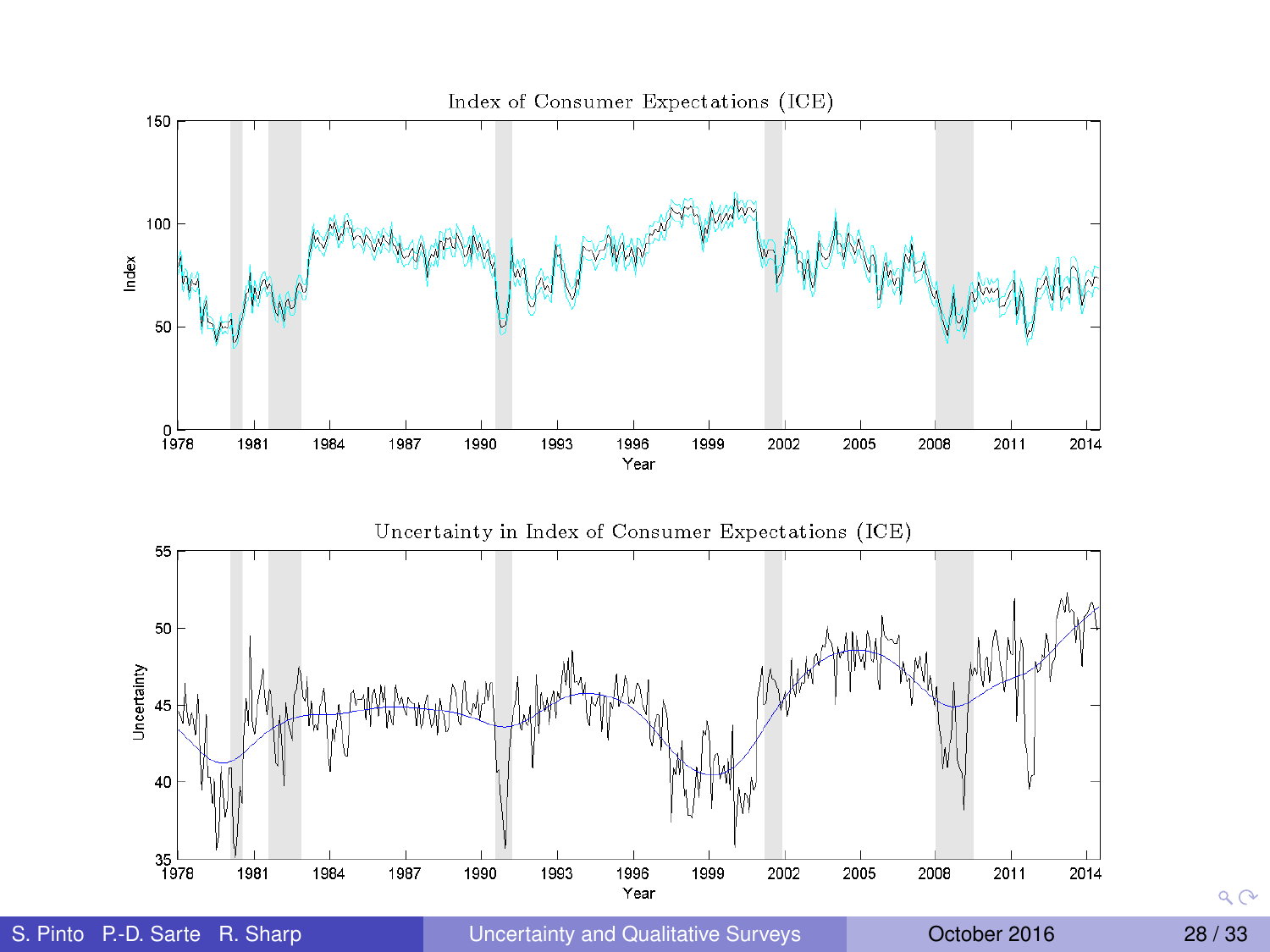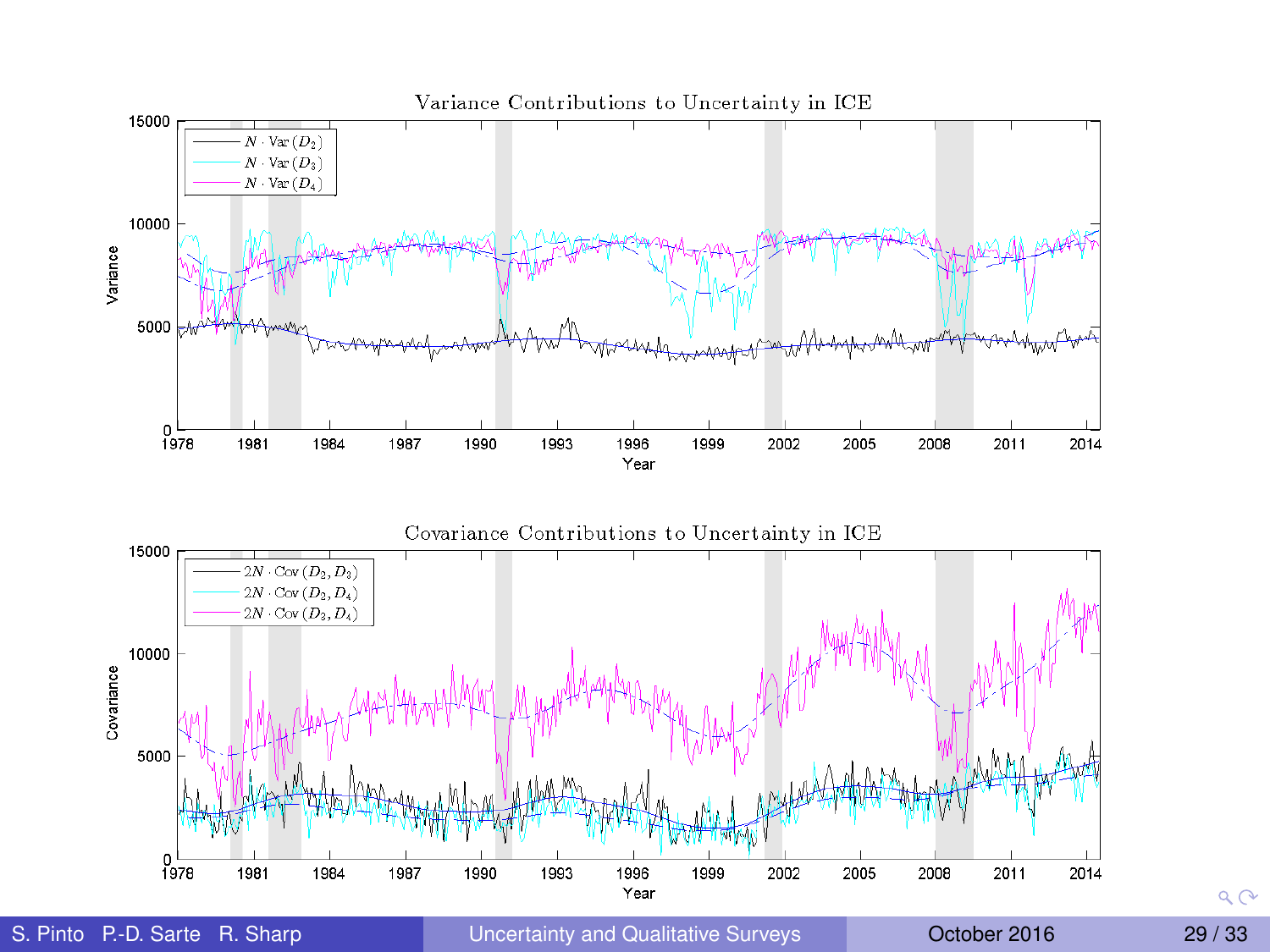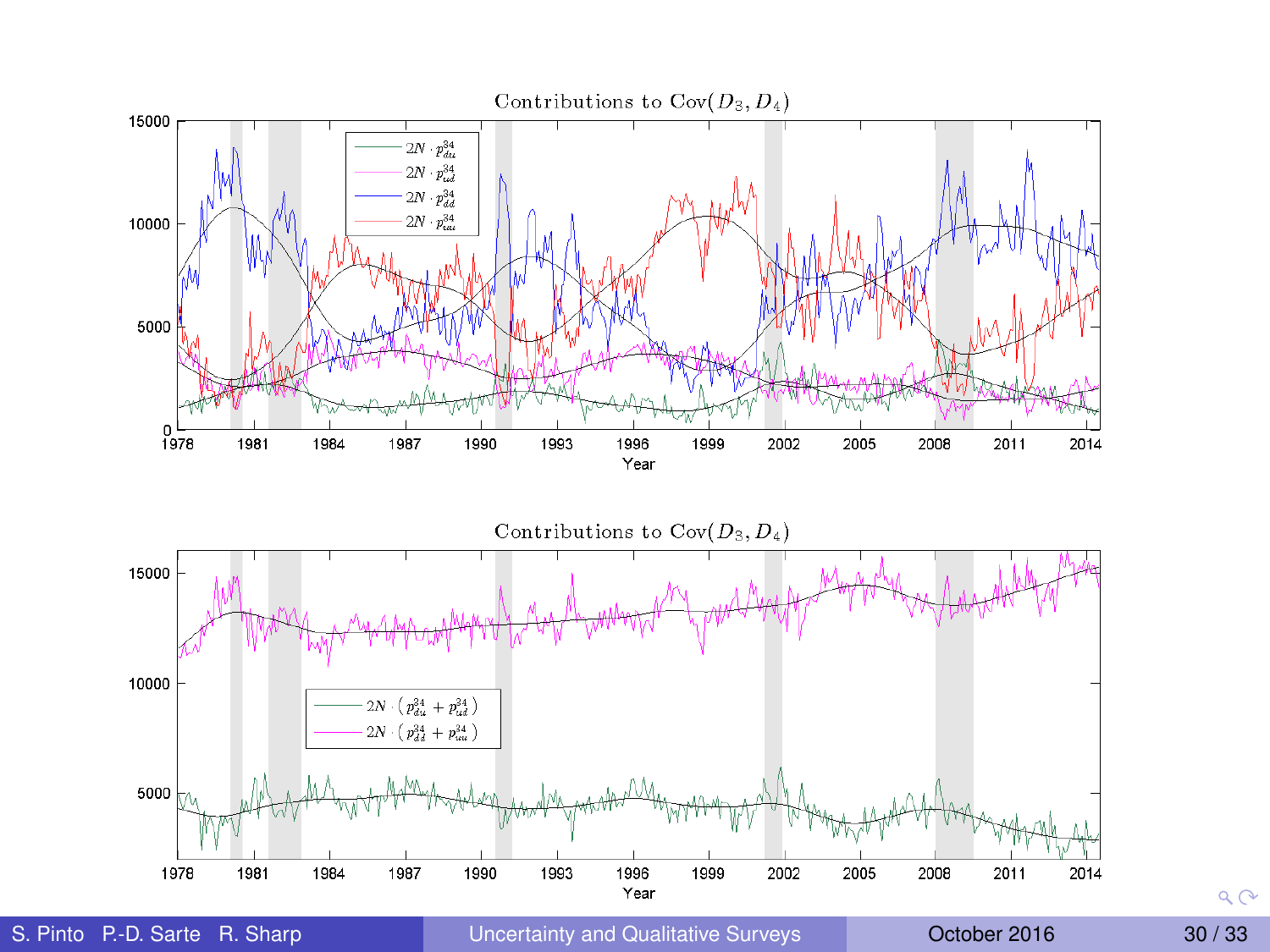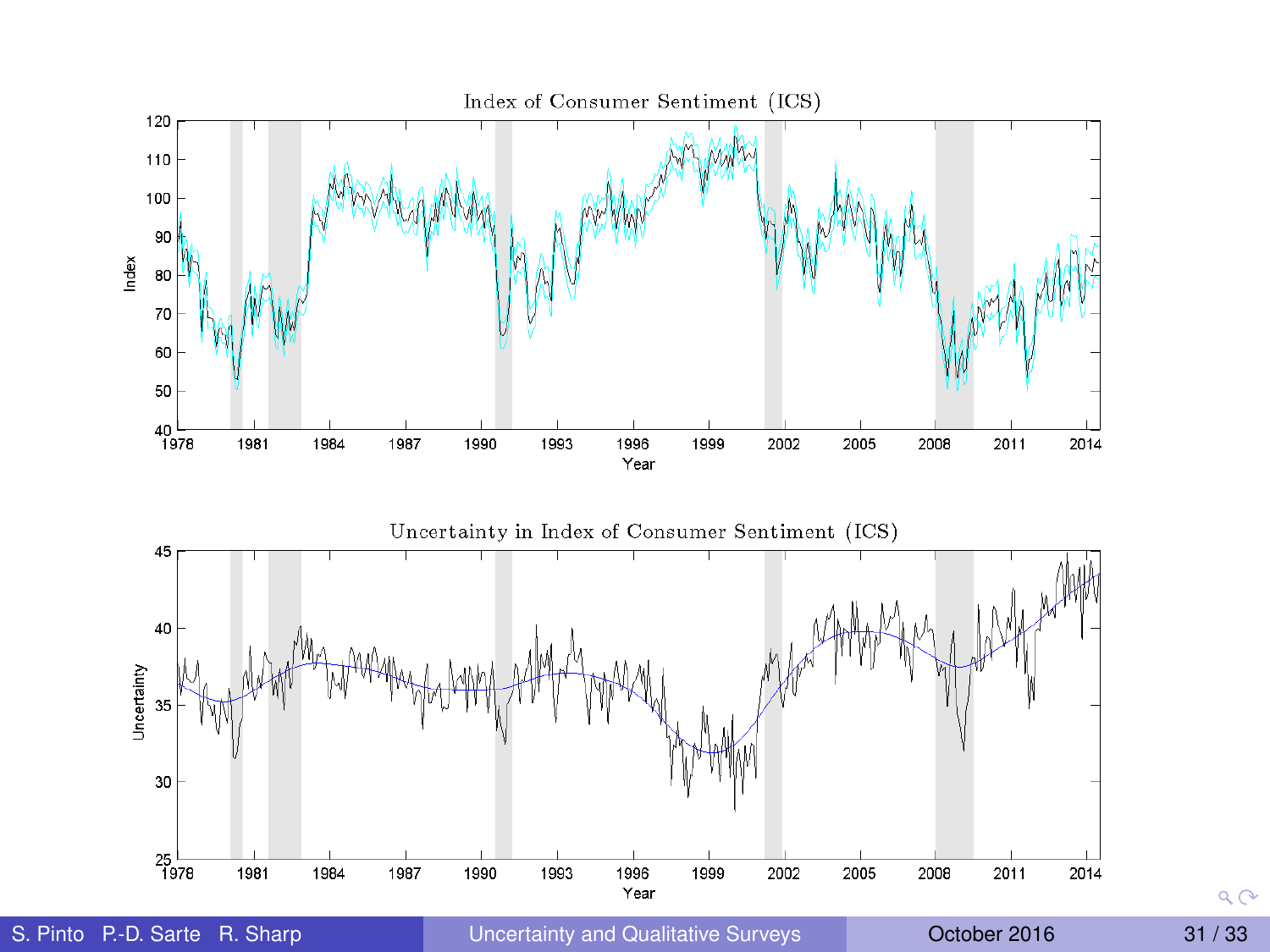

<span id="page-72-0"></span>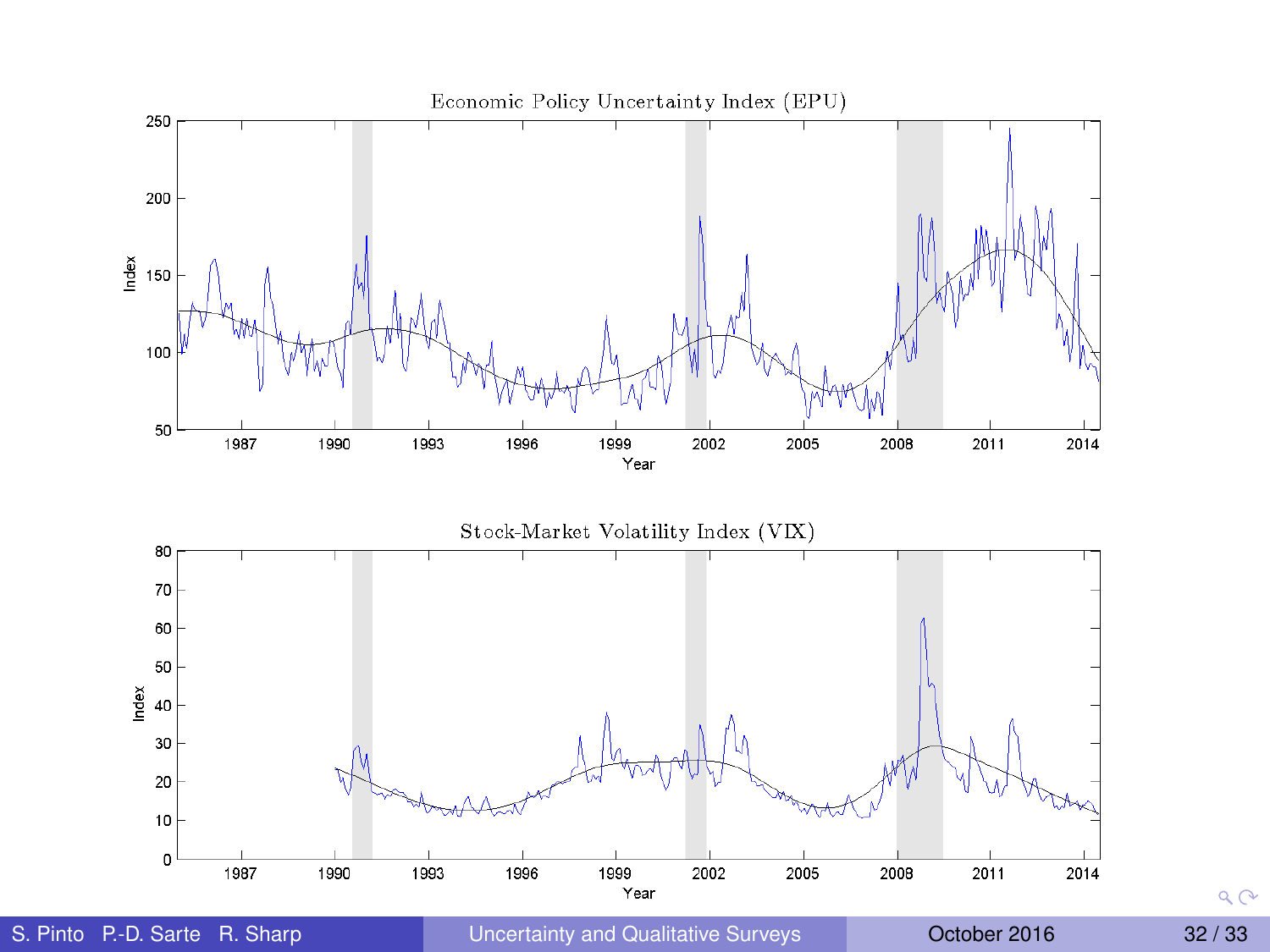• Diffusion indices:

メロトメ 御 トメ 君 トメ 君 ト

<span id="page-73-0"></span>重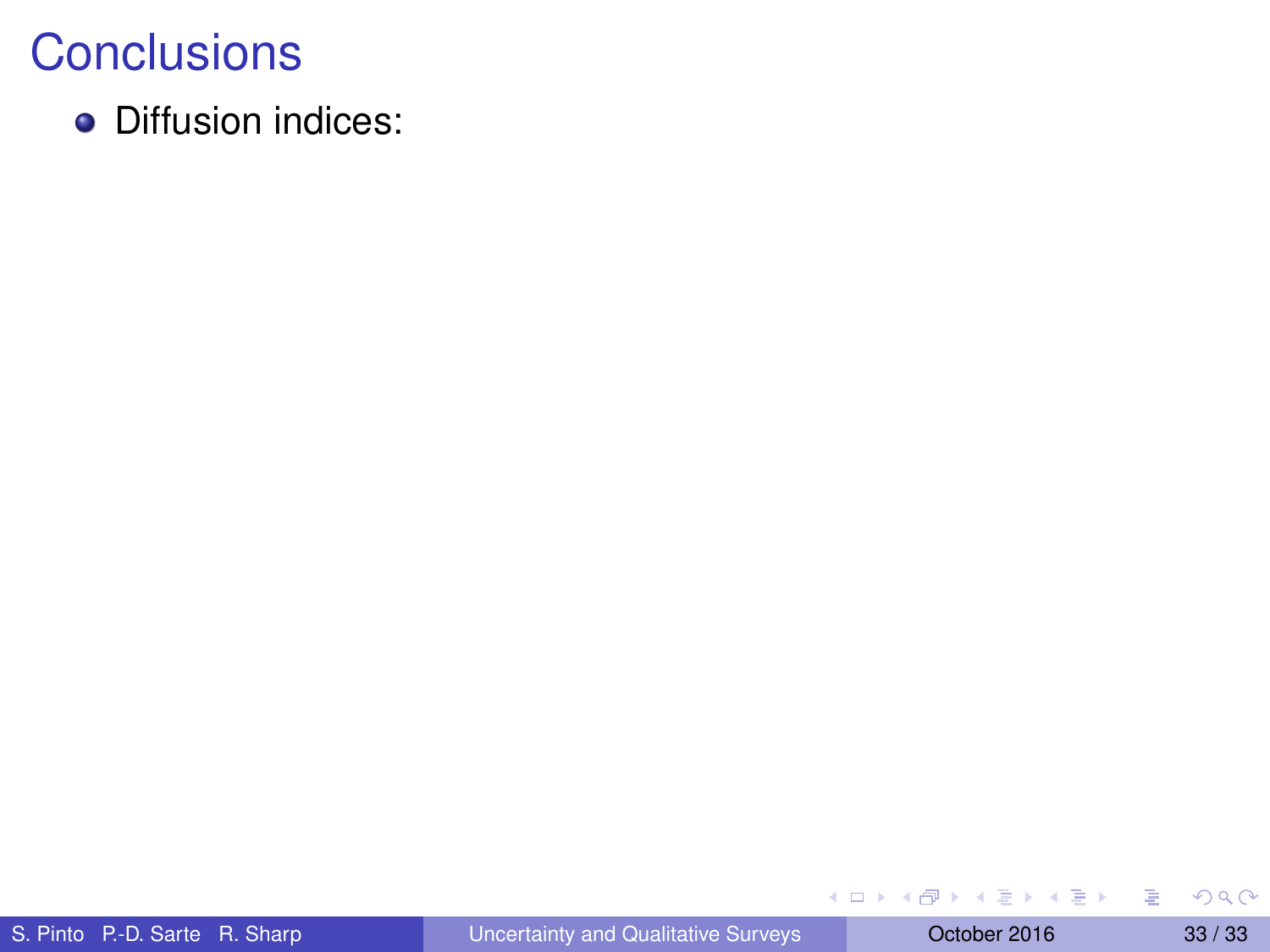- Diffusion indices:
	- $\triangleright$  are estimates of change in quasi-extensive margin can account for bulk of variation in aggregate series of interest

4 17 18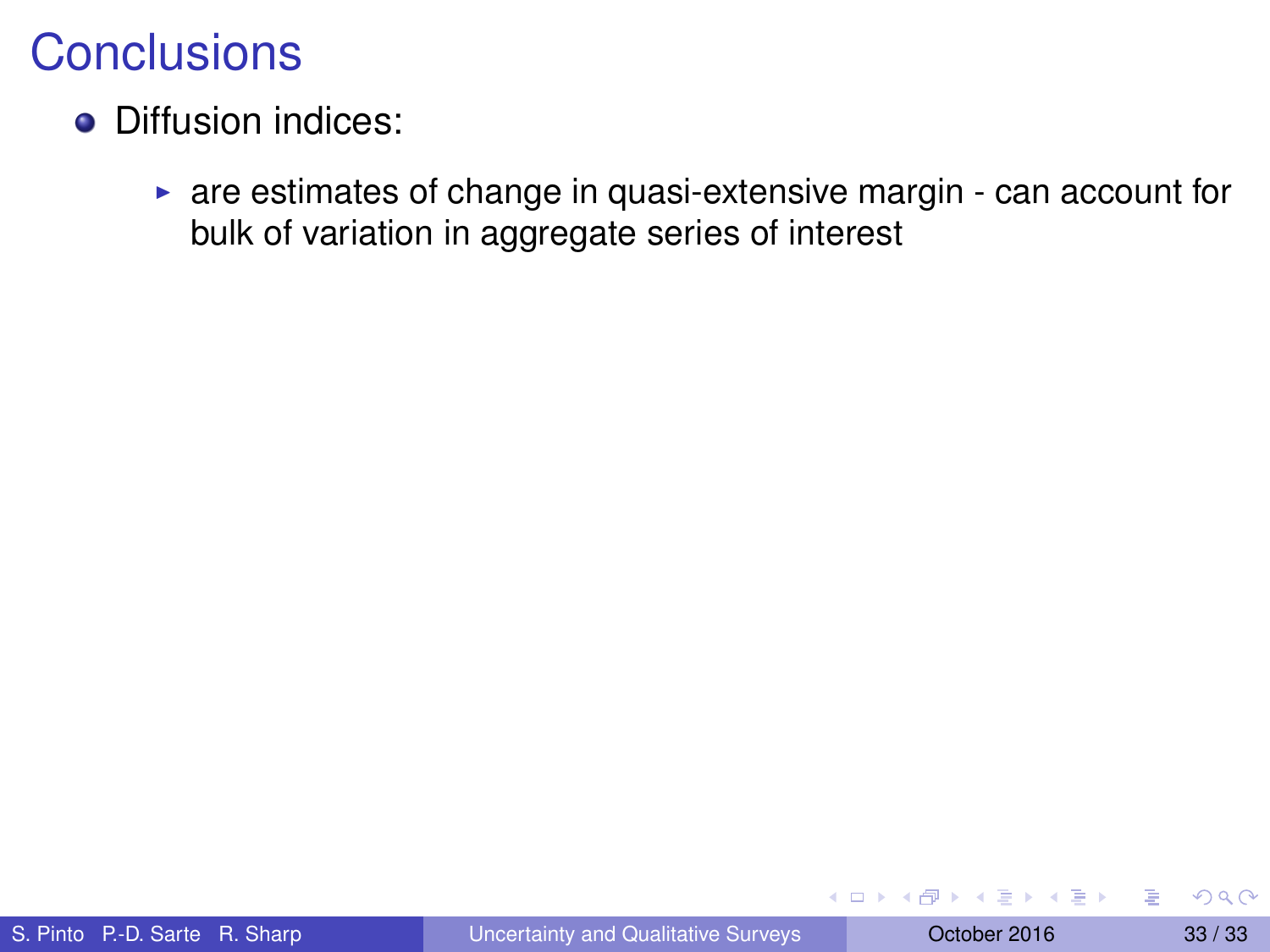- Diffusion indices:
	- $\triangleright$  are estimates of change in quasi-extensive margin can account for bulk of variation in aggregate series of interest
	- $\triangleright$  are linear combinations of Bernoulli averages and, therefore, approximately Normally distributed

医单位 医单位

 $\leftarrow$   $\leftarrow$   $\leftarrow$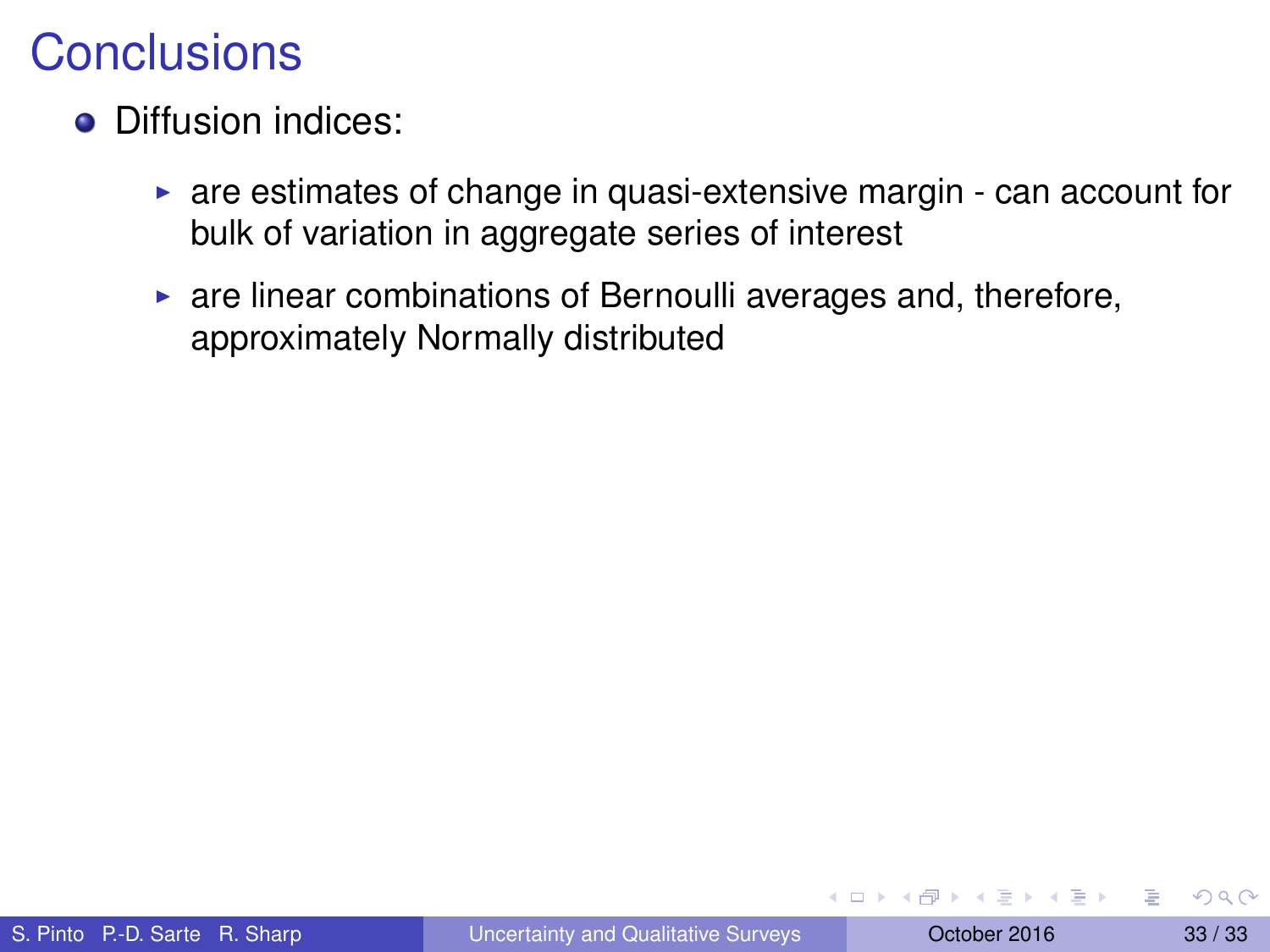- Diffusion indices:
	- $\triangleright$  are estimates of change in quasi-extensive margin can account for bulk of variation in aggregate series of interest
	- $\triangleright$  are linear combinations of Bernoulli averages and, therefore, approximately Normally distributed
	- $\triangleright$  variance of diffusion index reflects polarization or disagreement across responses

**REPAREMENT**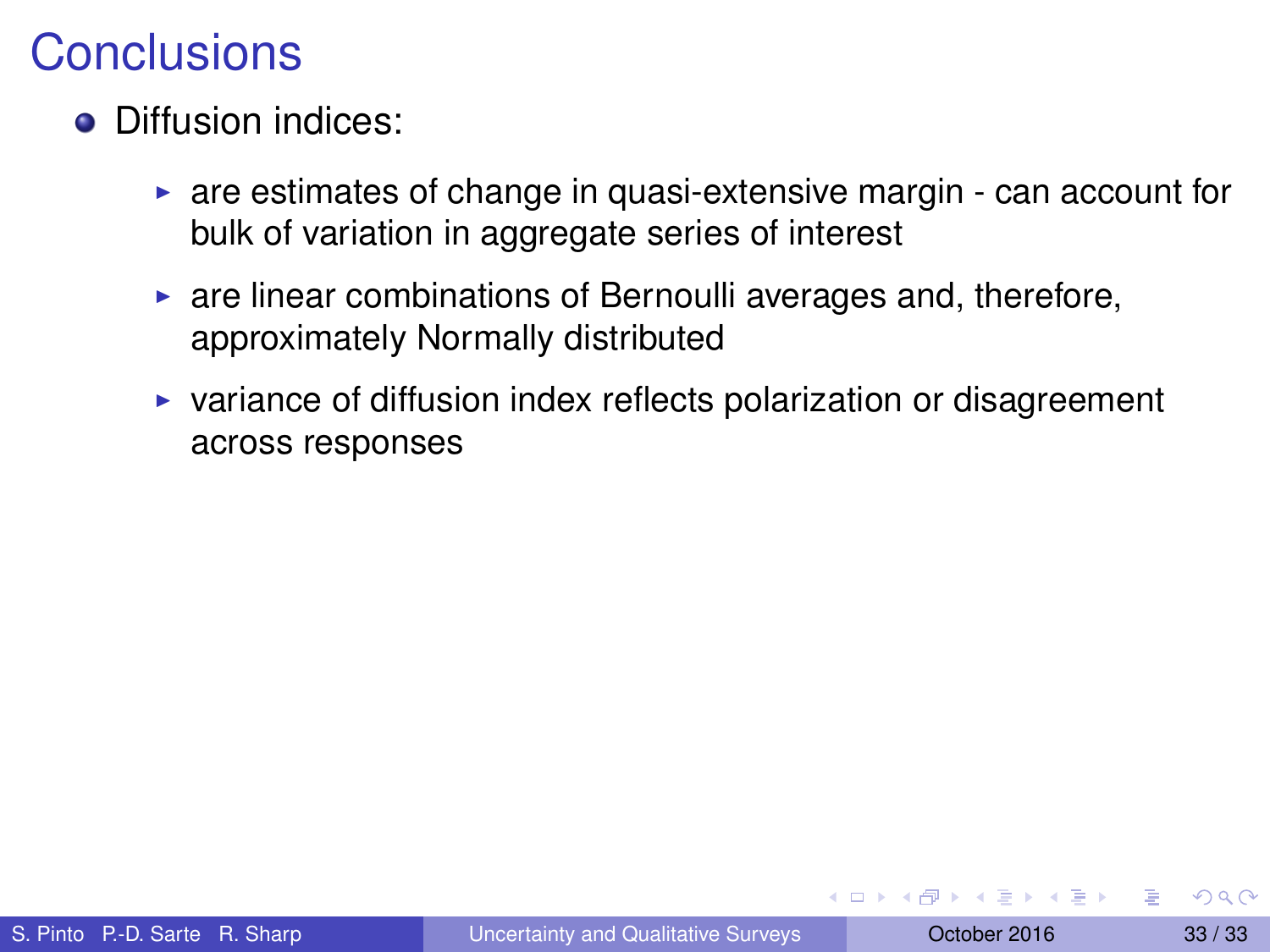- Diffusion indices:
	- $\triangleright$  are estimates of change in quasi-extensive margin can account for bulk of variation in aggregate series of interest
	- $\triangleright$  are linear combinations of Bernoulli averages and, therefore, approximately Normally distributed
	- $\triangleright$  variance of diffusion index reflects polarization or disagreement across responses
	- $\triangleright$  in Composite Indices, uncertainty in the index also reflects coincidence in polarization across individual indices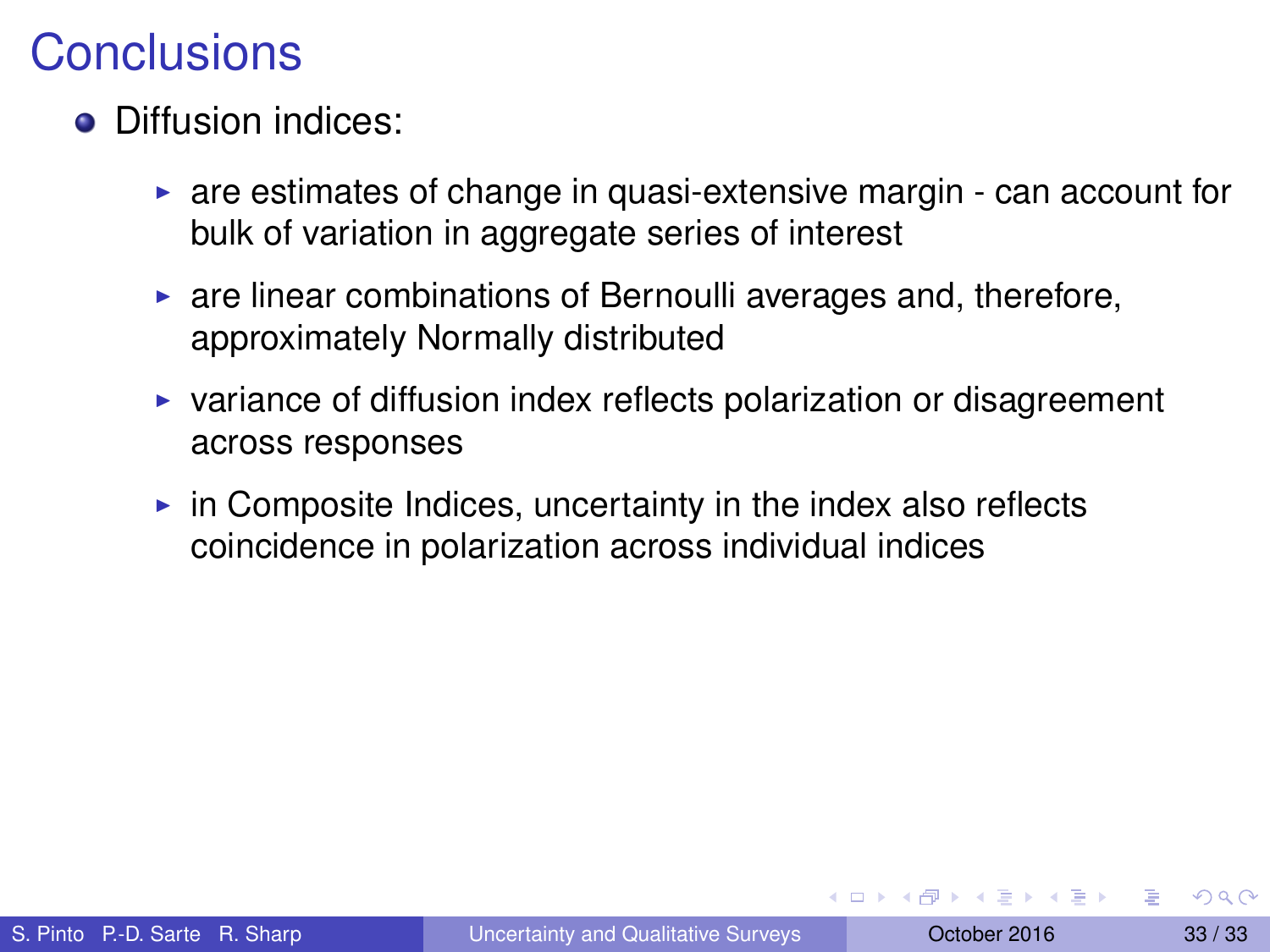- Diffusion indices:
	- $\triangleright$  are estimates of change in quasi-extensive margin can account for bulk of variation in aggregate series of interest
	- $\triangleright$  are linear combinations of Bernoulli averages and, therefore, approximately Normally distributed
	- $\triangleright$  variance of diffusion index reflects polarization or disagreement across responses
	- $\triangleright$  in Composite Indices, uncertainty in the index also reflects coincidence in polarization across individual indices
- In Michigan Survey of Consumers:

医单侧 医骨间的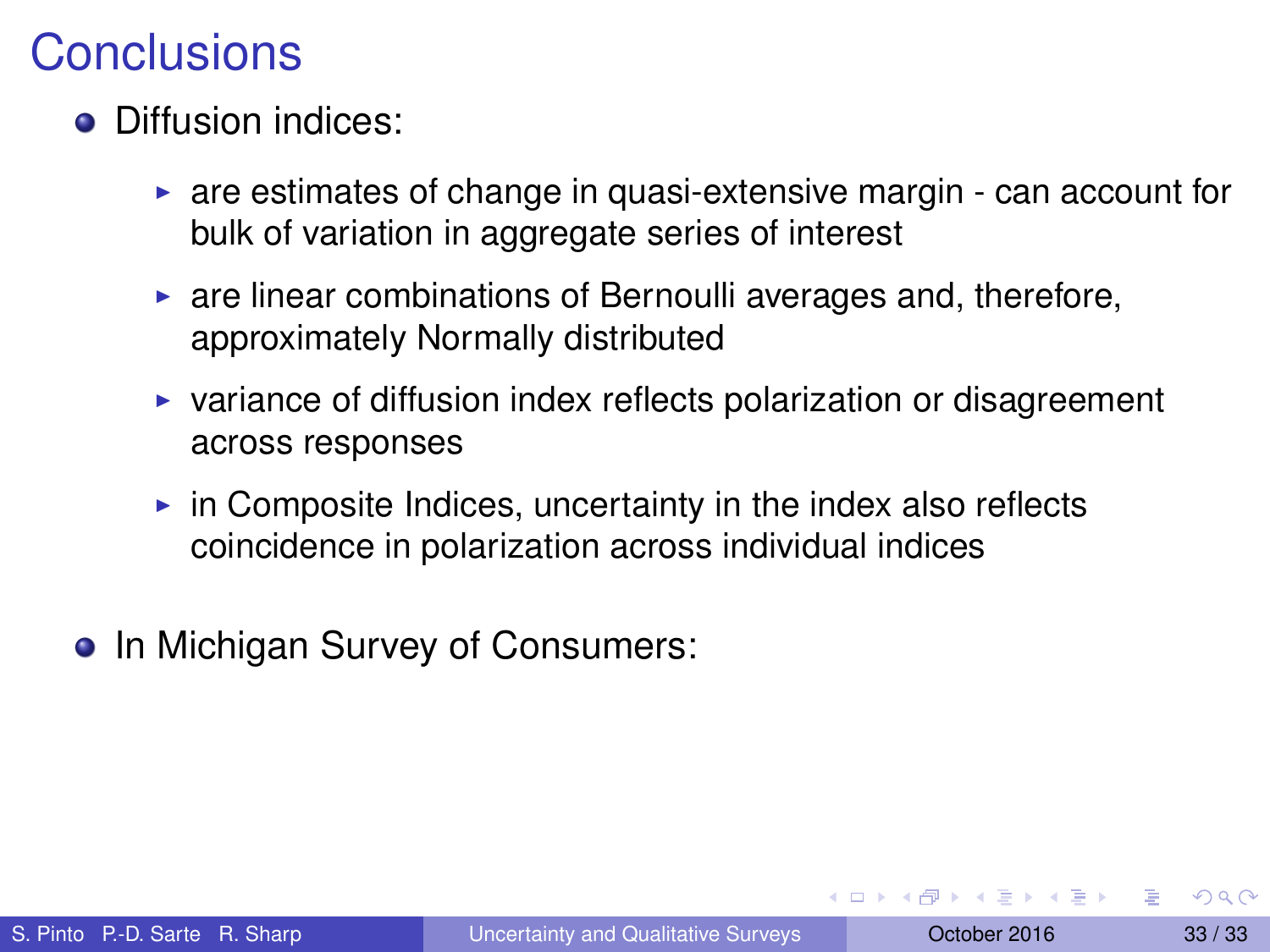- Diffusion indices:
	- $\triangleright$  are estimates of change in quasi-extensive margin can account for bulk of variation in aggregate series of interest
	- $\triangleright$  are linear combinations of Bernoulli averages and, therefore, approximately Normally distributed
	- $\triangleright$  variance of diffusion index reflects polarization or disagreement across responses
	- $\triangleright$  in Composite Indices, uncertainty in the index also reflects coincidence in polarization across individual indices
- <span id="page-79-0"></span>• In Michigan Survey of Consumers:
	- $\triangleright$  steady rise in uncertainty around consumer sentiment starting in the late 1990s